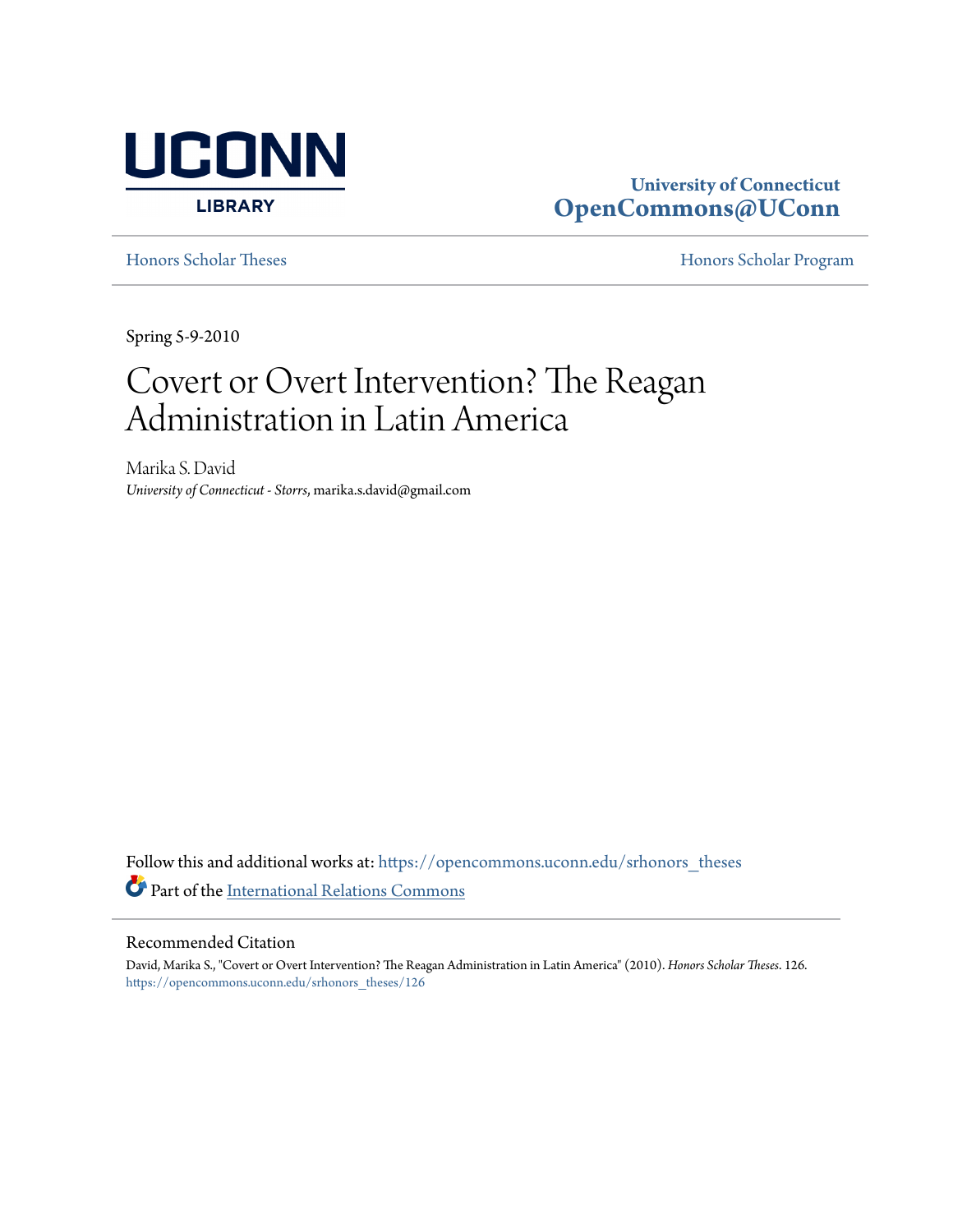# Covert or Overt Intervention? The Reagan Administration in Latin America

Marika David Spring 2010

## Introduction:

The 1983 American military intervention in Grenada was confusing to various groups of people. Many American citizens wondered why a country so tiny needed to be invaded. Many Grenadians thought that the motives lay in revenge for the murder of their beloved leader Maurice Bishop, the former Prime Minister who had only days before been executed by the new government. The official reason given was to save the students of the medical school, where about 1000 Americans attended (Schultz 1993: 324). However, the real, more complex reasons for intervention are what will be investigated here. The internal situation in Grenada was complicated with successive revolutions, leaving a regime which had deposed recent revolutionaries and appeared even more leftist, and lacked popular support (Lewis 1987:62). These conditions created a situation which was ripe for external intervention. When compared with the similarly timed revolution in Nicaragua, and a pattern of covert interventions in Latin America, the overt military action in Grenada is puzzling.

Historically, there were many rationales for American interventions around the world, including containment of communism, filling power vacuums, and spreading democracy. Containment was a strategy that focused on not allowing communism to expand any further than countries that were already espousing this view. It was the idea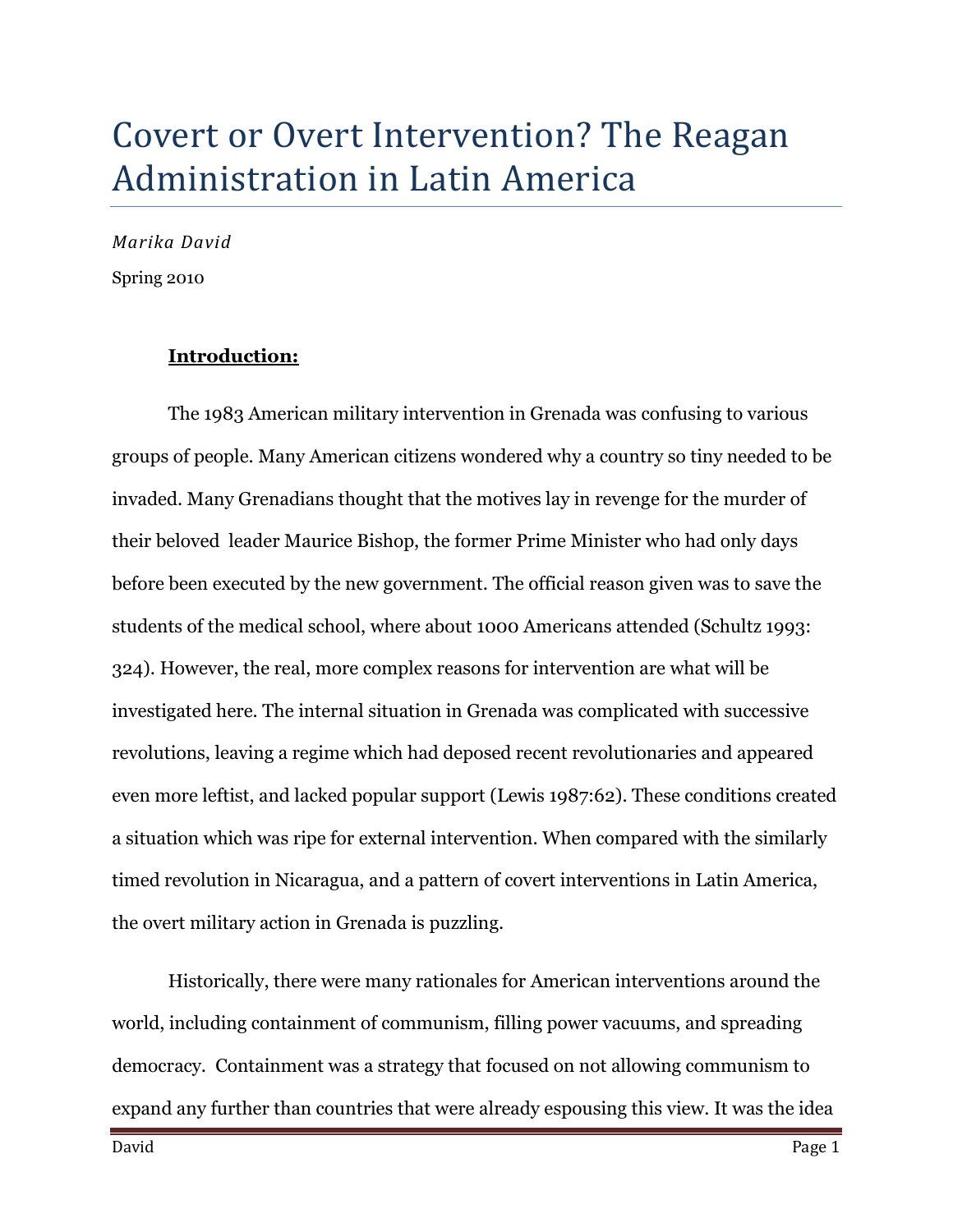of keeping communism limited, thus contained. The destruction of many previous colonial powers left the Third World in a destabilized state. Many of these areas, especially those where there were significant natural resources, were a source of contention between the U.S. and the U.S.S.R. Areas where colonial power was gone were considered to be power vacuums. An example was the Middle East. No one had "control" over it, and therefore, both powers were afraid that power could be seized by someone else, giving them control over the region. Additionally, during the Cold War, the opposing ideologies of the United States and the Soviet Union played a large role in various other international conflicts. After World War II, America and the Soviet Union were the leading powers. The opposing economic ideologies of capitalism and communism were a main source of tension between the superpowers. Each wanted to control as much as the world as possible, for various reasons including the security of being surrounded by allies. They also wanted to sway other countries to their type of economic system, making investment into their economies easier.

Since most of Europe had been destroyed by the war and was financially indebted to the U.S., colonial power was weakening. Encouraged by the self-determination ideals expressed first by President Wilson, and revisited by America at the end of the war, many countries were searching for freedom from colonial rule in this post-war time period(Gaddis, 2005:88-91). Many of these countries were attracted to the idea of communism or socialism. The imperialist system of colonialism was what they knew as capitalism. This had not worked or been structured to work in their benefit, but for the colonial powers (Holsti 1995: 11) . In general, colonialism provided colonial powers with a market for their manufactured goods and a new source of raw materials.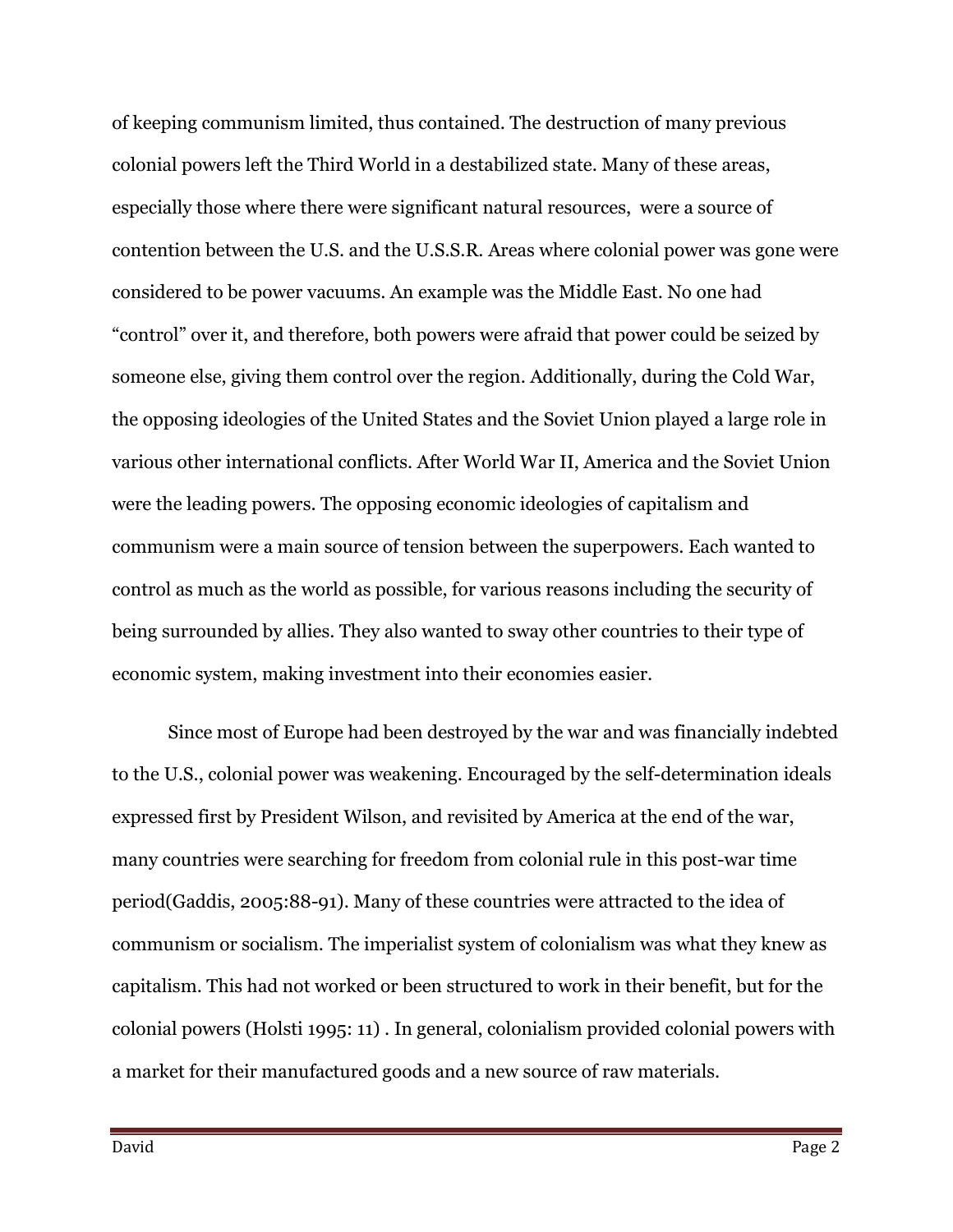Unfortunately, this is not a system that allows for economy building within a newly decolonized nation. Some measure of economic control can be gained by redistribution of land, but when led by the government, this often comes under the category of socialism.

In this context of a destabilized world and power struggle between the U.S.A and the U.S.S.R., revolutions often became points of interest and parts of this larger power play. Any type of revolution was a destabilization, in a system that was precarious at best, and peace between the powers rested carefully on the concept of "Mutually Assured Destruction." This stemmed from the terror of atomic weapons, and was the strategy created by McNamara that each side should attempt maximum casualties, in order for the fear to be greater than the desire to use the weapons(Gaddis, 2005:80). Each side was afraid that the other would use the destabilization to its advantage. Also, since the existing system was considered capitalist, the U.S. was afraid that part of the desire for change would include a change to communism.

With these ideas in mind, I plan to examine in particular, the Latin American region, which was full of upheaval, and was an area for much American intervention, especially during the Reagan Administration. This administration had varying goals and conflicts about the region, which played into the actions taken there during the 1980s. Specifically, I plan to investigate why there was overt military action taken in Grenada, and not in other countries in Latin America, such as Nicaragua. In many ways, Nicaragua is representative of a more general regional pattern of covert operations and advisors, while Grenada seems different because of the overt action taken. The intervention in Grenada seems to be due to a combination of events that make it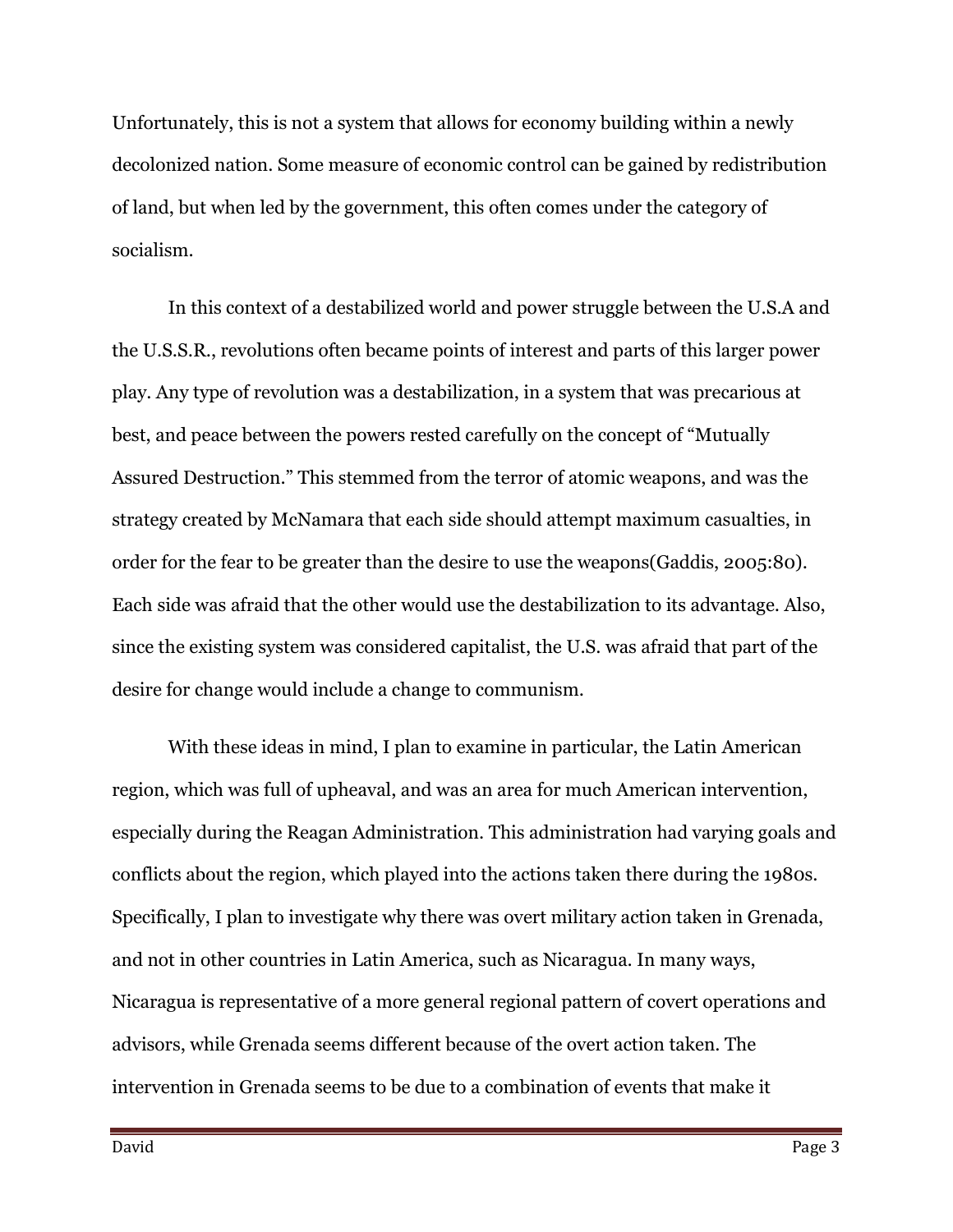possible for military presence with few repercussions. The unique situations immediately following the second (and much more violent) coup make an invasion both possible and desirable. The issue of intervention anywhere, and especially in Latin America, has many factors, which need to be put into context.

#### **Organization**

This project will begin with a look at the context, both historical and geopolitical. The case of Latin America during the Cold War needs to be looked at from various angles. First, the Cold War background and its relevance to intervention during the 1980s will be discussed. American hegemony in the Western hemisphere as well as attitudes towards Latin America will also be relevant. The cases that I intend to investigate for this study are Grenada and Nicaragua. These two cases present different facets of American intervention. One shows the use of covert action, while the other shows overt use of military force. In Nicaragua, the complications arise from the fact that the Sandinista government had been recognized and given aid by the U.S., and it attempted to meet the requirements. Nicaragua also had a long history with American government, as the Somoza regime ousted by the Sandinistas was given preferential treatment for decades. In Grenada, the complications stemmed from successive revolutions and a lack of elections.

These cases have a lot of commonalities as well. Both were economically depressed, and the revolutions sprung from a desire to develop economically as well as to remove a dictator. They were also openly opposed to being under American control or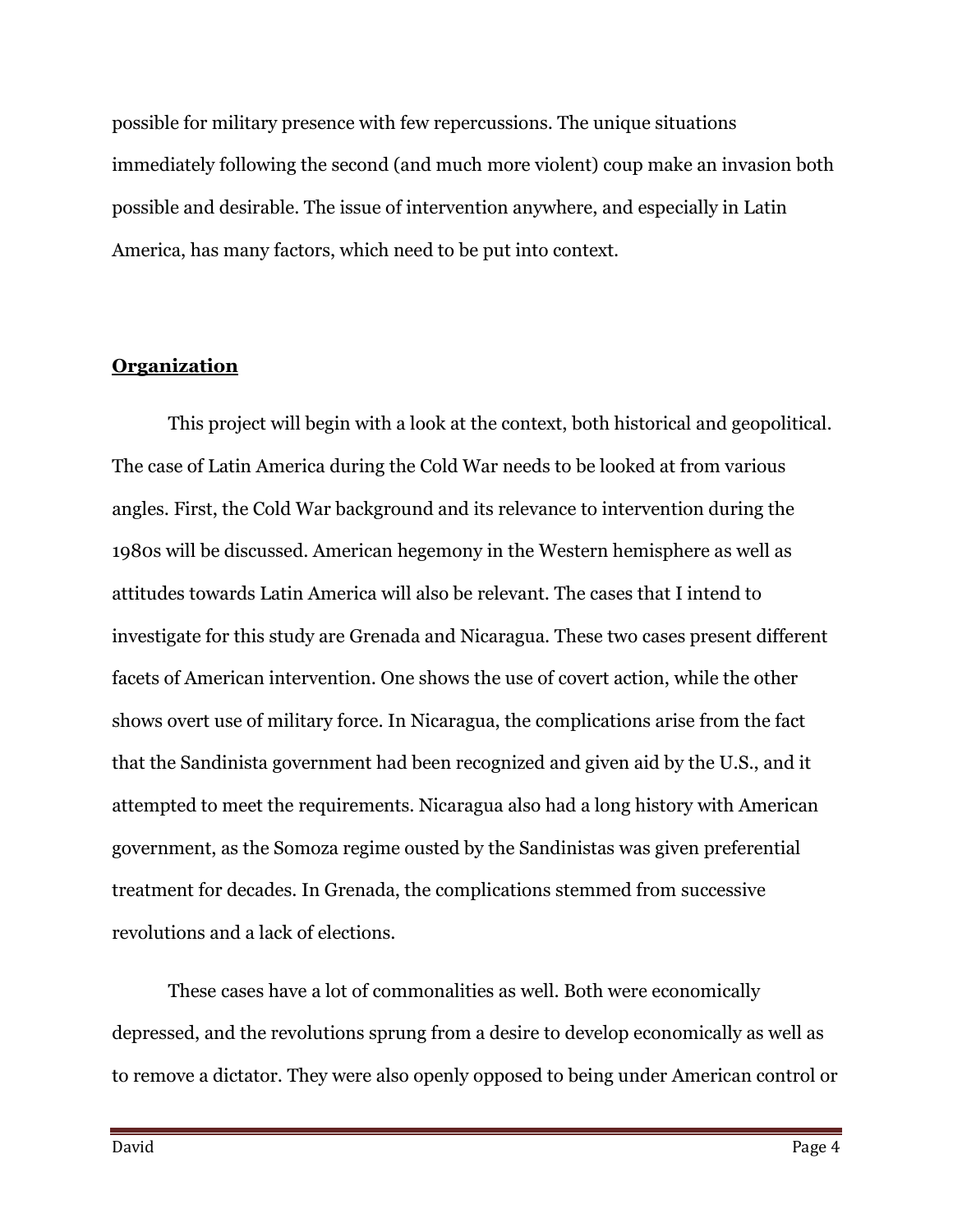influence. In fact, Bishop made statements to that effect, saying that they did not consider themselves as being in America's backyard. This sentiment and open support of the Soviet Union in the UN against the Security Council's condemnation of the invasion of Afghanistan, show linkages to the Soviet Union. Another concern was the close friendship between Maurice Bishop and Fidel Castro, who felt that they had a lot in common with fellow Caribbean revolutionaries. Many of these similarities are commonalities throughout Latin America. The intervention in each can be used to help view U.S. intervention in Latin America, and in general, Cold War interventions (Payne 1991). This project intends to look at the idea of American intervention based in part on the experiences of the people involved. Also, comparing Nicaragua and Grenada intervention cases should give a representative idea of both American military intervention and other forms of action and pressure used, especially in a Cold War context.

#### Historical Context: The Cold War

In the framework of American Cold War policy, why was Grenada a ground invasion as opposed to an approach using covert measures, which fits the more general intervention pattern in Latin America? This study will begin by looking at views on communism in the 1980s, and how this fits into the prevalence of intervention. As previously stated, most of American foreign policy from the 1940s to the fall of the Berlin wall in 1989 was colored by the larger issue of the Cold War. A look into the American military intervention in Grenada, therefore, ought to begin with American-Soviet politics, and the impact of this on the rest of the world.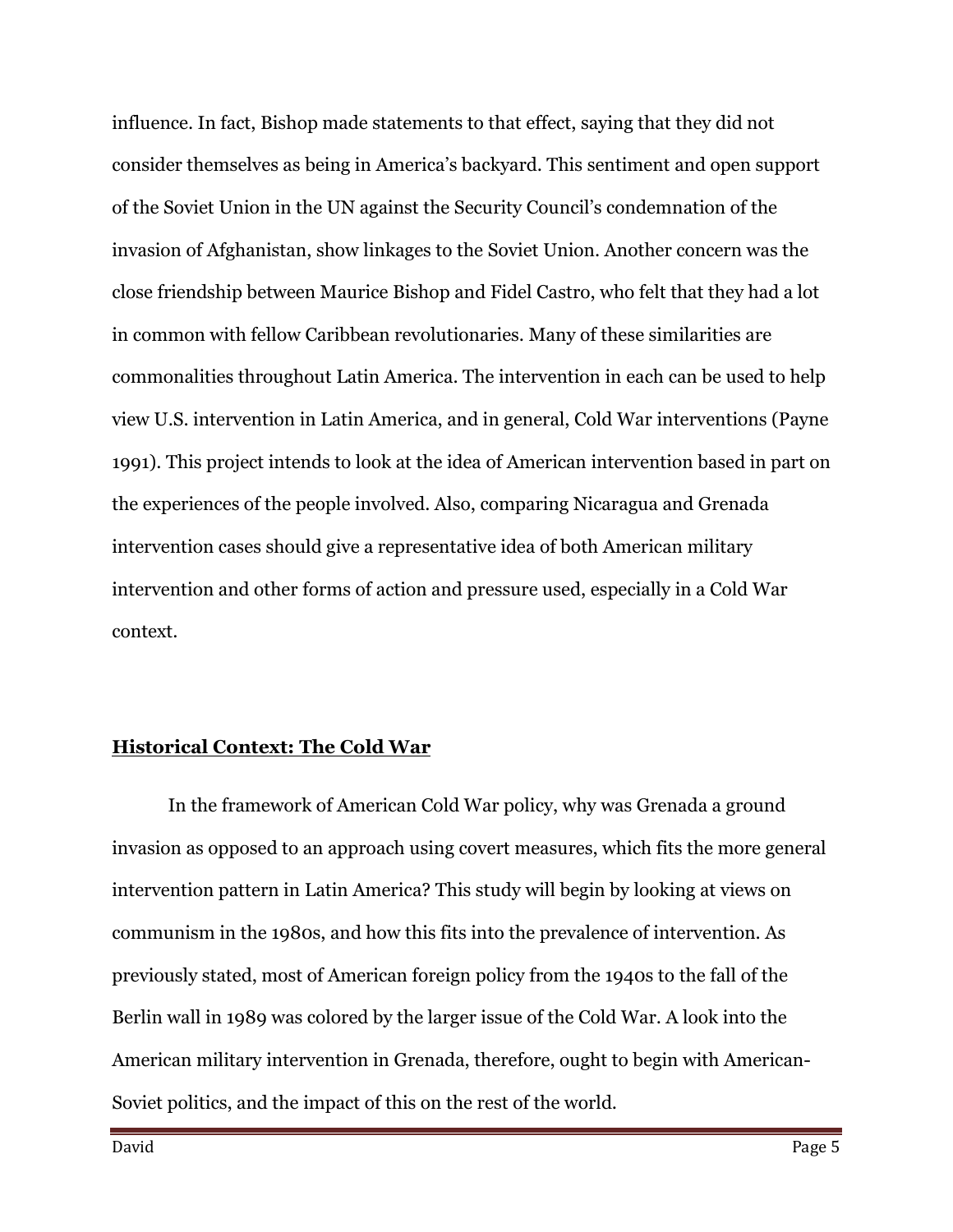Coming out of World War II as the two main victors and powers, relations between the new superpowers had been strained since before the war ended. The lack of trust between the former WWII allies was based on their opposing economic strategies, but also stemmed from the personalities involved. Stalin's intense paranoia and the fear of the spread of communism in the West created a tension even during the war, which was magnified when the war was over. During the post-war period, the U.S. and U.S.S.R. were faced with a rapidly decolonizing, destabilized world which both wanted to support their economic strategy.

The attempts to control a world filled with nationalism and revolution took the forms of both economic and military activity. Sometimes, this was in the form of aid given to a country that seemed to have favorable views, or as sanctions against and interventions in countries that had opposite views (Gaddis 1982:15; Tucker 1992:6). Often, as in the case of Grenada, the first step was sanctions. This did not often work to sway a country from communism, since many needed economic assistance, and were further pushed towards the Soviet Union.

Because many of the countries that were seeking agency and revolution during the Cold War had been colonies and did not have adequate economies, they needed economic assistance in order to improve their countries. Often the reason for revolution was tied to the economic depression and desperate poverty in these countries.

One of the main American policies and watch words of the Cold War was containment. A central goal of American foreign policy during this period was to prevent the further spread of communism, believed to be emanating from the Soviet Union. Gaddis describes it as a strategy that intended to stop the Soviet Union from using its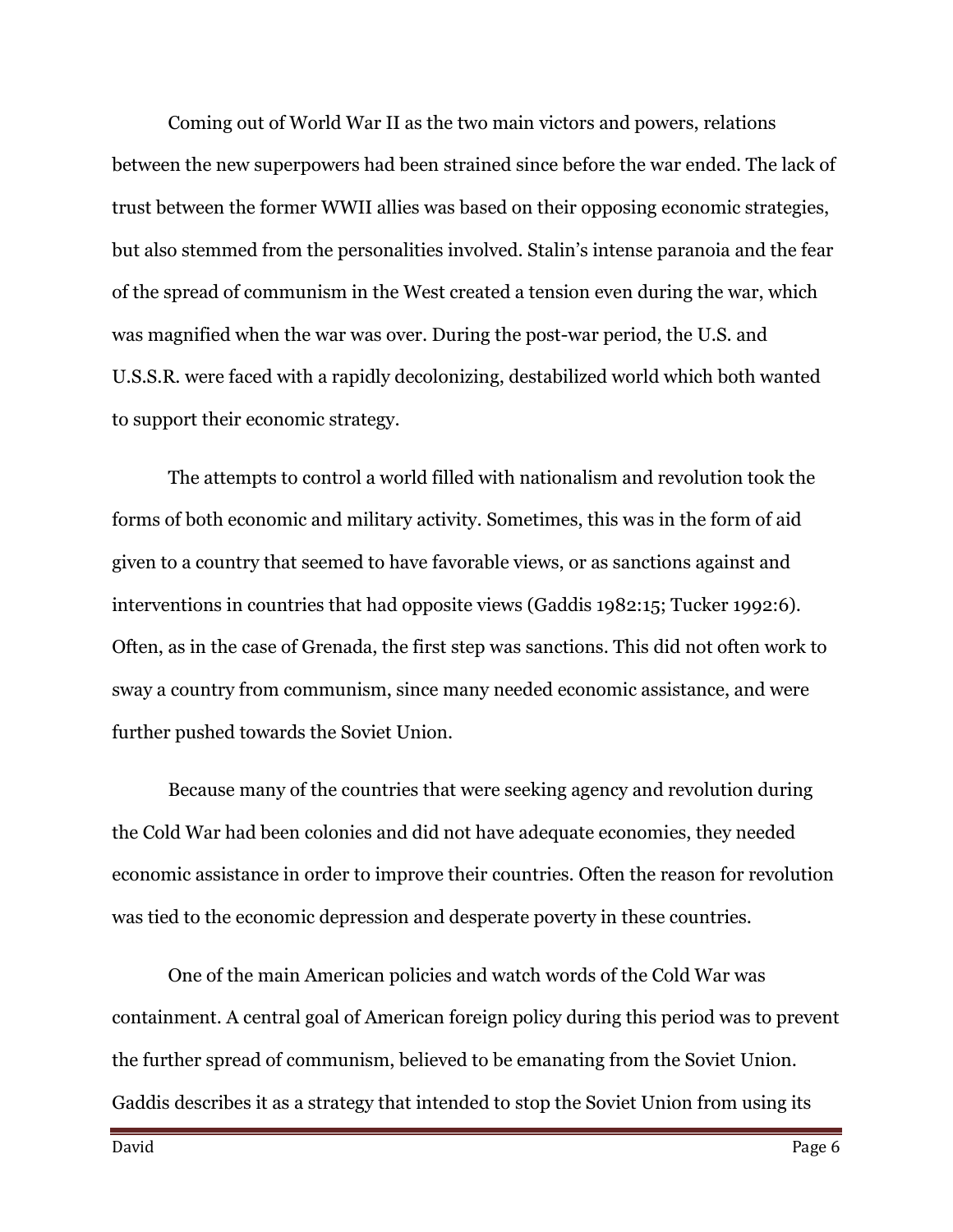post-war power, which was seen as possibly more dangerous and terrifying than Nazi Germany (Gaddis 1982:3-5). The mechanisms employed to prevent the spread of communism started with aid reduction to the Soviet Union at the end of the war (Gaddis 1982: 17). As distrust increased and there was no longer the common goal of the war to hold them together, the two countries grew further apart. Fear of the spread of communism played a large role in the Korean War, and became a mainstay of American foreign policy. Any mention of socialism or communism in a country was met with an attempt to stop or prevent it. Because communism was seen as the ultimate threat, the United States backed many dictators who were said to have more favorable views. At the same time, governments that may have had popular support were viewed as dangerous if they had communist tendencies or goals. This was further complicated by the way that many changes which were unfavorable to American economic goals were labeled as dangerous and communist, even when this was not so. But, as will be discussed later, the economic relationships between the more and less developed countries were changing, and not always to the benefit of the developed nations. This change was not often met with American approval (Holsti 1995:11-12, Gaddis 1982: 30, 64).

Part of the original stated vision of the Cold War was to prevent various areas of the world from becoming hostile to American goals. It was necessary for the continuation of American power to keep the governments of nearby countries lenient to American aims. Latin America fell into this category, but more discussion on American foreign policy as it pertains to Latin America will come later. The majority of Atlantic – bordering countries and areas where exports were needed by America, such as the Middle East, was on the list of countries to keep favorable. To this end, America got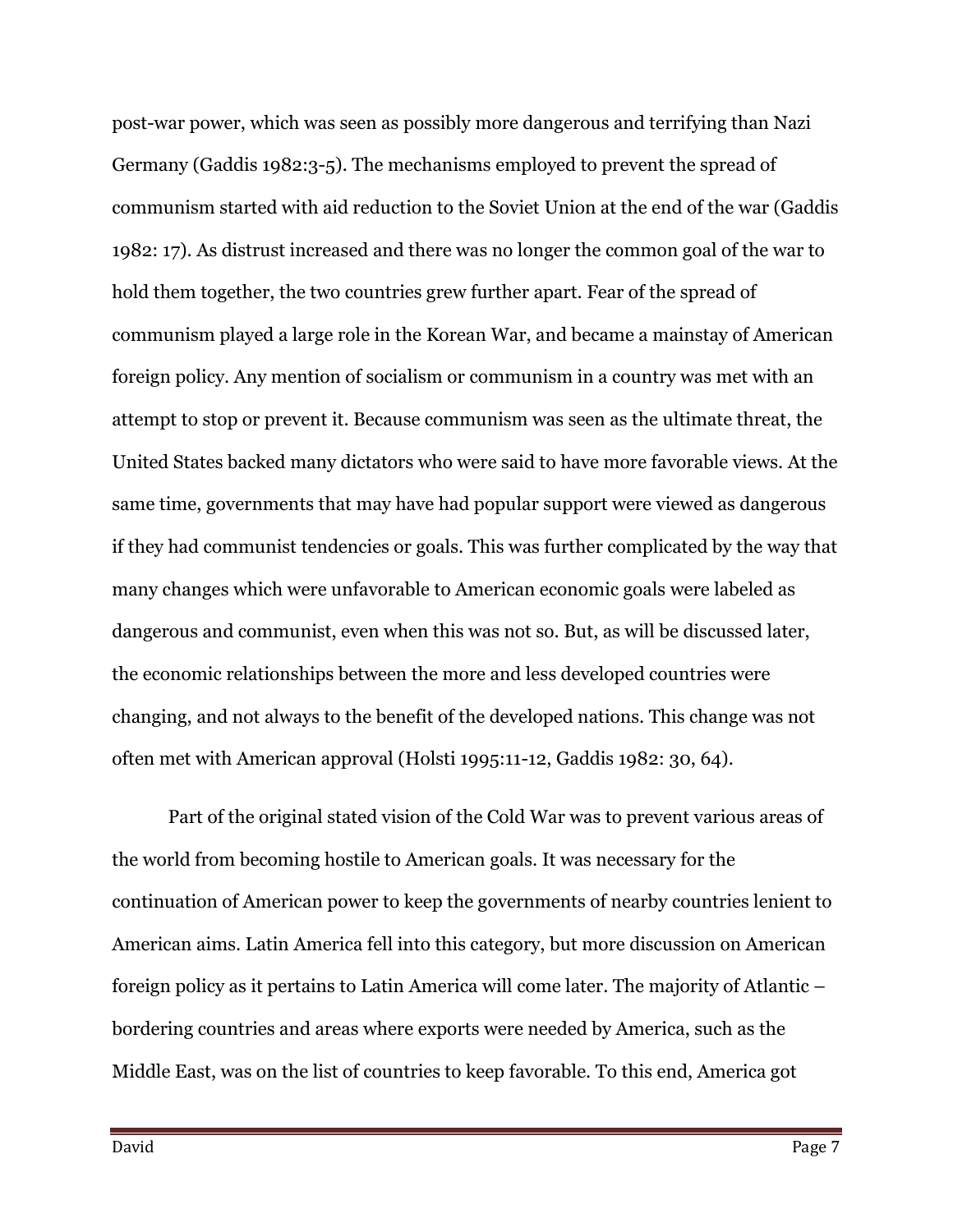involved in numerous conflicts over the decades. This often included setting up various governments, provided that they would be loyal to America. This is one of the criteria that Kirkpatrick sees as the difference between dictators and authoritarian governments.

> "Only the intellectual fashion and the tyranny of Right/Left thinking prevent the intelligent men of goodwill form perceiving the facts that traditional authoritarian governments are less repressive than revolutionary autocracies, that thery are more susceptible of liberization, and that they are more compatible with U.S. interests….There are, however, systemic differences between traditional and revolutionary autocracies that have a predictable effect on their degree of repressiveness. Generally speaking, traditional autocrats tolerate social inequalities, brutality, and poverty, whereas revolutionary autocracies create them.

> "Traditional autocrats leave in place existing allocations of wealth, power, status and other resources, which in most traditional societies favor an affluent few and maintain masses in poverty. But they worship traditional gods and observe traditional taboos….Such societies create no refugees.

> "Precisely the opposite is true of revolutionary Communist regimes. They create refugees by the millions because they claim jurisdiction over the whole life of the society and make demands for change that so violate internalized values and habits that inhabitants flee in the remarkable expectation that their attitudes, values, and goals will "fit" better in a foreign country than in their native land (Kirkpatrick, 1982:49-50)."

Kennan, who was a main architect of containment, felt that the main goal of

foreign policy was American security. The strategy for pursuing security grew and

changed over time. After each war, the strategy was revised, to prevent falling into the

same traps, and to maximize the successes. Soviet aggression, however, was cast

similarly each time, often with mentions of Cuba involved.

The ideas of American security by limiting the global influence of communism

permeates most post World War II conflicts, which were mainly entered into due to

containment strategy. In The Best and the Brightest, Halberstam looks at issues like this

as drivers of the Vietnam War. There was a need to showcase American strength, and to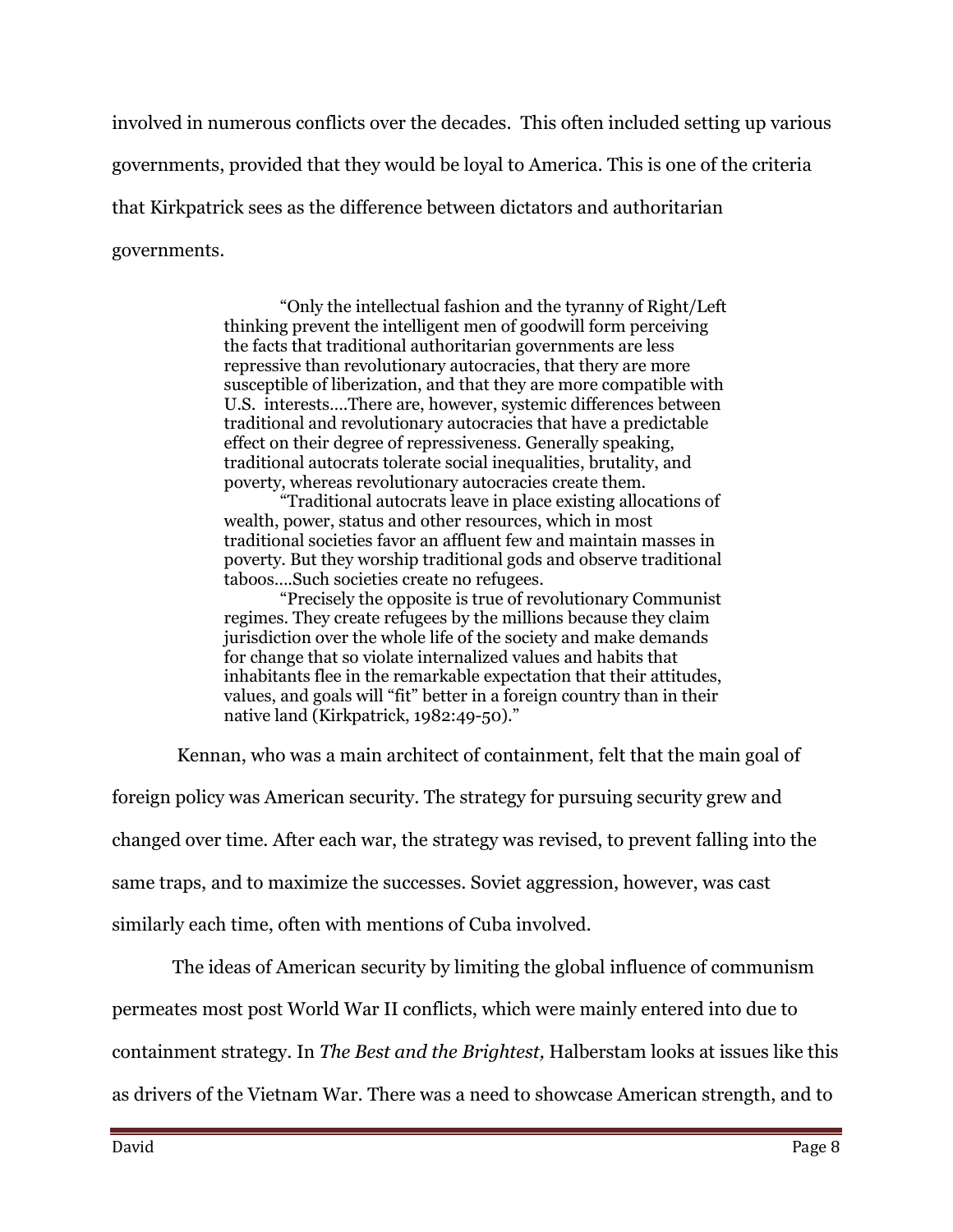crush communism (Halberstam 1972: 72). These combined objectives played a role in the majority of Cold War armed conflicts. At the point of the Vietnam War, there was a break in the way the Congress and public looked at Cold War conflicts. Since allowing the executive and the military free rein seemed to have backfired, Congress became involved in policy-making in foreign affairs, and was mostly concerned with ensuring that America did not get entangled in a civil war. The public felt that the war had dragged on for too long, and doubted the decisions that got America into Vietnam originally. These led to a less interventionist view, and a desire to avoid involvement in the internal situations of other countries.

The Vietnam War was seen by many as at best a mistake, and at worst, a failure. It appeared to be an imperialistic action to some Americans, who were not sure that the invasion was justified. Schulzinger describes it as a trauma, especially because it damaged the faith that Americans had in their leaders to make moral decisions. The idea that America had been the aggressor was disturbing to many. Immediately following the war, the Watergate scandal contributed to the growing sense that America could not trust its elected leaders to be honest and make moral judgments. Americans also became somewhat isolationist, not wanting to be involved in civil wars in other countries, which was one view of the Vietnam War that Americans were left with. (Schulzinger 2001: 374, 382). In the post-Vietnam Cold War, all interventions were under the shadow of Vietnam. There was a concerted effort not to end up in a similar situation. This led to a certain amount of wariness to use military force. Conflicts that came after had to be obviously different, and not pose the threat of getting tied up in an internal conflict. This is due in large part to the hesitancy of both the American people and Congress to get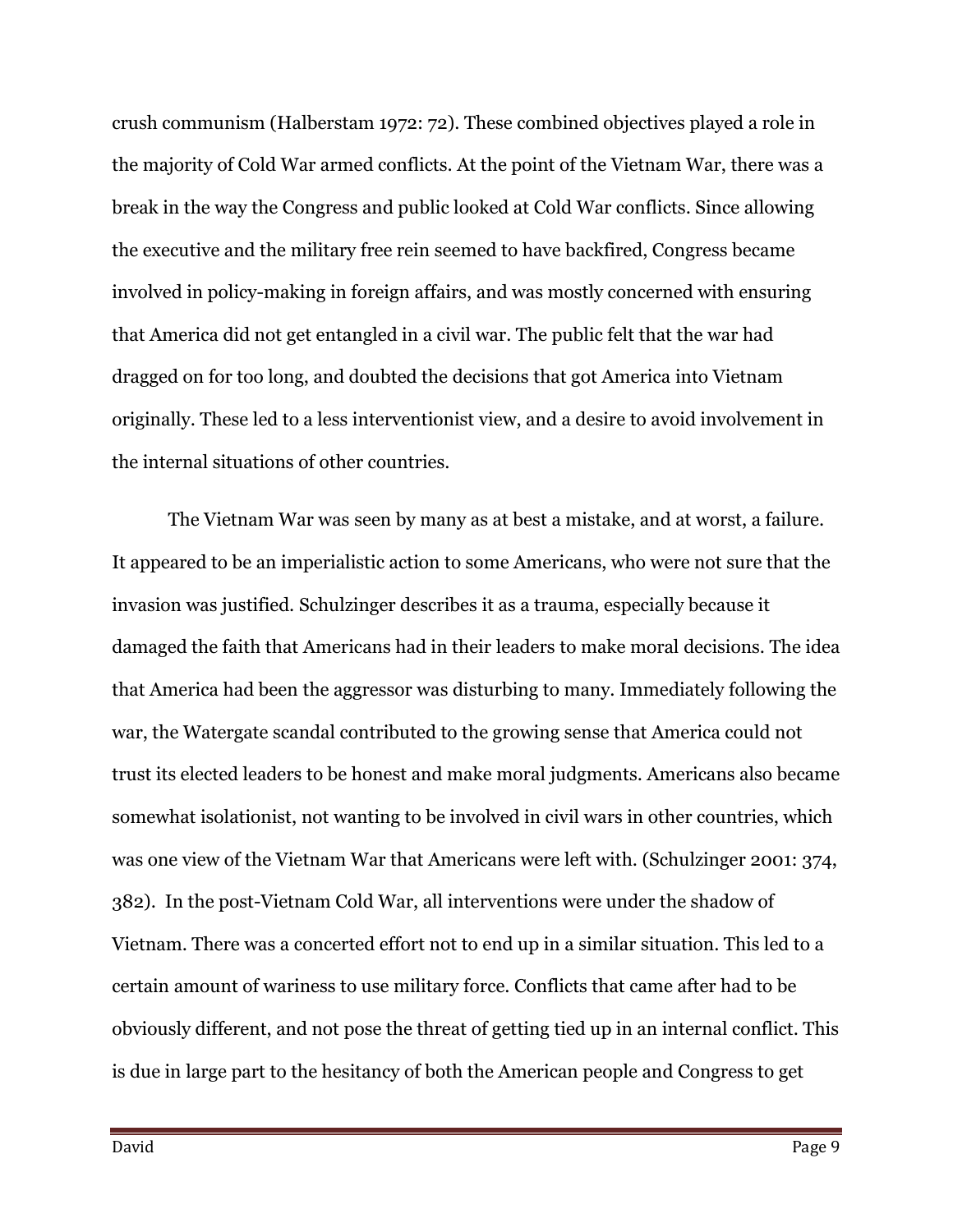involved in another long-running war, without a clear goal and "exit strategy". Against this background, the Reagan administration combined the idea that Soviet aggression was a lasting, powerful threat; with a renewed zeal to display American military might (Tucker 1992: 3). The wish to oversee the presidency, especially in foreign policy matters, coincided with scrutiny of the situation in Central America (Arnson 1993:22). Post-Vietnam conflicts were all partially a reaction to the idea of it as failure, which the Reagan Administration wished to change.

 The Reagan administration had a different view of intervention than many American citizens, and was more concerned with making sure communism was not only contained, but also prevented from spreading into the Western Hemisphere. Returning a sense of confidence in the executive, especially in military and foreign policy decisions, was one of the issues the Reagan Administration struggled with. The American public and Congress were reluctant at best to get involved in international issues, especially those that seemed to be internal conflicts (Arnson 1993: 59). Therefore, the administration had to make Vietnam appear like less of a poor policy decision, and to make everyone more comfortable with the use of force. The use of force had to be divorced from the idea of failure. Also, a main Cold War tenet was proving military might to the Soviet Union.

One way to do this was to change the way that Vietnam was looked at. It seemed like an unnecessary intervention, and many were confused as to whether the decision to enter into the war, and the continuous prolonging were wise decisions. By saying that the Vietnam War was a "noble cause," Reagan was trying to recapture the idea of America as a heroic nation, and getting rid of the crippling visions of invasion and defeat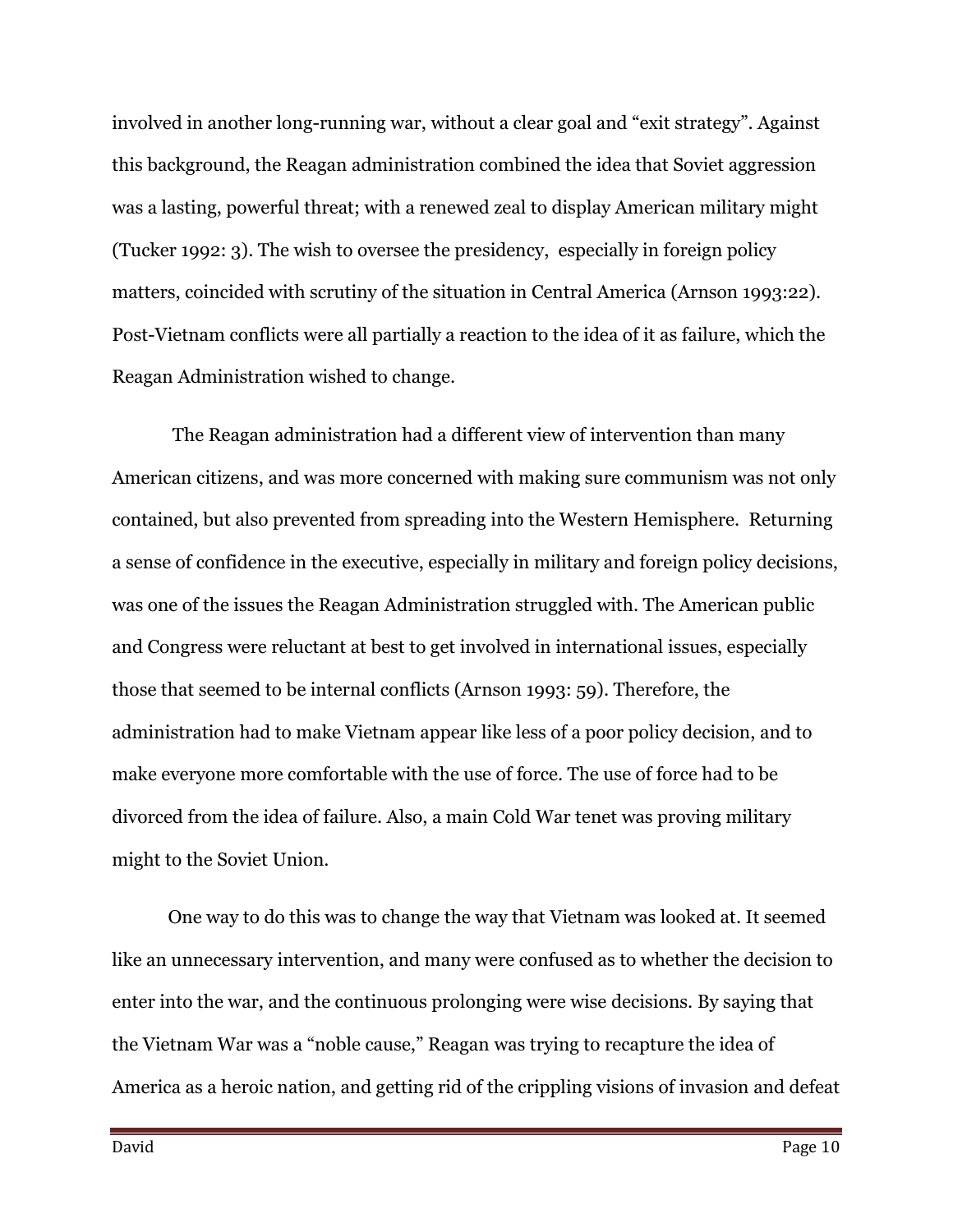(LeFeber, 1993: 280). In order to be able to enter into more conflicts, the administration had to make Vietnam seem like less of a failure. This would help to restore confidence in the presidency, and change the atmosphere of fear and distrust surrounding foreign interventions.

#### Economic Context: Latin America and Dependency

 Imagine dependency as a city, surrounded by rural areas. The rural areas contain farms that produce the raw materials for the city. In exchange for these needed materials, the city sends the country dwellers various manufactured goods. Unfortunately, the factory products are more expensive than the fruit and vegetables produced by the rural areas, so the city is continually richer than the country. Also, the control over setting the prices of both the produce and the manufactured products is in the city. In this allegory, the city is the United States, and the countryside Latin America. It would appear that the relationship that the U.S. has had with Latin America has been one of this nature.

As part of the sphere of influence recognized by Kennan, Latin American economic and political systems have long been influenced by America. This idea, although phrased differently, was a long standing one. Starting with the Monroe Doctrine in 1823, America has felt that the rest of the Western Hemisphere looked to it for protection, and provided this, assisting them to maintain their independence from the European powers. Along with this protection came varying degrees of economic and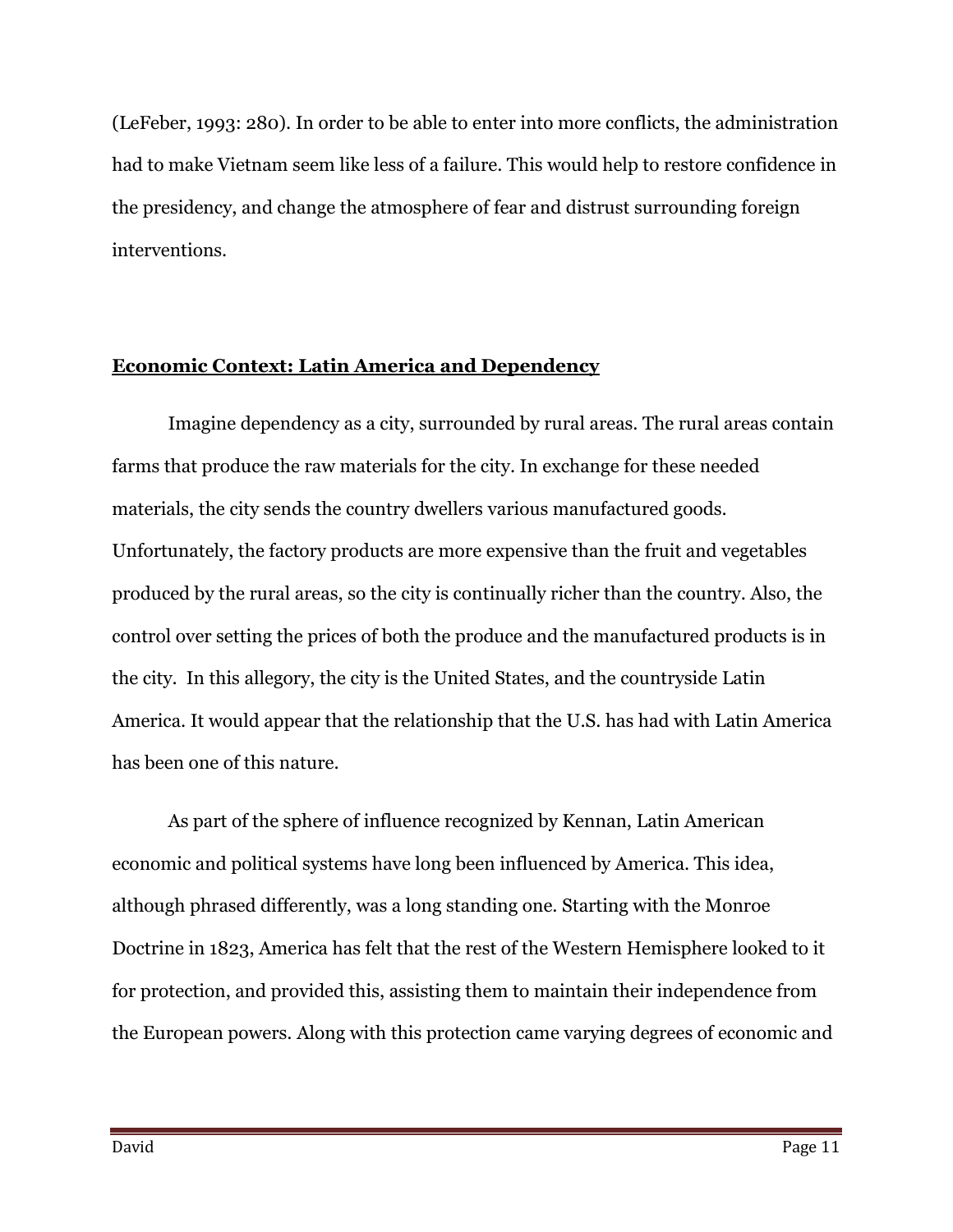political involvement, including easy access to the mostly agricultural products of these nations.

Latin America was in a tumultuous and revolutionary state after WWII. Anything that seemed like it would be economically unfavorable to America was dealt with severely. As stated previously, communism and containment were the major issues of the post WWII period in American foreign politics. Therefore, governments that seemed to be leaning towards communism, were believed to be threats, and part of a Soviet desire to have bases in the Western hemisphere especially. Due to these national security concerns, it appeared that the requirements for American aid and assistance within the region were a strong anti-communist stance in the region, and support of U.S. policies. Governments that did not have strong anti-communist policies, and seemed more intent on internal reform, were frequently targeted for overthrow, or at least, treated with great skepticism.

 The first example is Cuba in the 1950s. The dictatorship run by Batista was not only allowed, it was assisted, as it furthered both capitalism and American investment. When there appeared to be a revolution in the making, the U.S. first attempted to shore up the Batista government, and then to put together a new military based regime when it no longer seemed possible to save the Batista regime. The U.S. tried by all possible means to prevent Fidel Castro from gaining control of the government. When Batista refused to step down, both covert and overt means were used in the attempt to prevent Castro's rule. These attempts proved unsuccessful, however, and led to the U.S. taking a stronger role in the region, continually attempting to prevent "another Cuba" (Morley 1994:9-12).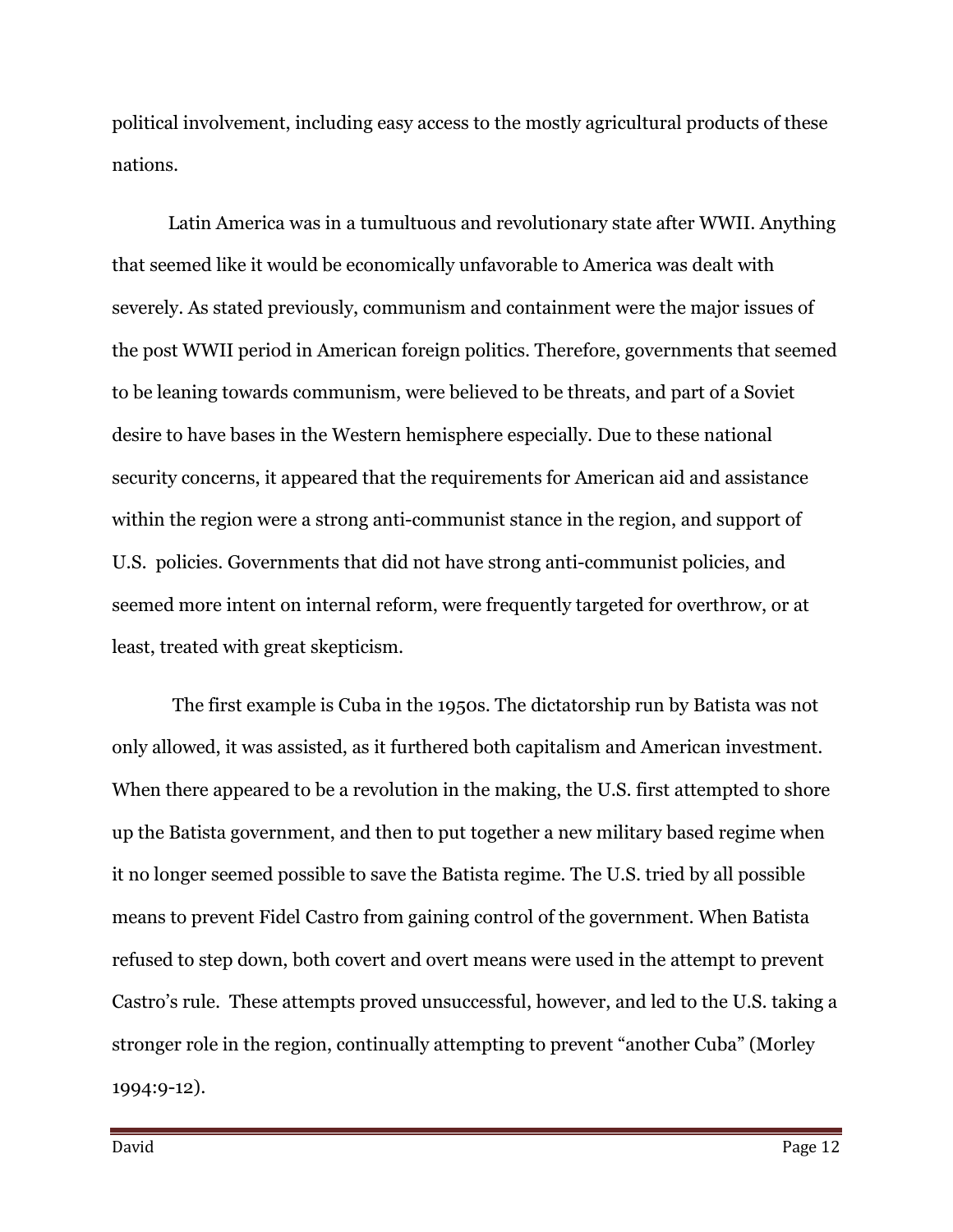The next example of America's attempt to maintain its hegemony in the Western Hemisphere is the Dominican Republic. During the 1960s, the Trujillo government became more repressive. American officials in the Eisenhower administration became concerned that dissatisfaction would grow within the country, and lead to a situation similar to Cuba. When Trujillo was assassinated by Dominican nationals who were connected to the Eisenhower and Kennedy administration, America took advantage of the situation, and assisted in training a military that would lead to the creation of a military state. This military was instrumental in the overthrow of the Juan Bosch, a social reformist who did not support American policies in the region. After Bosch, a three-member oligarchy was installed, which was more favorable to American policies, and further right, therefore not a communist threat (Morley 1994:12-15).

Yet another example was Brazil in the early 1960s. Under the new government of Jaoa Goulart, reforms and programs instituted to assist the poor and working class made those of upper classes feel threatened. The United States put pressure on the government through a variety of means. Not only were anti-Goulart candidates supported, but the loans approved even by non-governmental organizations were delayed and were not received during a time period of economic instability. Politically, the CIA and the AFL-CIO were also involved in campaigning against Goulart with propaganda, and support of military officials who were opposed to his rule. The coup that took place in 1964 was instigated by the U.S., and the new government was fully supported with aid from both America and various organizations(Morley 1994:15-19).

The hegemonic economic relationship between the U.S. and Latin America continues with the involvement of the United States in the overthrow of the Chilean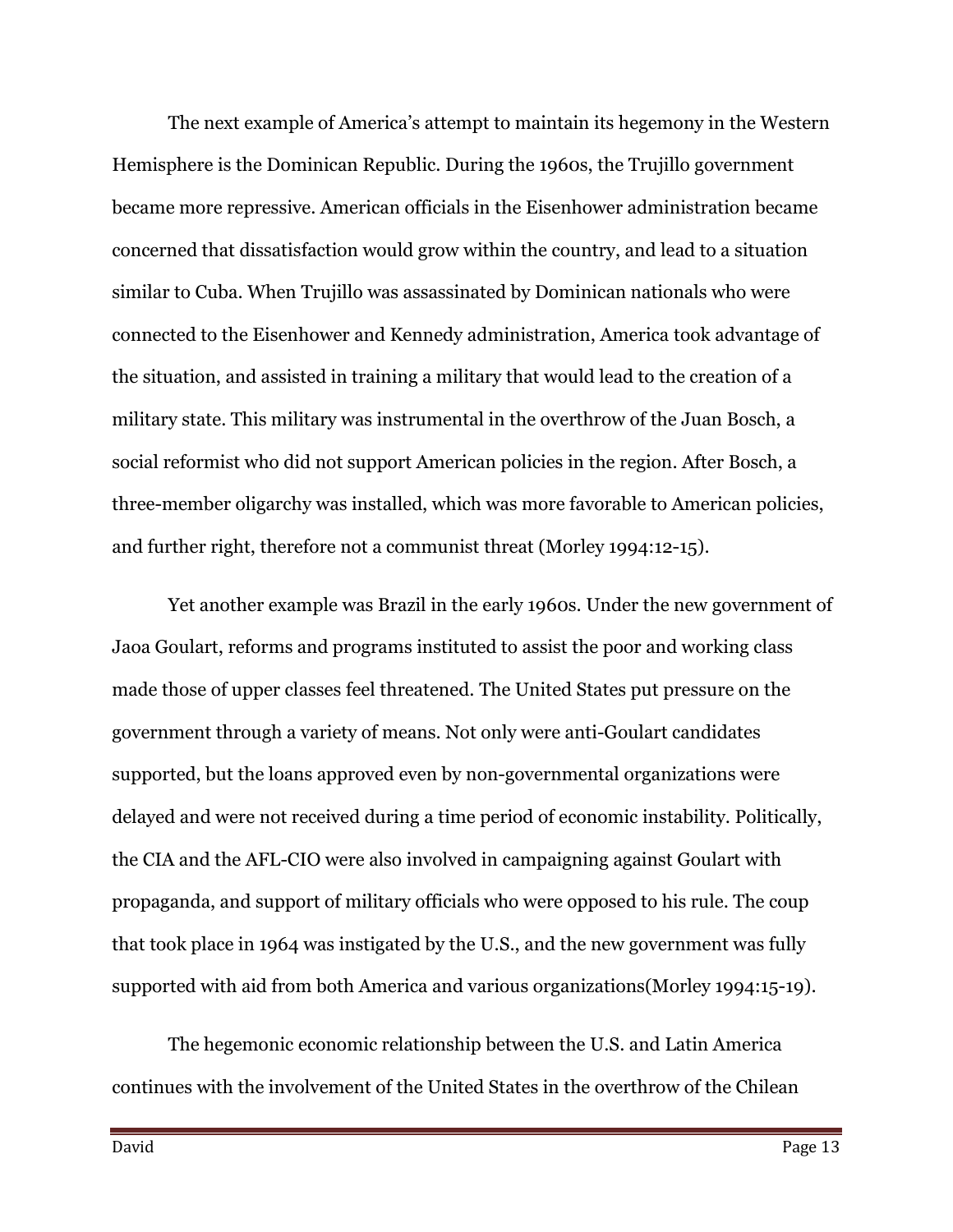government in the early seventies. Similarly to other cases, when the socialist Allende was elected, the U.S. began both economic and propaganda campaigns with the intent of destroying the regime. A large part of this subversion involved training and using the armed forces against the government. They were given aid and were eventually part of a coup that overthrew Allende. Once the new government was in place, it was largely beholden to American ideas, and started by eradication of the social and economic reforms instituted under Allende (Morley 1994:19-23).

Despite this history of intervention, the strategy used depends on the government. The amount of change to the status quo, both within the country and in interactions with former allies, play a large role in the policies espoused by the U.S. towards various countries. New governments that uphold the economic hierarchies and ally systems of their predecessors seem like much less of a threat, and therefore are not pressured as severely. Change is to be kept as moderate as possible( Morley 1994: 218- 219).

 Dependency theory is a way of looking at the economic system created under colonial rule and later taken over by America, in which Third World or periphery countries are mainly consumers of factory goods and exporters of raw materials. Since the raw materials (based on prices set in the advanced, colonizing countries) are generally worth less than the factory goods, the terms of trade are bad and eventually get worse as the factories become more efficient. The cost of manufactured goods increases at a much faster rate than raw materials, so that these countries never have enough wealth (Holsti, 1995:10-12). Even with decolonization, it is very difficult to get out of this system, as there is nothing on which to base a large structural change in the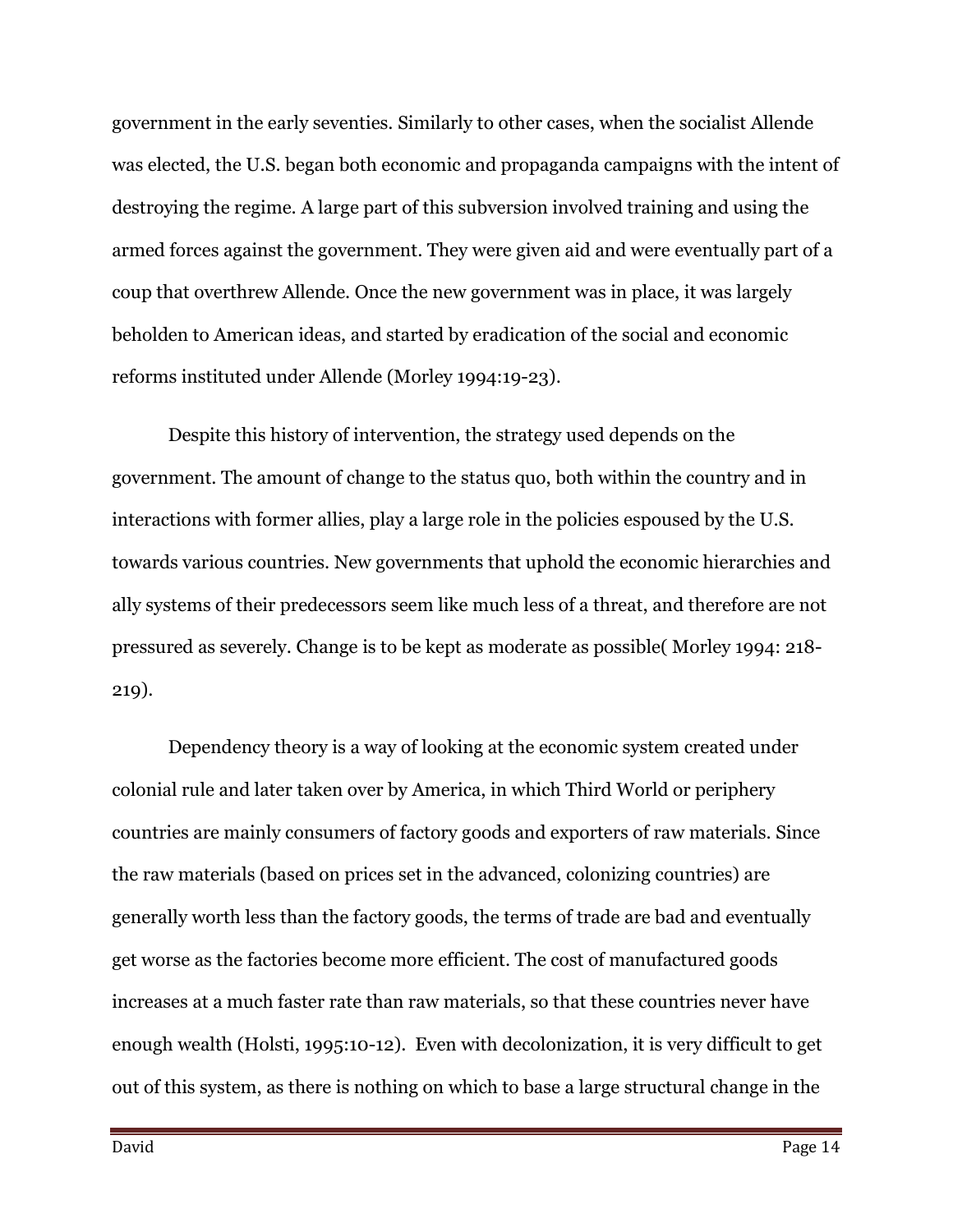economy. Locals who have some amount of elite status, often acquired it under colonial rule, by buying into this system. Therefore, they stand to gain from the perpetuation of a dependent system.

Leading up to the 1970s, the economic situation in Central America changed. There was a push to become more integrated into the world capitalist economy, which meant that there was a greater focus on the exportation of agricultural products. This required using more land for these products, and therefore led to some redistribution of land. Less of it was able to be used for subsistence farming, and more went towards "cash crops." This led to a concentration of access to wealth, especially in the form of fertile land. Also, it led to changes in occupation, from subsistence farming to wagelaborers or urban city workers. As disparities in the distribution of wealth, especially wealth in the form of arable land, grew, there was an increase in poverty and dissatisfaction in Latin America, according to Booth (1991: 35). The growth of the working or lower class, along with decreased access to sources of wealth led to attempts for change. These struggles, sometimes in the form of unionization, were not often successful. Instead, they were often met with violence, increasing the frustration and anger of those participating. This was a pattern seen in Nicaragua, El Salvador, and Guatemala. The lack of satisfaction from these original attempts at taking back some economic power led to more solidified and systemic state opposition.

 Therefore, in Latin America, there has not been a very favorable history with capitalism. It could be seen more as a system which prevents progress than a system which increases agency and market freedom (LeFeber 1993: 17; Morales 1994). Since the main exports of the region tend to be agricultural, and thus non-industrial or raw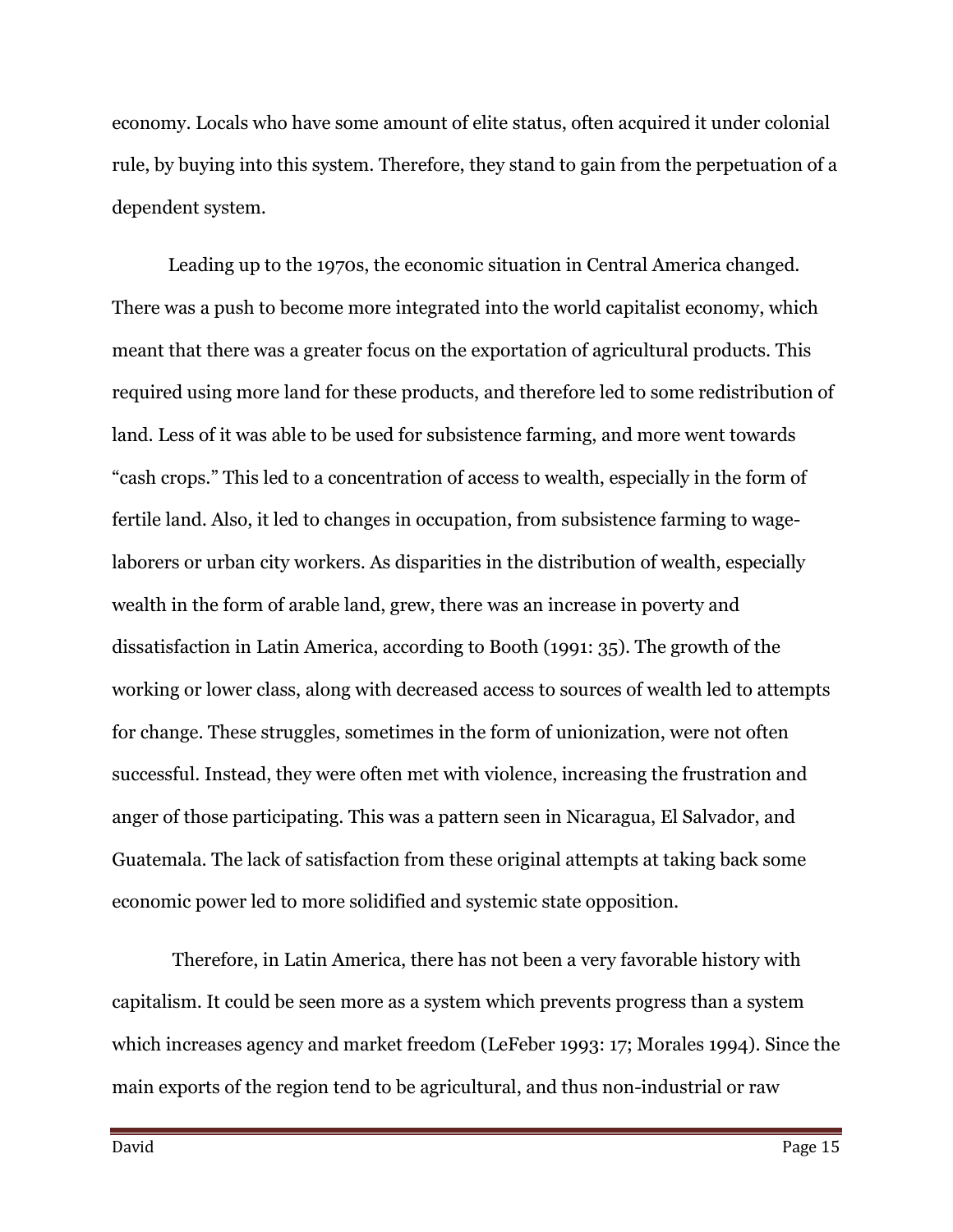products, there is a history of balance of payment problems. There are two main reasons for this issue. First, the prices of agricultural products are based mostly on the demand of those importing them, and therefore, in the control of more developed nations that import such things as tropical fruit. Secondly, the prices of industrial products are higher, and also set in the industrialized nations. The prices of industrial products tend to increase, while the prices of agricultural products (and other raw materials) tend to remain low (LeFeber 1993:17 ; Lewis 1987). In Latin America, modernization and moving away from mostly agricultural products is difficult at best. Because there is a demand for the exports of these countries (sugar, fruit, spices), there is little incentive for the U.S. to have them reduce the agricultural sector of their economy. With capitalism seen as a block to progress, many found socialism an attractive alternative (Heine 1991: 4; LeFeber 1993:18).

It has been argued, however, that dependency does not necessarily always have a detrimental effect. It is sometimes connected to economic growth and improvements. In looking at two different studies, Ray and Webster showed that the correlations were tenuous at best, and could be either somewhat positive or somewhat negative. Therefore, there may be other economic issues taking place like perhaps a lack of infrastructure, and various national disasters. (The region is prone to hurricanes and there was also a massive earthquake in Managua in 1972). They do however, admit that foreign investors make more than they invest (Ray & Webster 1992:507-513).

In the Western Hemisphere, America has a history of hegemony (LeFeber 1993: 19). Especially with the southern part of the hemisphere, America has attempted to protect and maintain economic control of their raw materials. Since the 1800s, America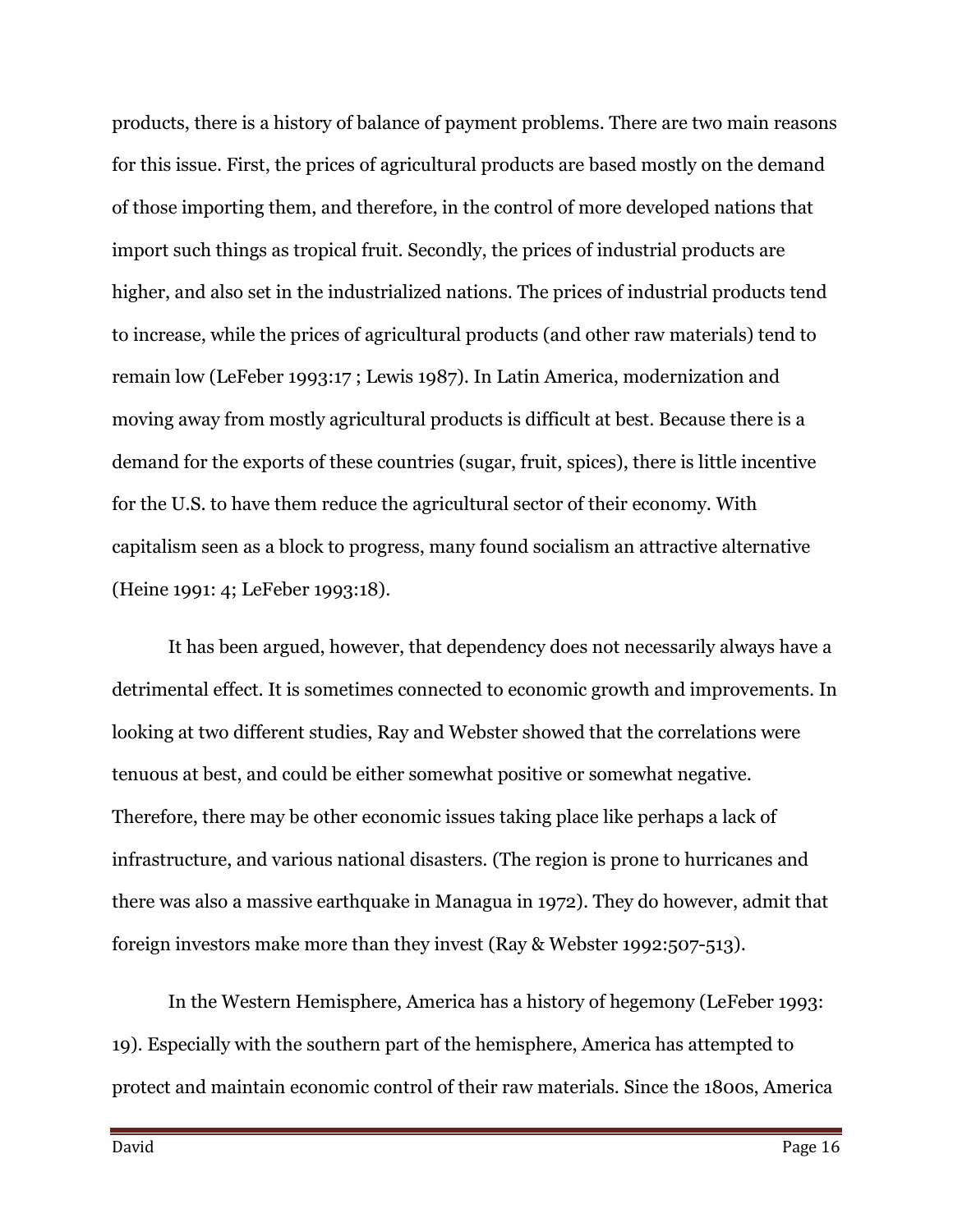has felt that the southern part of the hemisphere was its 'backyard" and considered the other countries in a paternalistic fashion. Partly, this was felt to be in the best interest of these countries. Due to the vested interest America has in the governments of these countries, it has a long history of intervention. Geopolitically, as nearby states, it is wise to ensure that the governments of the Latin American nations are favorable to American policy. Having close states that are not allies can lead to feelings of danger, especially given the tensions of the Cold War. Economically, since many of them export mainly to America, it is important to maintain compatible economic systems. Land redistribution, for example is an issue because it makes the large scale farming of cash crops more difficult. This prevents these countries from developing more diverse economies, which, in turn, keeps them dependent on the more developed nations for consumer goods and factory products. The lack of agency inherent in this system is what pushes many countries away from maintaining a capitalist economic system. Especially when political agency has been found, a lack of economic agency can be very frustrating.

Under these conditions, a sense of being mistreated and oppressed by the state was harbored by various groups of citizens. This eventually leads to revolutionary ideas and activities. In The cases examined here, the stat did not give much political or economic agency. This caused increasing tensions, which culminated in revolutions. Since the governments installed after these revolutions did not seem to be favorable to American economic policies, and were socialist in nature, they were targeted for destruction like many of the other socialist leaders of the region. Once the "mistake" had been made in Cuba, the other Latin American countries needed to remain closely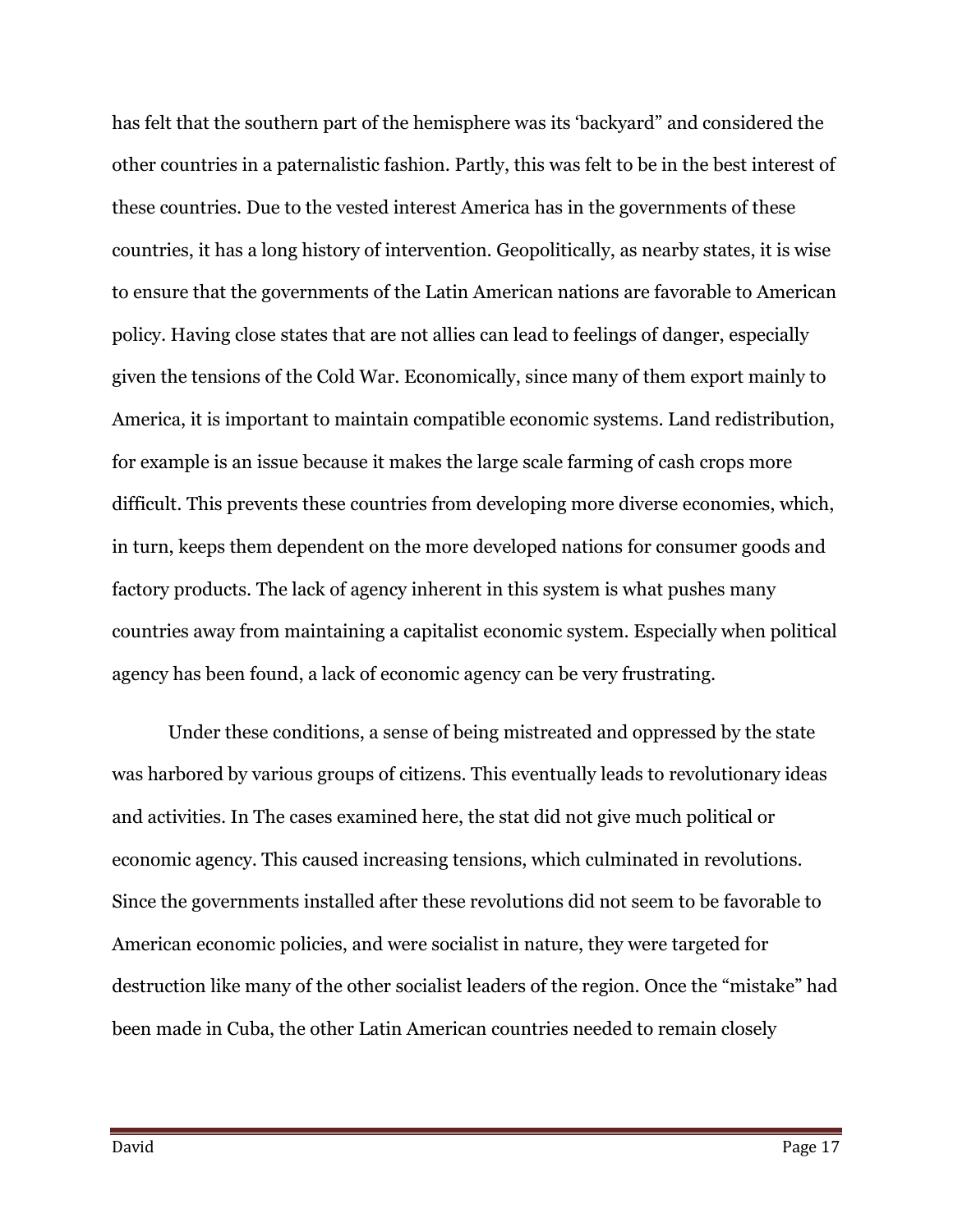connected to the U.S. or else face severe pressures that often resulted in the installation of a military state.

### What Happened: Revolution in America's Backyard

All around the world, and especially in the Caribbean region, Cuba and the Soviet Union were considered to be the main instigators of any socialist-leaning revolution. This made action against these revolutionaries serve two ideological purposes. First, it was seen as a strike at the Soviet Union and monolithic communism. Secondly, it would not be viewed as yet another instance of intervening in another country's internal affairs, which was not something that the public wanted to engage in (LeFeber, 1993). In any situation where aid could be traced to Cuba and the U.S.S.R., the revolution was seen as hostile. This, however, was a kind of self-fulfilling prophecy, since revolutions overthrowing U.S.-backed dictators were often responded to with economic sanctions by the U.S. As previously stated, dictators that were not communist were often supported by America as being preferable to the alternative. This often pushed countries into asking for Soviet aid. Once they had done so, America was able to state that they had been communist and Soviet-inspired and driven all along. Since it was felt that economic and governance systems could be imposed from outside, the Soviet Union was generally believed to be exporting communism (LeFeber 1993; Gaddis 1982: 42).

The main problem with the continued desire to turn the post-War decolonization and power struggles away from communism was the failure of the capitalist system and the "free market" to assist these smaller, often agricultural -based economies (Gaddis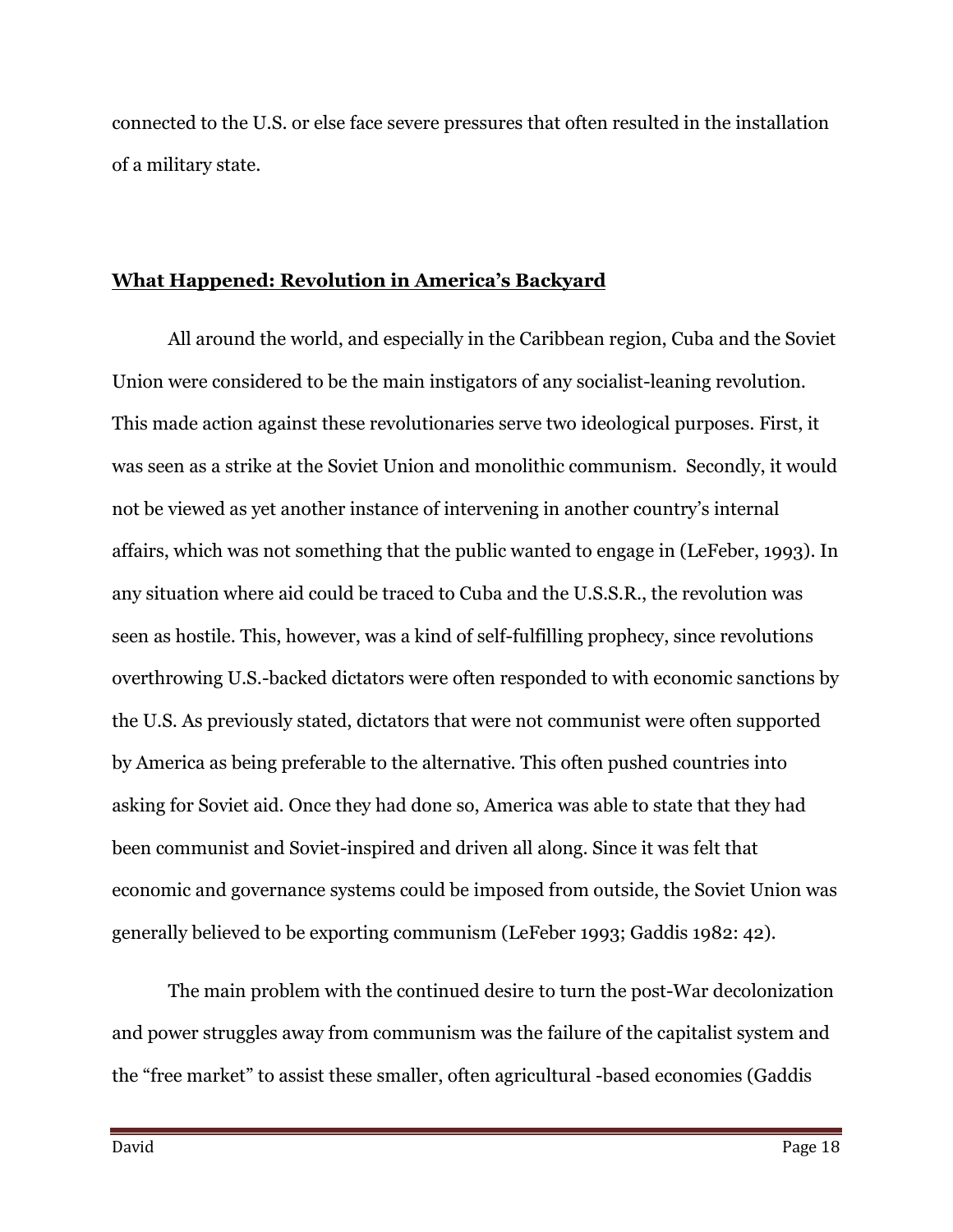1982:17 ; LeFeber 1993). Since they were set up under colonialism as another market for consumer products and to provide imports that were not readily available in Western Europe, former colonies had found capitalism not to lead to an increase in their wealth so much as an increase in the wealth of the colonial center due to them (Holsti 10, 1995). Especially if this is looked at as a zero-sum game (meaning that the amount of wealth is constant) then the colonial centers and other developed nations were becoming wealthy at the expense of the colonies. Therefore, there was a certain amount of disenchantment with capitalism, and a lack of trust in it as a system that could provide the agency desired to improve their countries. Socialism appeared to be a system that would help the impoverished people of these countries to at least have enough to survive, which was tempting to those who wished to improve living conditions in these countries.

In the Latin American region, there was a similar pattern of planning for disruption of the revolutionary governments. During the Carter administration, there was more positive coercion, in attempts to win over revolutionaries to capitalist ideals. Under the Reagan administration, however, it was deemed important to prevent and crush the spread of communism, so a more negative approach was taken. Since trying to win over revolutionaries had not worked, the revolutions needed to be crushed. Due to a desire to not have ground troops engaged in battle in Central America, this was often through subversion. There were long-range plans involving military training of expatriots of Latin American countries, and the training, arming and financing of counterrevolutionary groups, such as those willing to overthrow the Sandinistas in Nicaragua. Although there was a lack of understanding or an intentional lack of insight into the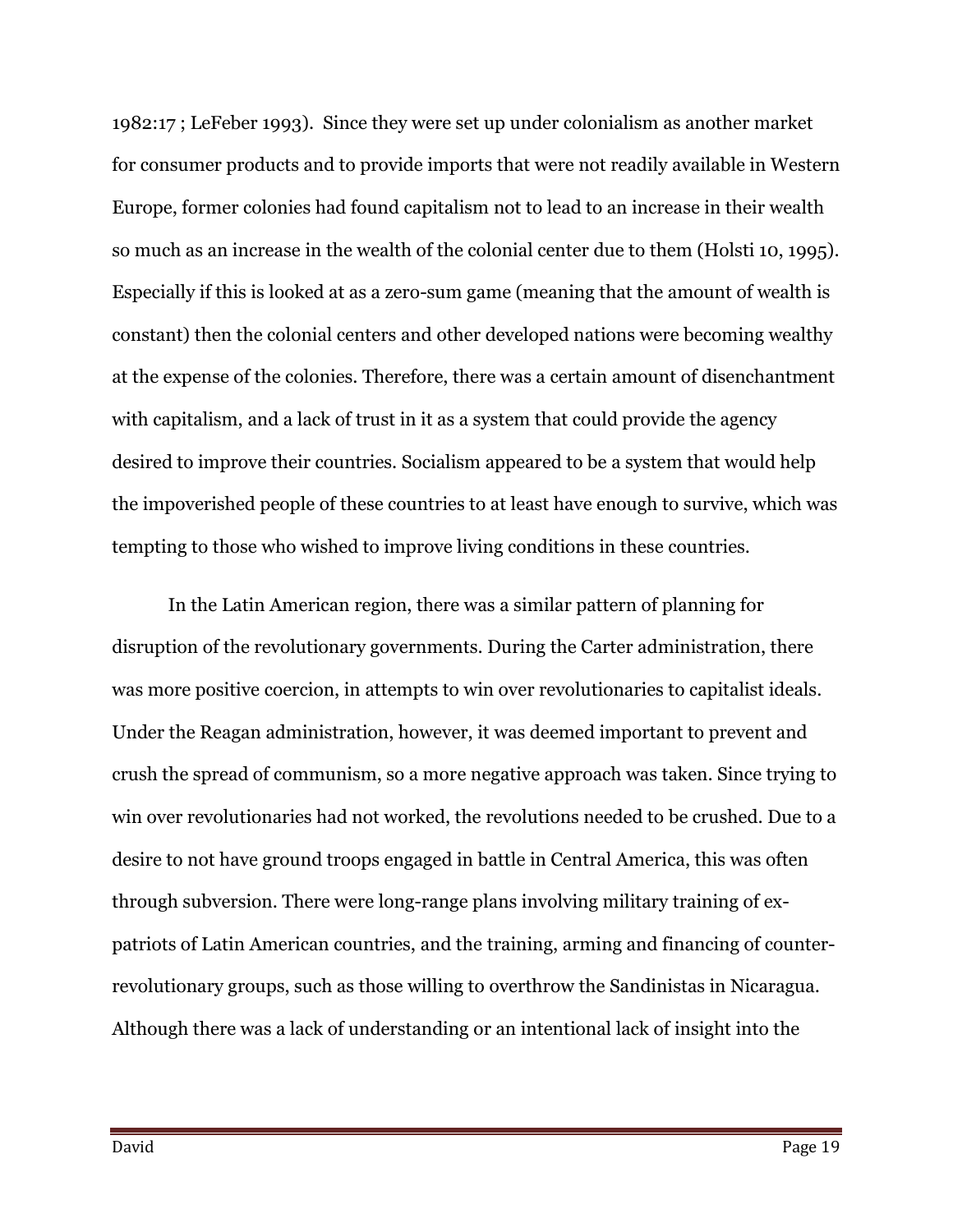internal situation that creates revolutions, there was a lot of planning for infiltration and overthrow (LeFeber 1993).

The Latin American region was also considerably destabilized during the seventies and eighties. Because of rapid decolonization, the Caribbean was still working out systems of governance and economy. Although less recently decolonized, Central America was dealing with extremes of poverty, and, in some cases, exploitative governments. There were economic problems, and continued instances of guerilla warfare. The Reagan Administration attempted to deal with economic instability with aid packages, especially to countries seen as favorable to American aims. Nicaragua, for example, had been receiving American economic aid since the carter administration, partially in an attempt to make the Sandinista government more favorable to Washington. When the instability exploded into revolution, however, the situation was a little more difficult for the United States to navigate. In Grenada, for instance, poverty and instability was followed by a Marxist regime, desiring change and improvement of economic conditions.

## Research Design

The research for this project began with secondary sources. I intend to provide background by explaining Cold War sentiment, showing the conflicts between America and the Soviet Union. It will be shown here that the American policy of containment played a large role in the interventionist mentality. Since the spread of communism needed to be prevented, it was vital to ensure that it did not spread close to American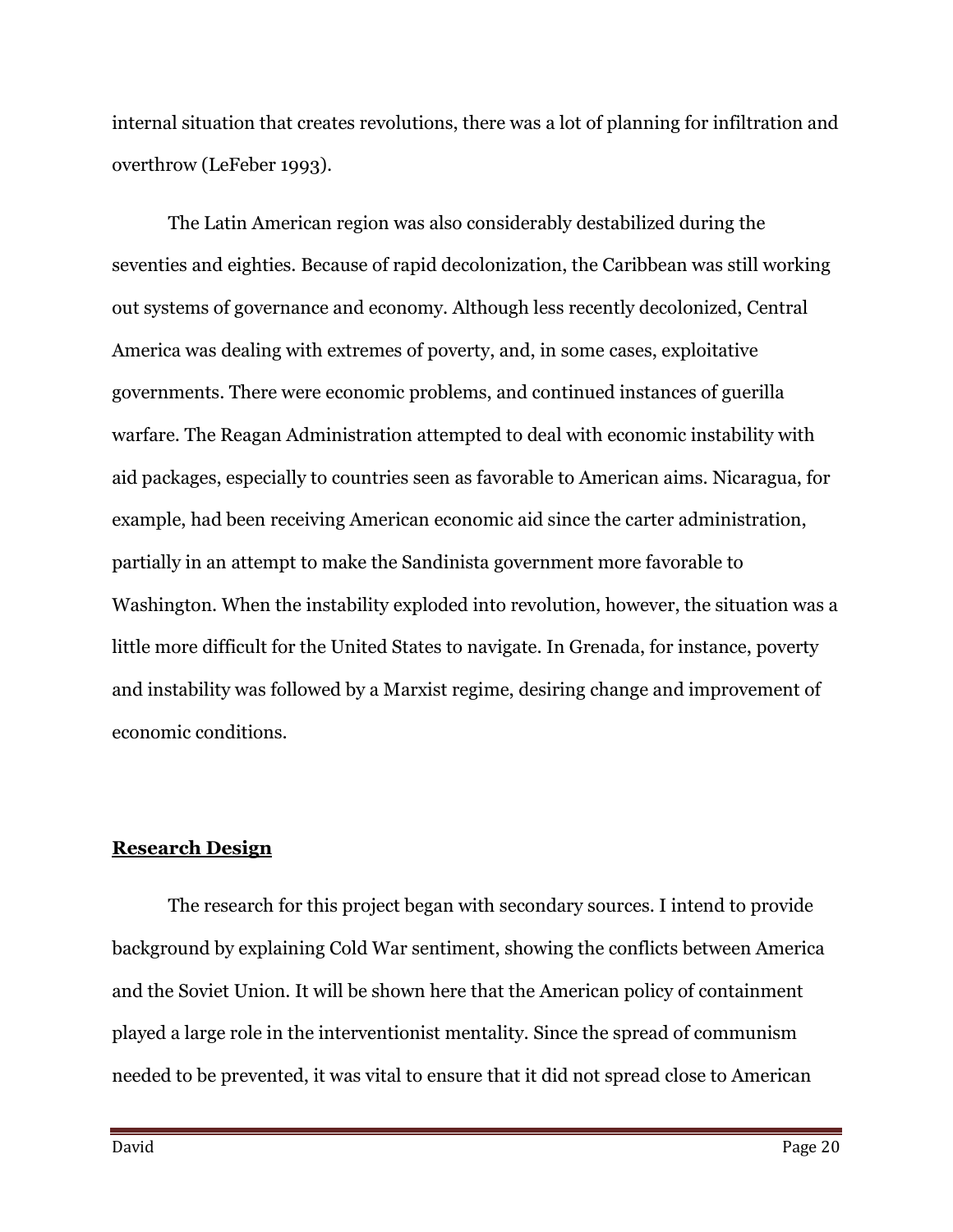borders. Also, starting during World War II, America and the Soviet Union had a lack of trust in their relationship, which only became worse once the war was over and there was no reason for alliance left. These two super powers had opposing ideologies, and each wanted to have as much of the world in their camp as possible. This led to other countries getting caught in this power play (Gaddis 1982: 30; Lewis 1987).

The next portion of the project is also setting the stage, by looking at the aftermath of Vietnam, and its specific bearing on American foreign policy. This portion focuses on secondary sources like Schulzinger's A Time for Peace; The Legacy of the Vietnam War. This segment of the paper shows how the considerations of the Vietnam War affected Reagan's vision of the post war revolutionary world. In dealing with a large amount of decolonization, many countries felt that the democracy-sanctioned governments that they had were not effectively caring for the needs of the people.

## Factors to Consider

In looking at the cases of Grenada and Nicaragua, there are several important factors that affect the cases. While trying to figure out why these two interventions took such different courses, the internal situations of the countries have to be analyzed. The fact that there was an intervention in both is already a large similarity, which suggests other commonalities.

 The variables to look at here are the causes of intervention. These include linkages to the Soviet Union and Cuba, including the flows of both armaments and money. This is to be expected, since neither revolution was in anyway sanctioned or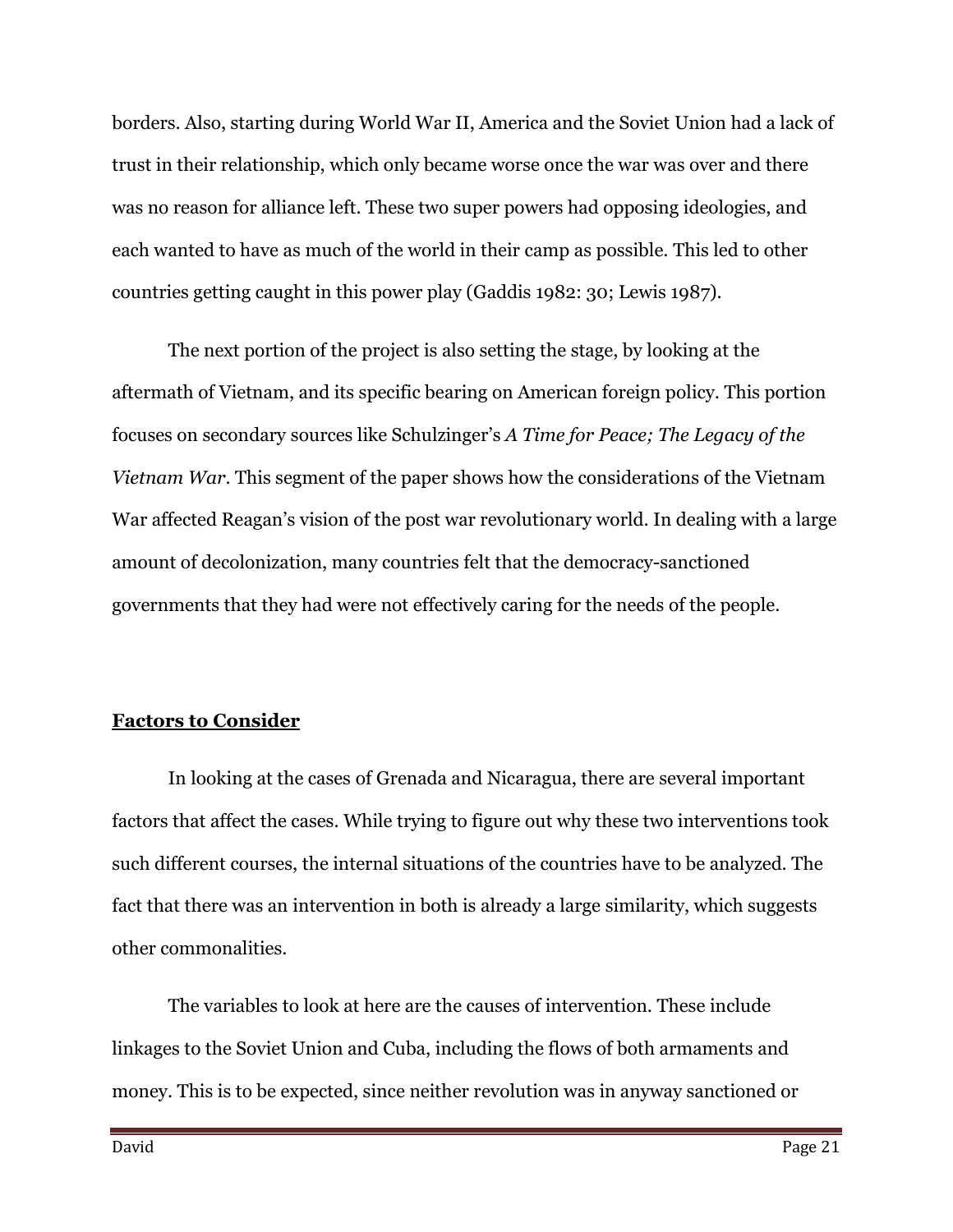approved of by the U.S., but needed money and arms. This should be looked at in economic documents, and primary sources on what was going on in these countries, since they were being sanctioned and monitored. Also, the presence of Cuban or Soviet military personnel should be looked into. This provides for another measurement of ties to communism. In Latin America, it was not unusual to have mostly weaponry and financial support from the U.S.S.R, while being provided with advisors, troops, and more weapons from Cuba.

 Additionally, the statements made by the new revolutionary governments are important. Openly communist sentiment, and the occurrence of elections are to be investigated. This can be seen in the new constitutions and statements released by the new governments. Since they were often overthrowing a U.S. recognized government, the revolutionaries were under economic sanctions from America and therefore had to apply to the U.S.S.R. for some sort of economic support. Economic support would be seen as ties or linkages, and this therefore led to a feeling that these governments needed to be subverted or removed. In Nicaragua, although the government had Marxist roots, there was an attempt at maintaining good relations with the U.S. This was somewhat less of the case in Grenada, where despite a similar need for economic assistance, the system of relationship between America and Latin America was being challenged.

Also, the size and training of the military forces of each country would be useful to investigate as a factor shedding light on reasons for different interventions. In Nicaragua, the Sandinistas had been fighting for years, and were experienced at guerilla warfare. In Grenada, however, the revolution was incredibly brief, to surprise, perhaps,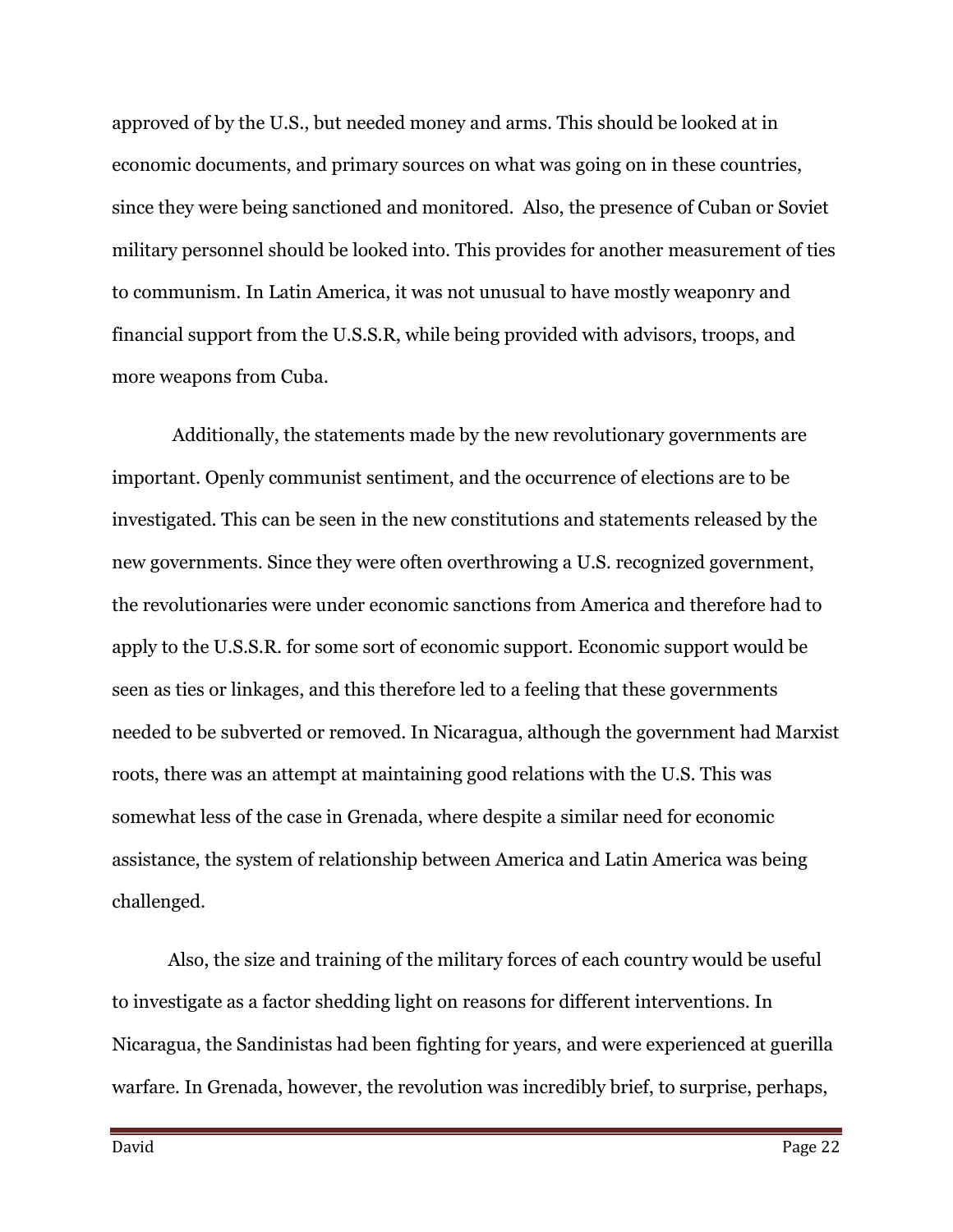of even the revolutionaries. A less entrenched military force made Grenada an easier military target. The recent dissent leading to massacre in Grenada made the government less stable, and the populace more favorable to some kind of intervention. The situation had reached a critical stage, and the people were no longer fully in support of the government. Although this seems to be a minor factor, it is an important one, because a populace that is sympathetic will find ways to aid and assist an army, as was often the case in Vietnam. In Nicaragua, the people were more connected to and in favor of the government, as opposed to Grenada, where there had been a large amount of faith in Bishop, but the government no longer had nor curried the favor of the people after his murder. A comparison of the overall populations would be a place to begin, along with the actual records of the battle in Grenada, and data collected from those who were sent to infiltrate the Sandinista regime. These factors all seem to have led to the ground invasion in Grenada, which was seemed unusual among the pattern of covert operations in Latin America. They also help to explain intervention in Latin America in general (Lewis1987: 11-13& 50).

Another important aspect is the ground situation in each of these countries – the internal situations that cause revolutions that appear dangerous. What is important here is the behavior of their various dictators, and the economic situations that created an atmosphere ripe for revolution. It seemed that America had taken these revolutions as a personal affront. In some aspects, this is justified, because part of the status quo that the revolutionaries were struggling to throw off was the system of dependencia (Holsti 1995: 10-13,). As described earlier, this was part of colonially instituted system that kept the Third World in need of many good from the First World, including sometimes food,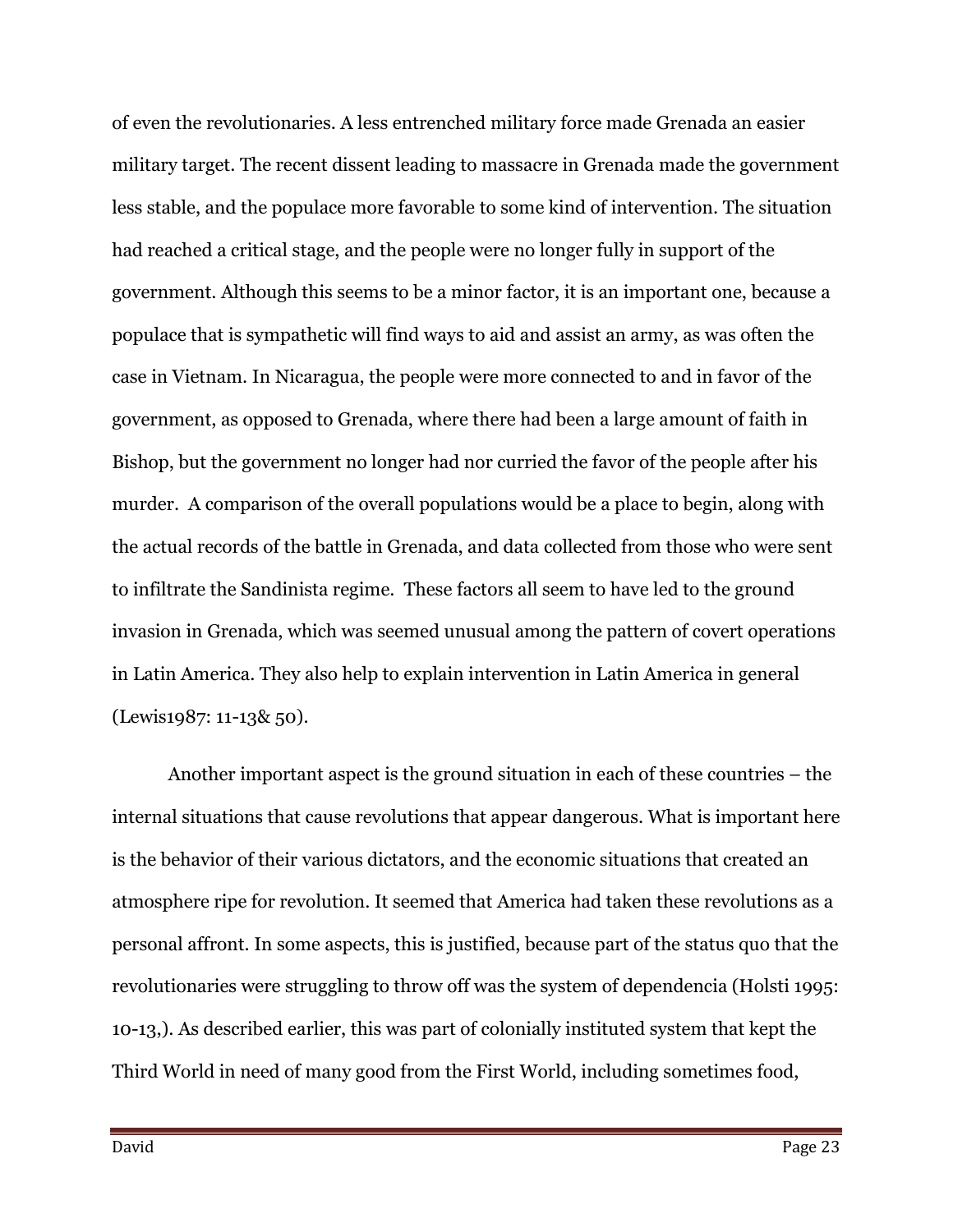since the growing of cash crops leaves little room for any type of subsistence farming. This was part of the system that created an environment for the growth of revolution. The institutionalization of exploitation made progress hard in these countries, and the governments that were in place were sanctioned because they had had good trade agreements with America (Joefield-Napeir, 1991: 87-99).

#### Cases

The cases that I investigate for this study are Grenada and Nicaragua. These two cases present different facets of American intervention. One shows the use of covert action, while the other shows overt use of military force. These cases have a lot of commonalities as well. Both were economically depressed, and the revolutions sprung from a desire to have better economies as well as removal of a dictator. They were also openly opposed to the situation of being under the control of America. In fact Bishop made statements to that effect, saying that they did not consider themselves as being in America's backyard. This and open support of the Soviet Union in UN against the Security council's condemnation of the invasion of Afghanistan, lead show linkages to the Soviet Union. Another concerning characteristic was the close friendship between Maurice Bishop and Fidel Castro, who felt that they had a lot in common as fellow Caribbean revolutionaries. Many of these similarities are commonalities throughout Latin America. The intervention in each can be used to help view U.S. intervention in Latin America, and in general, Cold War interventions (Payne 1991).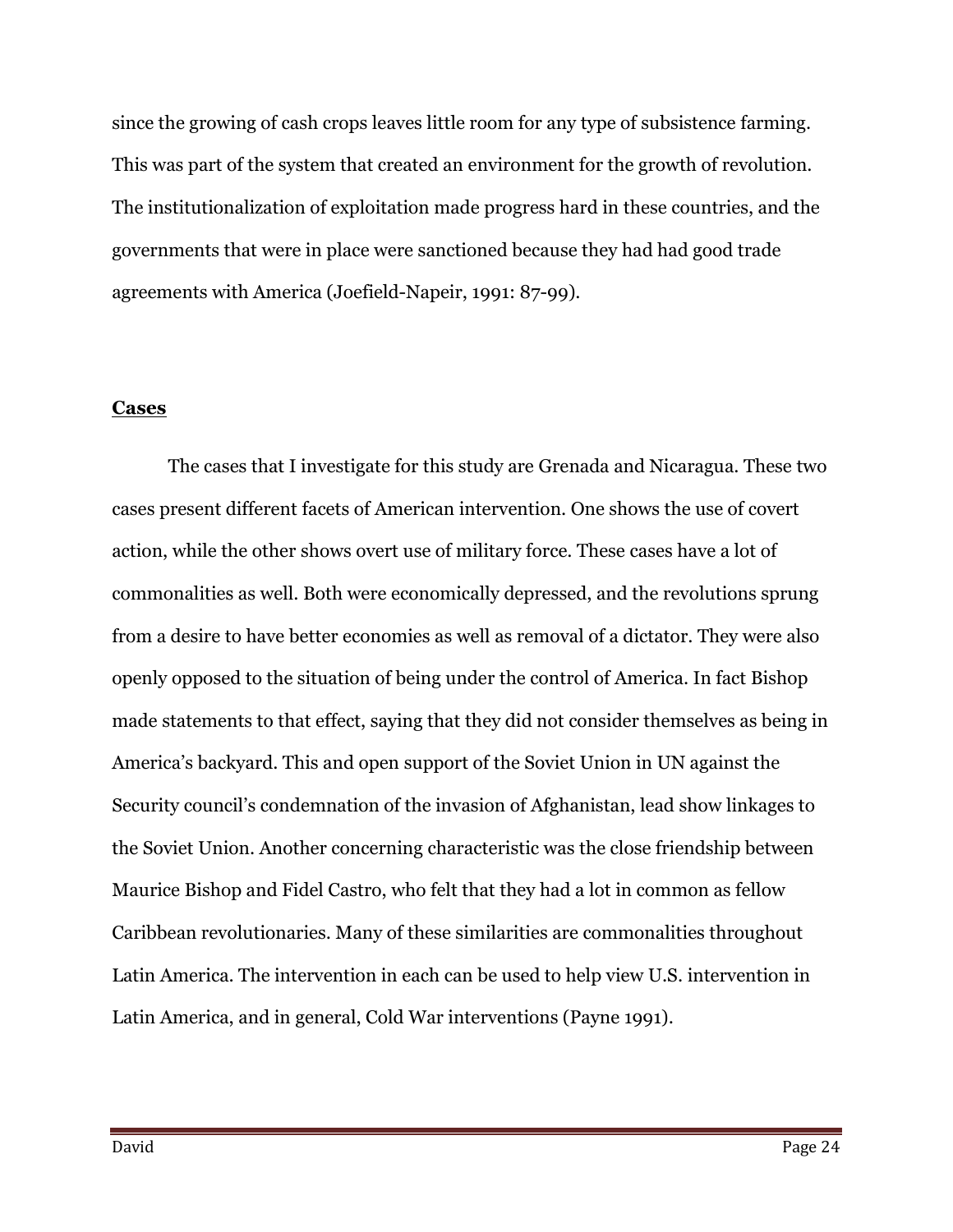Having set the stage, I will show that economic depression and the emergence of a college-educated student class led to unrest, and resentment within these countries. Once these governments are in place, their actions and interactions with the rest of the world often confirmed the American fears that they were socialist governments with ties to the Soviet Union and Cuba, and that they could be used as launching pads for further spreading communism. Domino theory, which was so prevalent during the Vietnam War, never really was retired. It was not restated in the same way, but a main fear after the Cubna revolution was that more countries in the Caribbean area would become communists. A fear of this is seen in the allegations that Nicaragua was assisting the Salvadoran revolution, as well as in the threat of the international airport being built in Grenada (Lewis 20-25, 1987).

 The obvious communist linkages of these governments caused the U. S. to feel threatened. The sentiments of the Reagan administration on both revolutions and countries that attempted to go against the established system of democracy and American hegemony was seen as dangerous. Also, Reagan felt that Carter had not been harsh enough on Nicaragua and on foreign policy in general. He wanted to prove to the world to some extent, that American military might was still prevalent. Also, according to Jeanne Kirkpatrick, a serious force in the Reagan government, dictators that followed American trade agreements and did not really bother anyone outside of their circle, were acceptable, and friendly. This was generally the Cold War argument that was made for the backing of regimes with terrible human rights violations, but were not actually communist.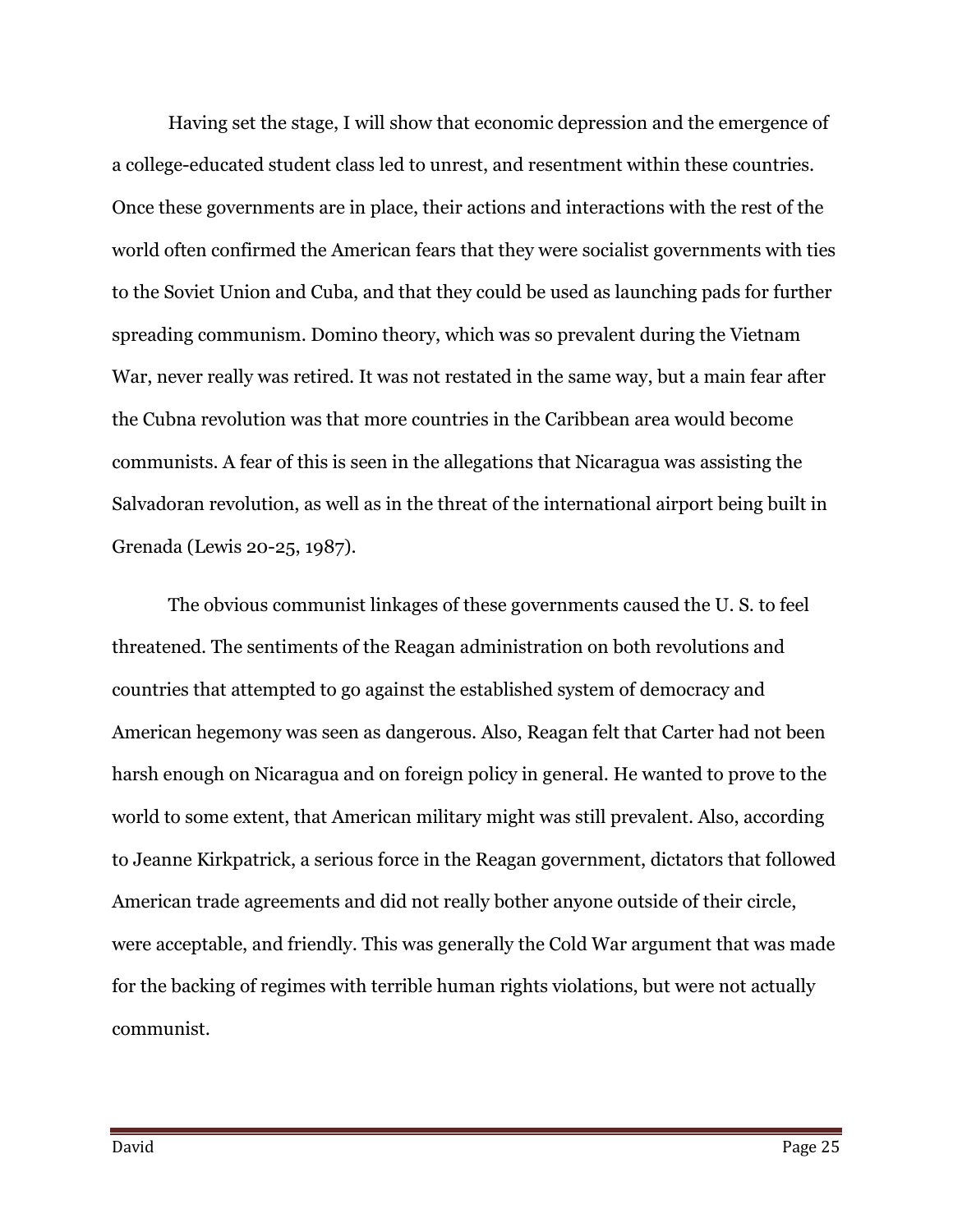Unfortunately, this did not turn out as expected, and the authoritarian governments proved no more amenable to change than their dictatorial counterparts. Instead, both were highly oppressive, and the U.S. justification for those that it had backed was weakened. What was left was to say that it was an improvement on Communism. When these authoritarians were replaced by leftist revolutionaries, they became more dangerous. This section will rely on some memoirs, including George Shultz's Turmoil and Triumph; My Years As Secretary of State. It will also contain secondary sources, and some primary documents on foreign policy decision made during this time frame. It will include analysis of the two revolutions that took place, especially Nicaragua, since there was a long history of American support for the Somoza government.

I will lead into the actual investigation of the cases with a look at the history of American relationships with Latin America, which should show a certain predisposition to intervention or general interference. Based in part on proximity, America had a vested interest in the politics and economics of Latin America, and assuring both the flow of their agricultural goods, and that their governments would remain favorable. Castro's Cuba was seen as almost a blemish and a failure (LeFeber 110, 1993).

The next area to investigate is the internal situation in each country. This will be assessed using the variables stated above, to understand the causes of intervention. What will be interesting to look at here is not only what causes intervention, but what internal factors are related to the type of intervention that eventually took place. I intend to show that the collapse of the People's Revolutionary Government and the massacre of Bishop and many of his supporters, created an atmosphere in which some kind of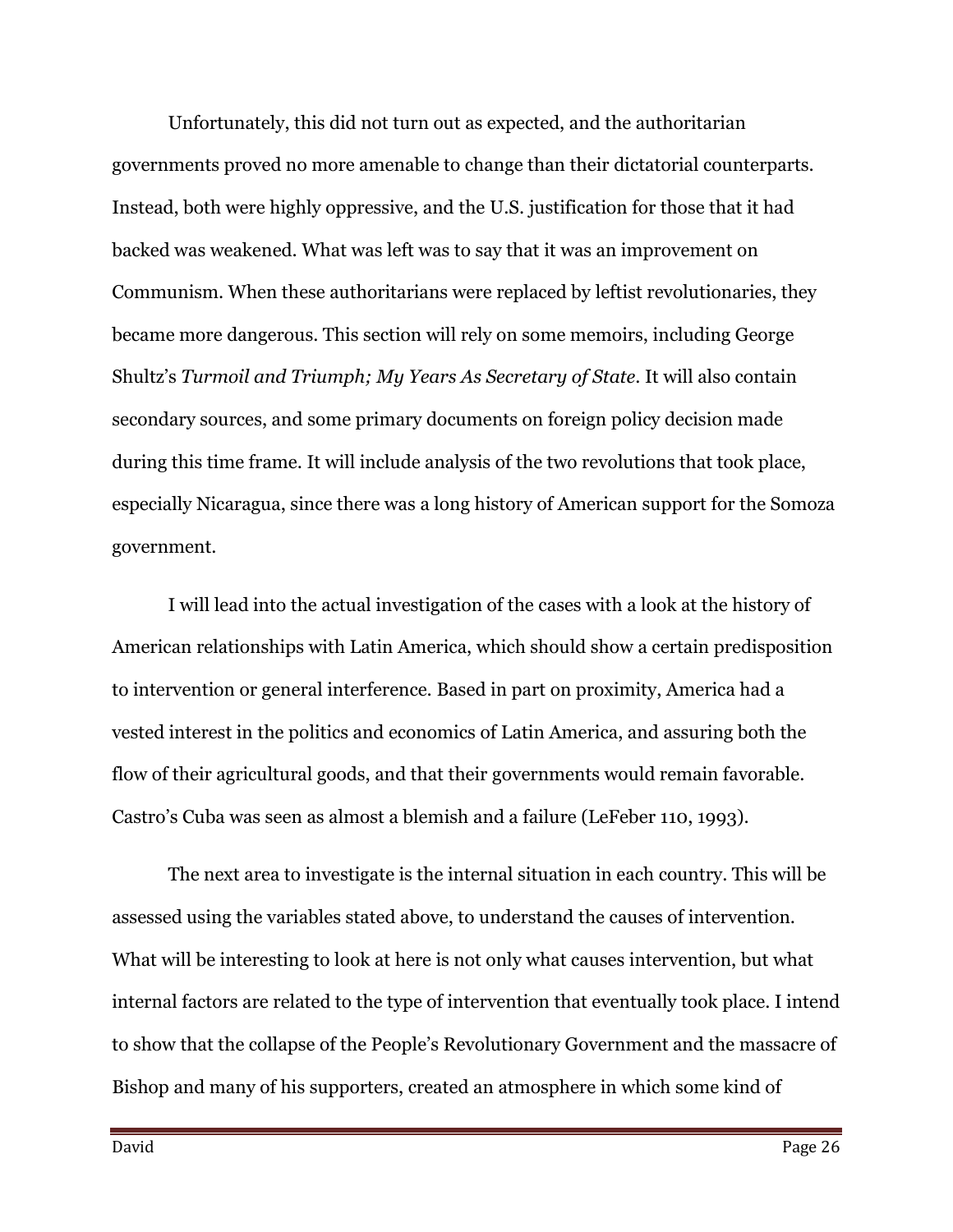intervention was called for. In Nicaragua, the government seemed more stable, and therefore, was harder to attack with overt force. The fighting force was also far more entrenched, as the revolution was long and bloody. Also, in Grenada, there was little semblance of safety for citizens or others on the island. The prior situations of economic depression, and economic destruction by previous leaders are also similarities that cause the revolutionaries to want an entirely different system (Joefield-Napier 86-95, 1991; Kimmens 47-50, 1987).

The policies of both governments that seemed to be objectionable to America, as well as their ties to known communist governments will be examined here. What was actually taking place within the countries and their governments seems like a very salient matter that would be the deciding factor to intervene. Having already shown a certain predisposition towards intervention, especially in this region, the internal situation should prove to be the deciding factor for intervention. This section consists of various primary sources, including documents from the time, statements by or memoirs of government officials, both American and Latin American. There will also be some use of secondary sources. In this section I intend to compare the two cases, and show that the similarities are possibly regional, and the differences, peculiar to the unique experience of instability that each felt.

#### Nicaragua Case

Nicaragua was controlled by the Somoza family for a large part of the twentieth century, until the revolution in 1979. Between 1937 and 1979, they were either in power, or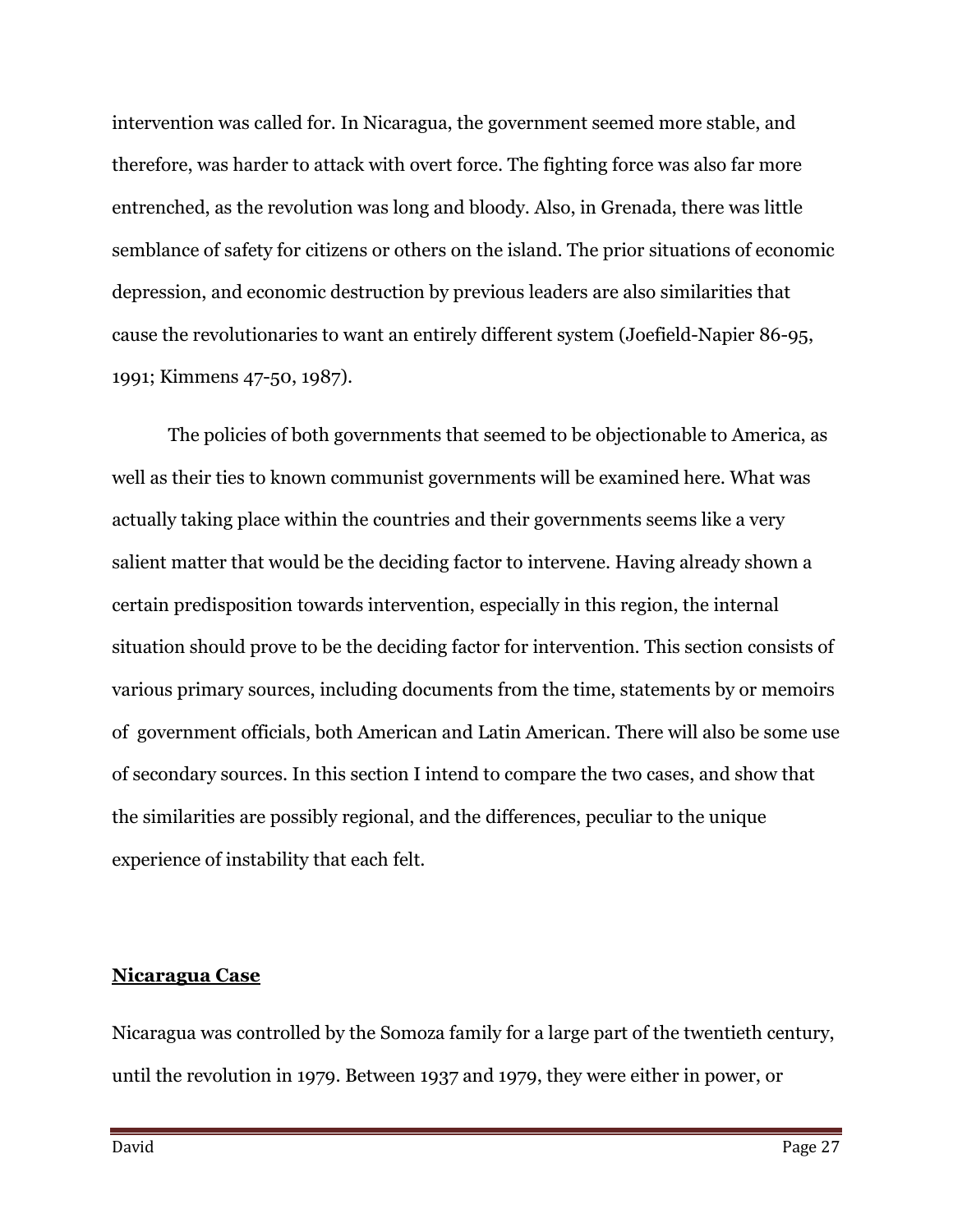seemed to have a lot of control over decisions made. Although General Anastasio Somoza took a brief hiatus from 1947 to 1950, as Minister of War he was still in control of the armed forces, which, seems to be where most of the power for control lay in Nicaragua. Looking at the period which leads up to the Nicaraguan Revolution, therefore, involves a look at the Somoza family. Since, as Booth relates, the state becomes a political actor against which revolutionaries, formerly dissatisfied citizens, begin to mobilize, the governance and position of the state of Nicaragua is an integral part of the dissatisfaction that grows to revolution.

 Due to a strong anti-communist stance, Somoza was backed and funded by the United States, at a time, as discussed above, when the main foreign policy issue was the Cold War and prevention of the spread of communism. Since they all maintained a strong stance against communism and were not seeking Soviet aid, the Somozas were seen as less of a threat to American foreign policy and security issues than a government that was more populist, but was socialist, or appeared to lean in that direction. Much of the turmoil between Nicaragua and other Latin American countries during the Cold War had to do with Communism. In Guatemala in 1954, where communism was thought to be getting a bit of a hold, Nicaragua was among four other countries (the others being El Salvador, the Dominican Republic, and Venezuela) suspected by the government to be planning an invasion.

 Anti-communism was not the only reason that the U.S. supported the Somoza regime, although it did play a very large part. Nicaragua was also helping to further both political and economic aims of the United States in the region. Backing in the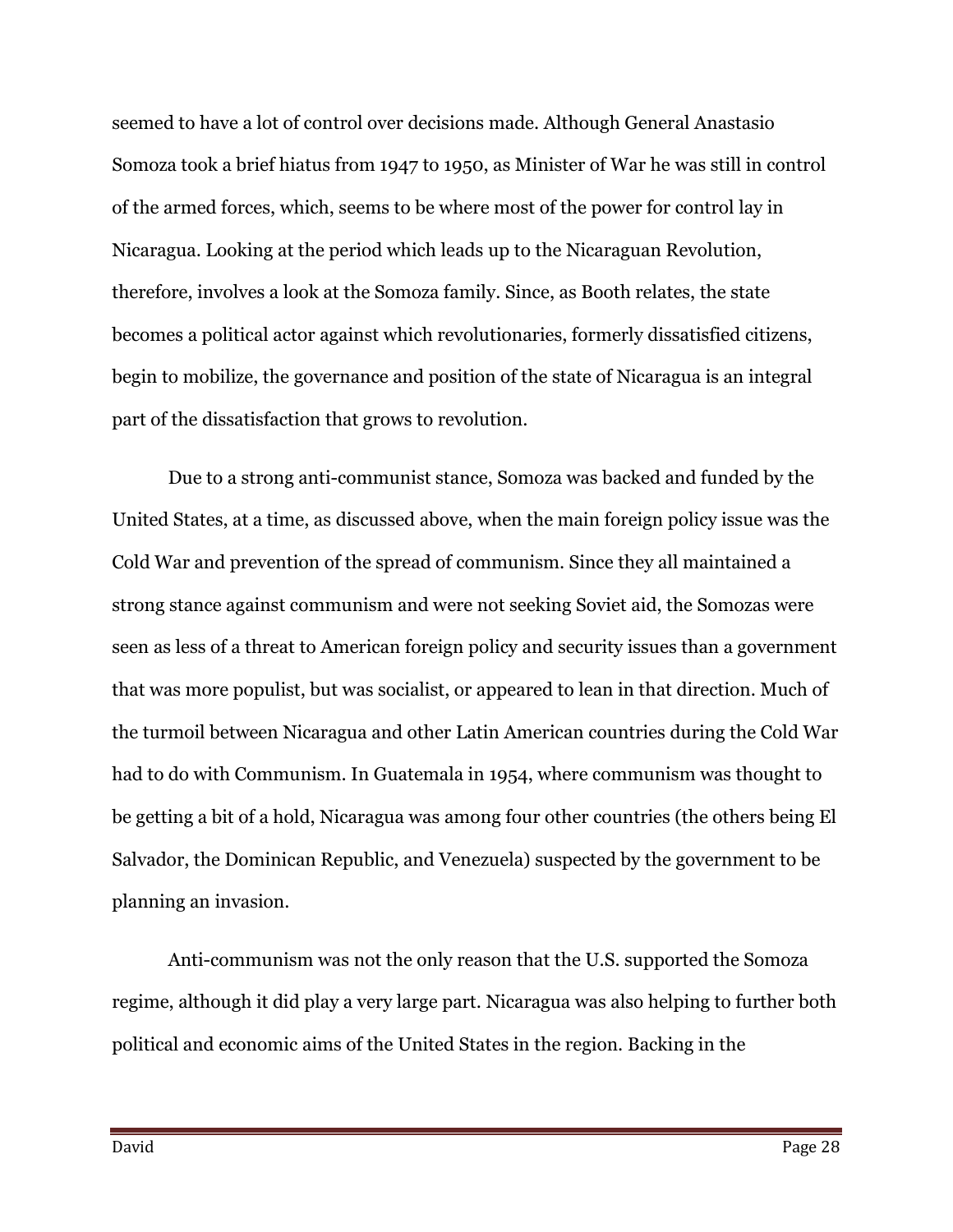Organization of American States and maintenance of an open economy (Morley,

1994:35)

Table 1 – Nicaragua Chronology

| 2/12/1950            | Somoza decides to run again in upcoming elections on 5/21                        |
|----------------------|----------------------------------------------------------------------------------|
| 5/6/1950             | President Roman y Reyes dies in U.S.A.                                           |
| 5/7/1950             | Somoza is selected as president of Nicaragua                                     |
| 5/21/1950            | Somoza wins election - reward for voting for him is a card required to work in   |
|                      | most businesses                                                                  |
| 5/2/1951             | Somoza takes oath of office to become Nicaraguan president                       |
| 11/15/1953           | Somoza insists he is not a dictator                                              |
|                      |                                                                                  |
| 4/5/1954             | Martial law declared after an assassination attempt on Somoza fails              |
| 4/7/1954             | Six rebels and 2 national guards killed in restoring order after assassination   |
|                      | attempt                                                                          |
|                      | Somoza changes constitution to allow him to run for reelection                   |
| 11/19/1954           | Repeal of exchange taxes to increase trade                                       |
| 1/11/1955            | Nicaraguan troops invade Costa Rica, after months of friction                    |
| 8/9/1955             | Uncertainty as Somoza seems to pursue reelection while allowing negative views   |
|                      | of his candidacy in the press                                                    |
| 9/21/1956            | Somoza is wounded in an attempted assassination                                  |
| 9/29/1956            | Somoza dies and his son, Luis Somoza Debayle, inherits the presidency            |
| $\sqrt{2}/24/1959$   | Opposition forces to Somoza government sign an agreement of solidarity with      |
|                      | each other                                                                       |
| 2/5/1963             | Schtick wins elections in Nicaragua as part of Somoza party, but in accordance   |
|                      | with new law that would not put a Somoza in power for a 4-year term              |
| 2/7/1967             | Anastasio Somoza Debayle wins election and becomes president                     |
| 1968                 | Central America has economic decline                                             |
| 8/31/1971            | Congress dissolves itself, transfers power to Somoza until assembly is formed to |
|                      | change constitution next year                                                    |
| 4/8/1972             | Junta selected to take control of Nicaragua when Somoza steps down               |
| $\frac{1}{5}/1/1972$ | Somoza steps down and Triumvirate takes control                                  |
| 12/24/1972           | Massive earthquake in Managua - high death toll and America sends aid            |
| 9/3/1974             | Somoza reelected                                                                 |
| 12/29/1974           | Leftist revolutionaries crash a party, kill 3 guards and capture more than 20    |
|                      | hostages                                                                         |
| 12/31/1974           | Revolutionaries free hostages and fly to Cuba                                    |
| 1/24/1975            | Somoza blames Castro for the spread of socialist revolution in the region        |
| 8/2/1975             | Guerrillas in Nicaragua grow in numbers                                          |
| 3/1/1977             | Bishops of Nicaragua accuse Somoza's regime of cruelty towards civilians in      |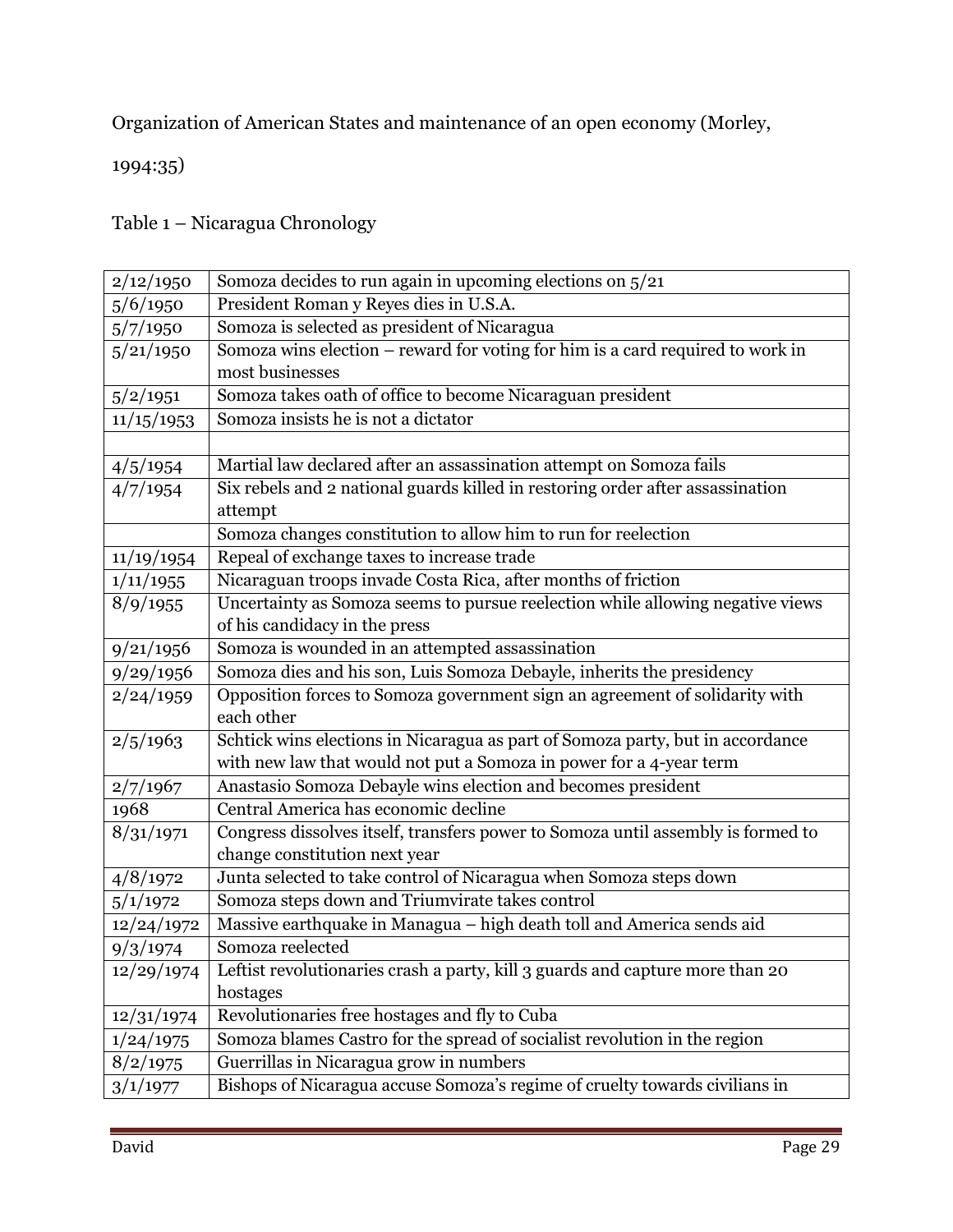|            | fighting leftist guerrillas, including rape, torture and executions                     |
|------------|-----------------------------------------------------------------------------------------|
| 10/20/1977 | Somaza's regime uncovers a coup plot; guerrillas say that they want to overthrow        |
|            | Somoza and hold elections                                                               |
| 10/30/1977 | Sandanistas win backing from non-Marxist groups and Somoza regime seems                 |
|            | unstable                                                                                |
| 1/10/1978  | Pedro Chamorro Cardenal, long-time editor of an anti-Somoza newspaper, is shot          |
|            | and killed while driving                                                                |
| 1/12/1978  | Riots break out after the funeral of Cardenal                                           |
| 1/24/1978  | Strike called to protest Cardenal's murder                                              |
| 1/26/1978  | Somoza's resigination called for                                                        |
| 9/14/1978  | Military rule instituted as fighting continues in Nicaragua                             |
| 7/12/1979  | Revolutionaries promise elections in Nicaragua                                          |
| 7/19/1979  | Somoza overthrown                                                                       |
| 12/1981    | Reagan decides to support contras                                                       |
| 4/1/1981   | Reagan confirms Carter's decision not to send aid to the Sandanistas                    |
| 4/10/1982  | Nicaragua gets aid from Soviets                                                         |
| 3/26/1983  | Sandinistas accuse U.S. of attempting to overthrow their government and of              |
|            | attempting to destabilize their economy                                                 |
| 3/29/1983  | U.S. is alone in professing the belief that conflict in Nicaragua is strictly internal, |
|            | U.S.S.R. accuses U.S. of funding and arming rebels                                      |
| 4/1984     | Nicaragua brings U.S. to International Court of Justice                                 |

 The second term of General Somoza began and ended abruptly, and was marked by conflict and strife throughout. (see table 1) In 1950, after he had declared that he would run again in the May elections, the current president, Roman y Reyes, passed away. His untimely death on May 6, 1950, was barely weeks before the scheduled election on May 21st. Somoza was selected by the Congress as president on May 7th, and went on to win the election. This election, although allegedly free, did not give people much of a choice. Although there was an opposition party, the ballots were not secret, and voting for Somoza resulted in a card needed for work. Although it seems that economic issues increased later, jobs were still a necessity. Therefore, there was a strong economic coercion to vote for Somoza, despite the opinions that may have been held on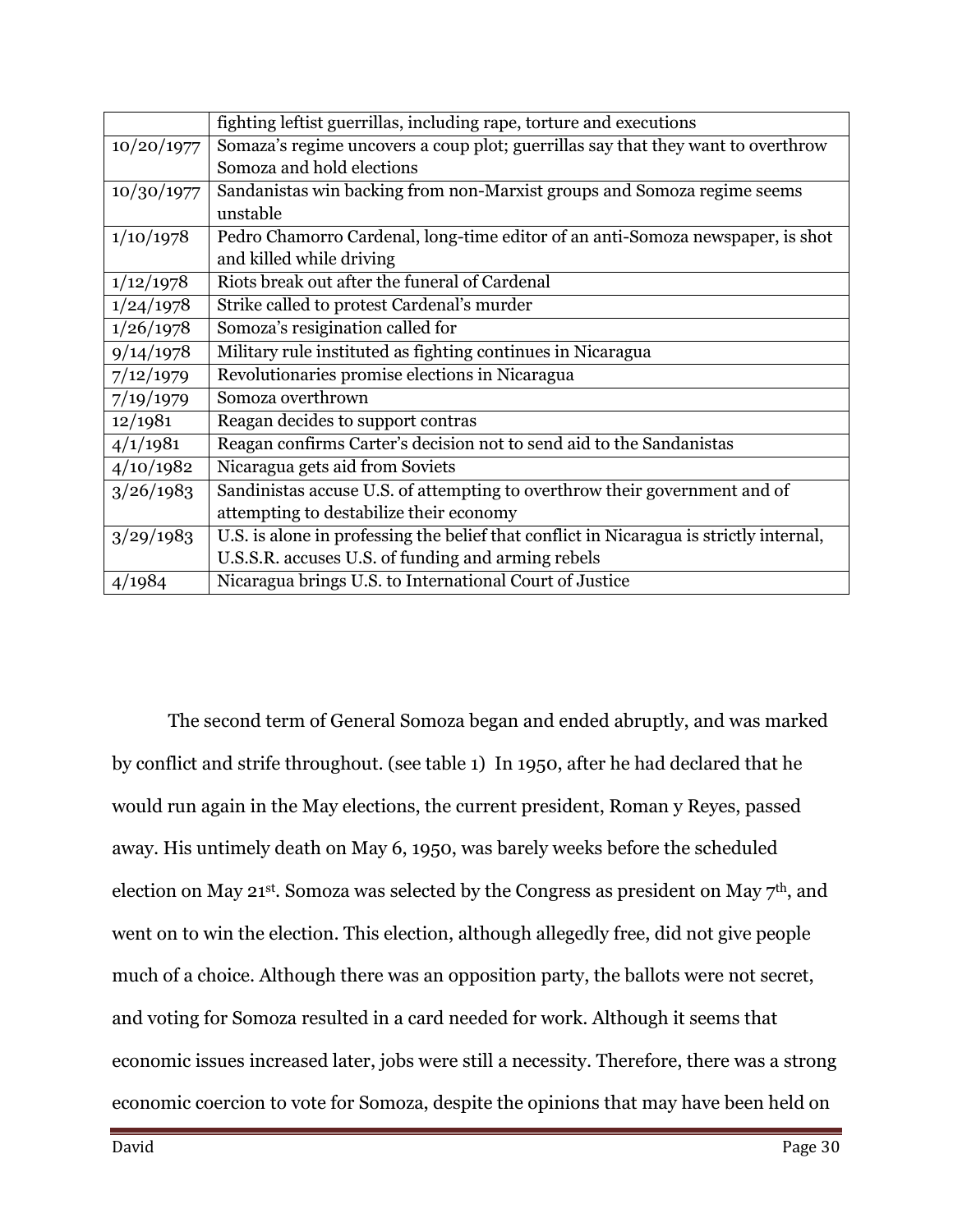his ability to govern. Since the ballots were not secret, it seems dangerous at best to vote against such a powerful candidate in a state that could be described as a police state. This makes the election not truly free, since voting against Somoza could cause at the very least, a loss of ability to work, and even possibly persecution and violence later.

Despite this, in 1952, he expressed that he did not feel that he was a dictator. Since he was educated in the United States, he had an idea of the freedoms in America. Somoza stated that there was a lot of freedom in Nicaragua, even allowing the existence of an opposition party, and it had seats in Congress. Unfortunately, since the military played such a big role in the running of the country, and the press was controlled in large part by the president, this statement of freedoms appeared false. The growth of attacks against the state and head of state showed a growth of the organization of those who oppose the regime. As Booth discusses, simply being dissatisfied is not enough. A large amount of coordination and organization is required for successful revolutionary activities. The growth of organizing mechanisms in the Sandanista movement is shown by a growth, not only of revolutionary activities, but the increasing severity of these activites. Isolated assassination attempts can easily be disregarded as unrelated to any growing national movement.

An assassination attempt in 1954 showed that there was increasing activity among Somoza's detractors. The assassination attempt created days of turmoil within the country, eventually leading to a declaration of martial law in an attempt to retain order. This effort was not entirely successful, as at least eight people were killed in the attempts to maintain decorum. Six of them were stated to be "rebels" and two were members of the National Guard. Days later, three more rebels were killed, two of whom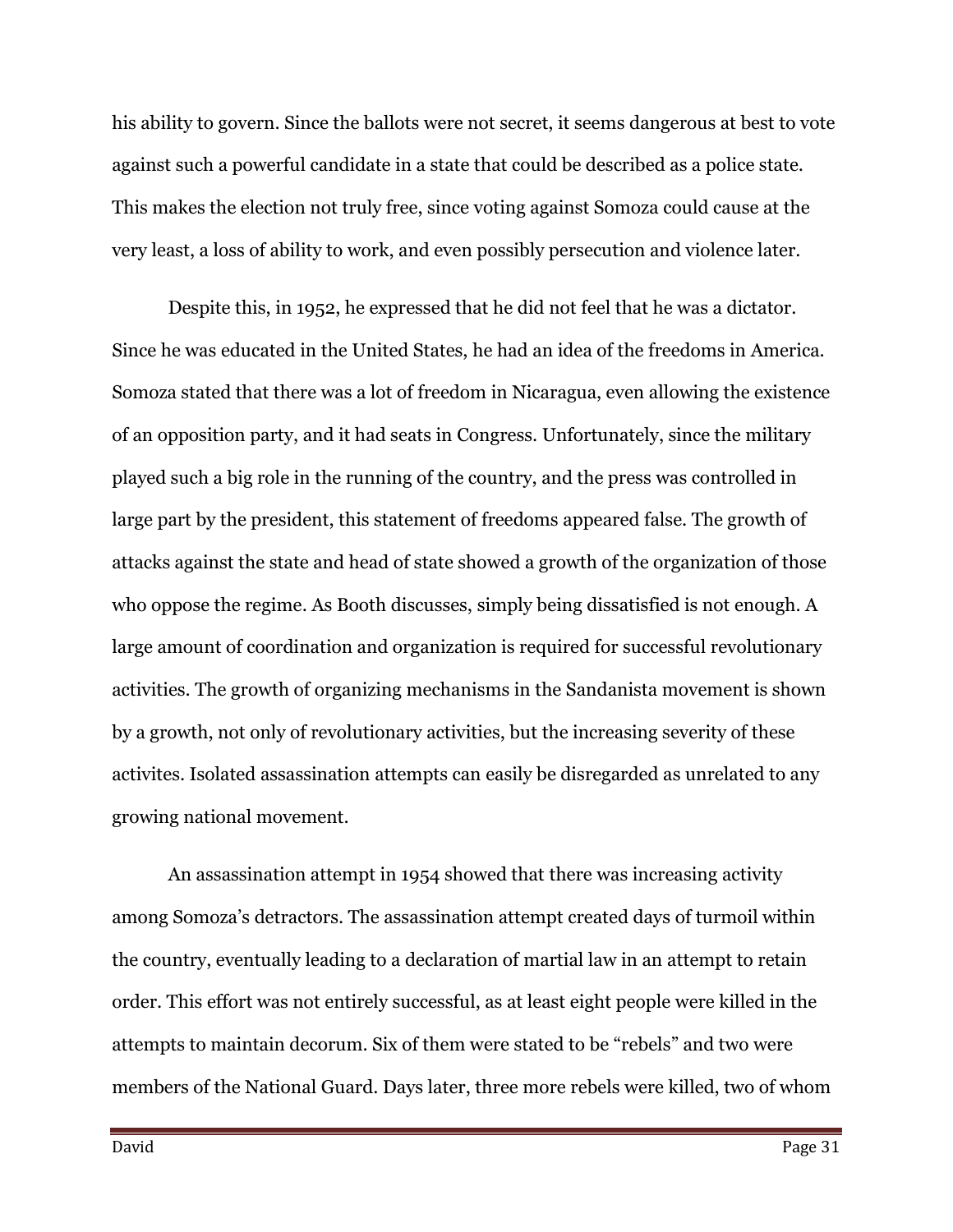had been officers of the National Guard. One of them was from Costa Rica, which seemed to damage already strained relations between the two countries.

Throughout Somoza's second term, Nicaragua had issues with other countries in the region. Since, as Booth states, there were parallel revolutionary ideas in the area, it may have been that preventing a spread of revolution abroad was seen as an attempt to also keep it from coming home. Neighboring rebel governments might begin to assist revolutionaries and guerrillas within the country (as the Sandinistas did to some extent) and lead to greater internal instability. In 1955, Nicaraguan troops invaded Costa Rica, after months of turmoil and various allegations. Growth of communism and the receipt of Soviet armaments by Guatemala began to erode relations between the two countries, especially when some of these arms were alleged to have been found on a Nicaraguan beach, after being delivered by submarine.

After having changed the constitution in 1954 so that he would be able to run again, Somoza seemed to have reservations about his candidacy in 1955. Despite acting like a candidate who was running, he became harder to reach, and allowed the press to raise concerns about his running again. This bred a lot of uncertainty in the country about the motives and goals of the president. A large part of the reason for the concern was the known limitations on freedom of speech. Despite Somoza's earlier claim in 1952 that Nicaraguans had complete freedoms, the press was known to be under strict governmental control. Therefore, statements questioning Somoza's decision to run again were taken as confusion on his part. In September of 1956, shortly after having been reelected, Somoza was wounded in an assassination attempt and later perished from his wounds. His son, Luis Somoza Debayle, took over the presidency.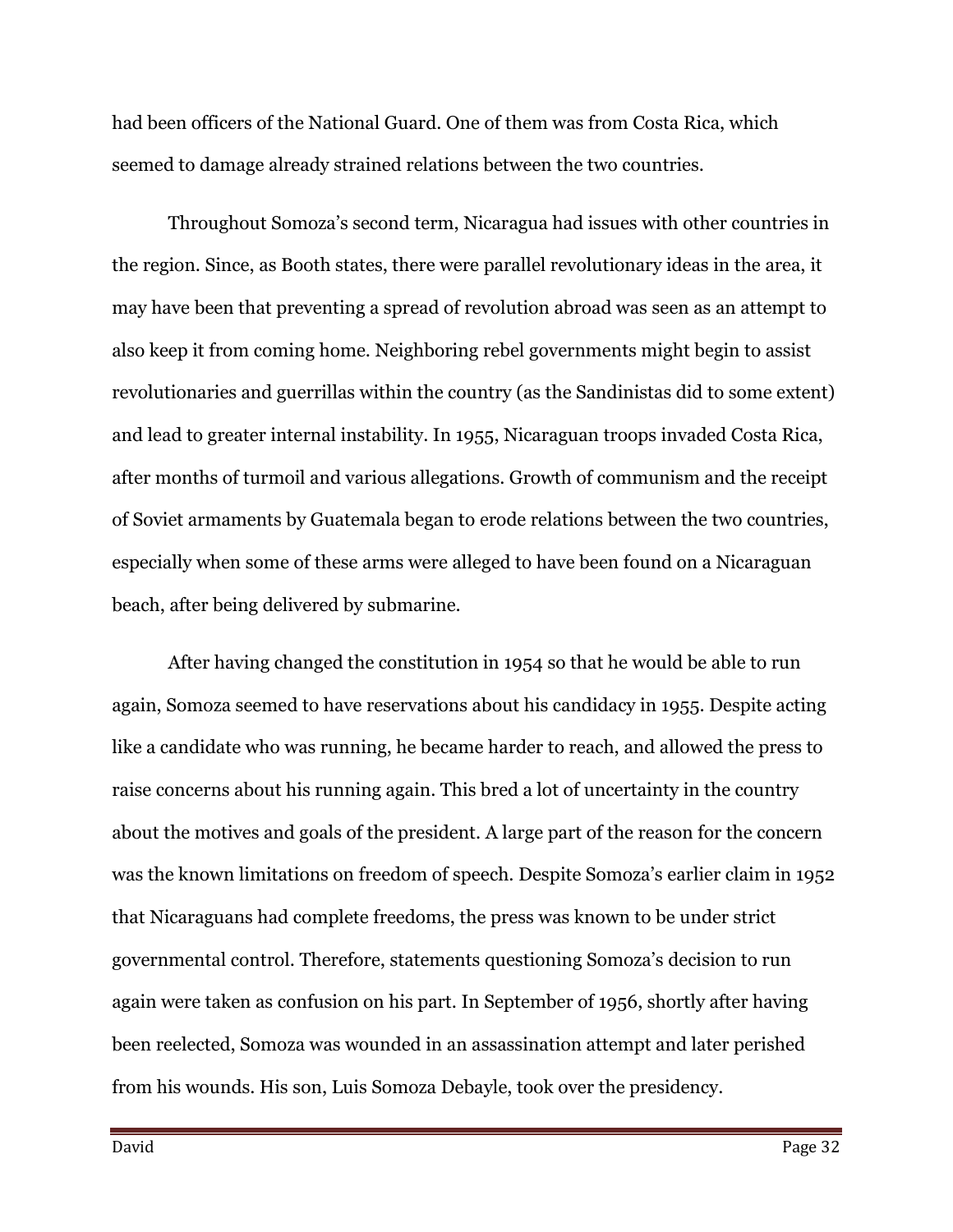His term too, was fraught with turbulence, including a short-lived revolution in 1961, after which he passed a law limiting the presidency to four years instead of six, and preventing his brother, General Anastasio Debayle, who was the leader of the armed forces, from succeeding him before one term had passed. Both elections in the sixties were marked with riots and turbulence, showing that the dissatisfaction of the citizens had not ceased.

In Nicaragua, a revolution seemed unavoidable. Decades of guerilla violence and dissatisfaction with the Somoza government led inexorably to a governmental overthrow. After years of rule by the same family, mainly through the use of the military, a natural disaster led to the breaking point. When aid for earthquake recovery was instead appropriated by the government, discontent that had been simmering all the while came to a boil. The Sandinista movement was formed, named after a famous guerilla fighter in Nicaraguan history. They began to wage a guerilla war against the Somoza government. Following the assassination of an anti-Somoza newspaper editor, Pedro Joaquin Chamorro, the attacks intensified. Within a year, the Somoza government had been deposed. Having been a presence in Nicaragua for decades (Sandimo, for whom the Sandinistas were named, fought against American Marines in the 1950s), The U.S. played a greater role in the revolution in Nicaragua. The human rights under the Somoza regime were so deplorable that giving military aid against the Sandinista was impossible under the Carter administration. Since Carte had committed himself to human rights globally, this was not an occasion where America could fully intervene to protect its interests. Instead, advisors and financial support was given to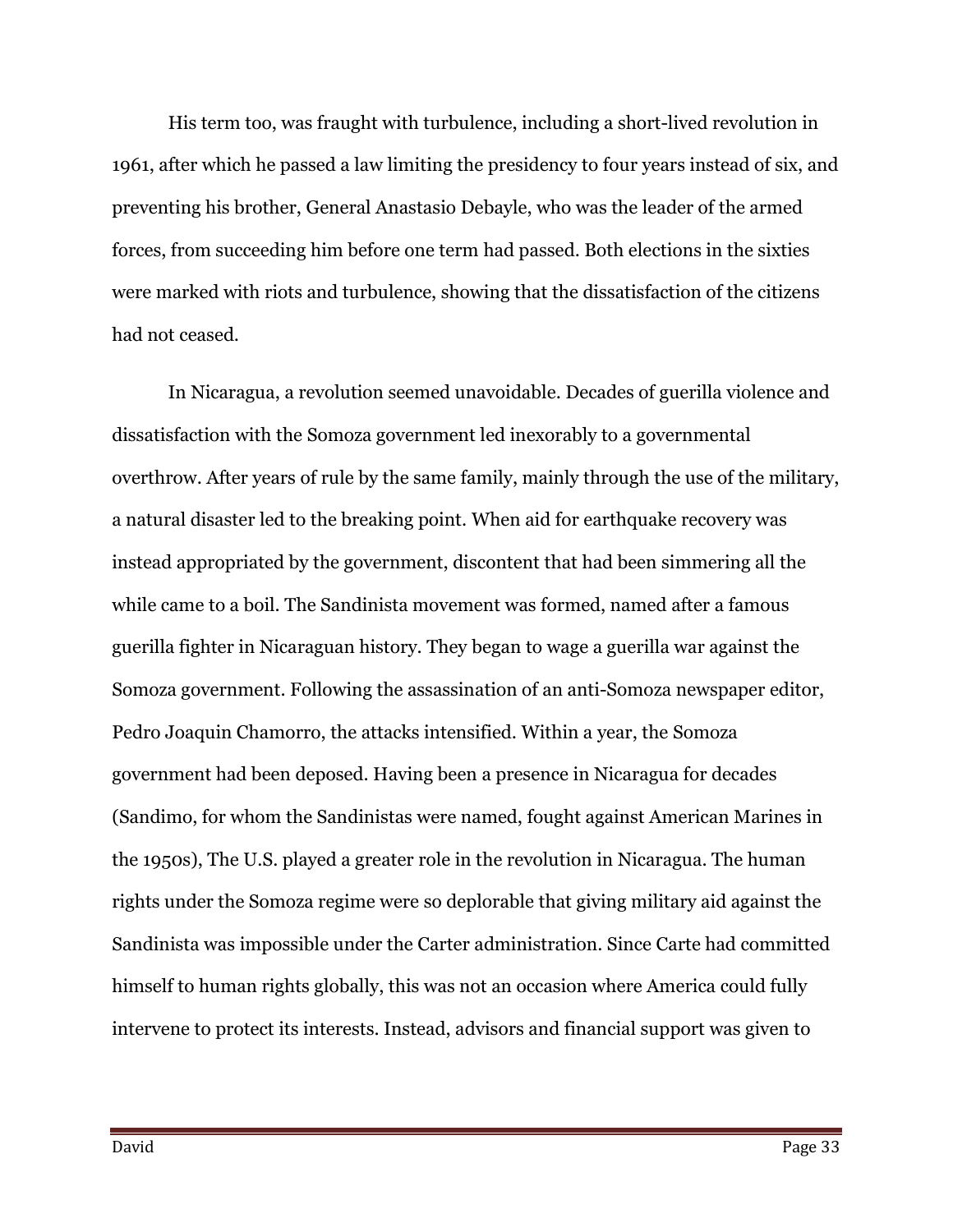Somoza, and eventually, when it became inevitable, the Sandinista government was treated with care but given assistance (Kimmens 1987: 37-41,).

In this instance too, the situation was complex and tricky. A lack of trust between the new leaders in Nicaragua and America was fueled by America's support of the Somoza regime, and American fear of the Marxist roots of the Sandinistas. Both sides were afraid that despite a tenuous friendship, the other would suddenly prove their fears to be justified. With the election of Ronald Reagan in 1980, Nicaraguan fears began to come true.

The Sandinista government had long expected Washington to create a counterrevolution. The Reagan administration wanted to put across a stronger line on foreign policy, especially when it pertained to communism. Since the Sandinista government had Marxist ideals, it was both viewed by the administration and portrayed to the public as being a Soviet-Cuban actor that was deeply involved in the Salvadoran revolution, and therefore was exporting violence, revolution, and communism to its neighbors. The administration began a course to destroy the Sandinista government (Kimmens 1987:37-41).

First, the last \$15 million in aid under Carter was deferred, and thus never received by Nicaragua. Then, the new administration began to impose economic restrictions on various levels, along with plotting counterrevolution. By being one of the main lenders in international lending agencies, America also has a large amount of leverage to block aid from international sources. This, when considered along with strategies to make Nicaragua less attractive for American investors or lenders, decimated the amount of aid that the new government received in 1983. As will be later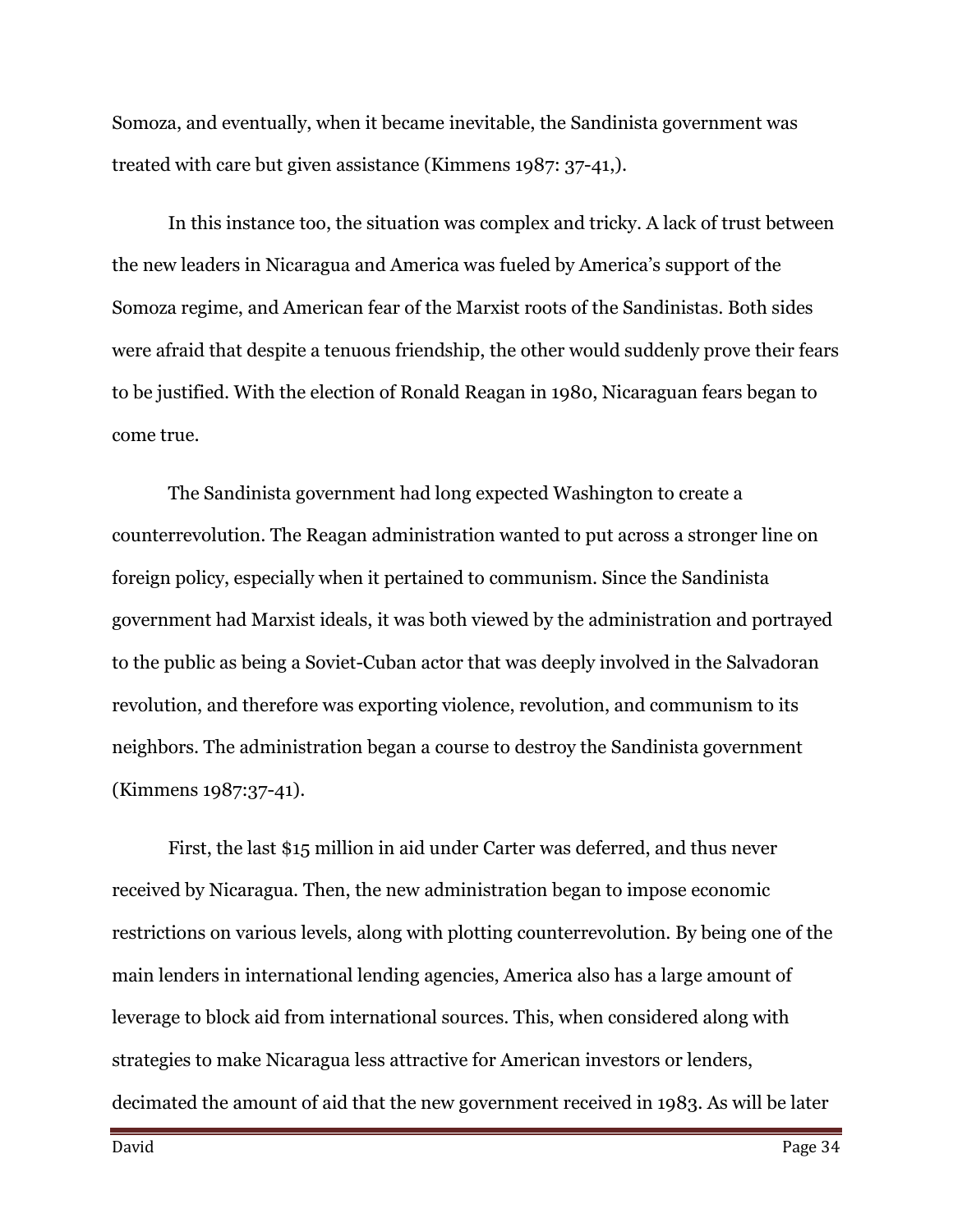discussed in Grenada, the Nicaraguan revolutionaries had inherited a country and economy that were practically destroyed. Not only was there a lot of international debt and little infrastructure, but the country was also physically damaged by the length of the war, and the military state that had existed previously, and various natural disasters. With no assistance, it would be nearly impossible to rebuild the economy (Kimmens 37- 41, 1987). This would be a useful prevention of progress and a crippling matter to the Sandinistas, since part of the public appeal was an attempt to improve economic conditions.

In general, as discussed above under dependency, the U.S. appointed dual strategies to pressure governments suspected of communism. This consisted of economic pressure by reducing of not granting aid, and political pressure by assisting opposition forces within the country. At first, there were some attempts to sway the Sandinista government to policies and practices more fitting with American foreign policy. This began with various attempts to pressure the new government. One of the first strategies attempted was to use the surrounding governments to pressure the Sandinistas away from radical changes. The desire of the American government to create ties between Nicaragua and other governments, however, also decreased the practicality of the overt use of force. At first, the new revolutionary government in Nicaragua seemed to be moderate and have reasonable aims. In July 1979, shortly before gaining control of the country, promises were made to have the first free elections in the country. Problems arose for the U.S. when the government seemed to be moving in a leftist direction. Although originally a coalition of forces from various sectors of the society, including business people and the Catholic church, once in power there seemed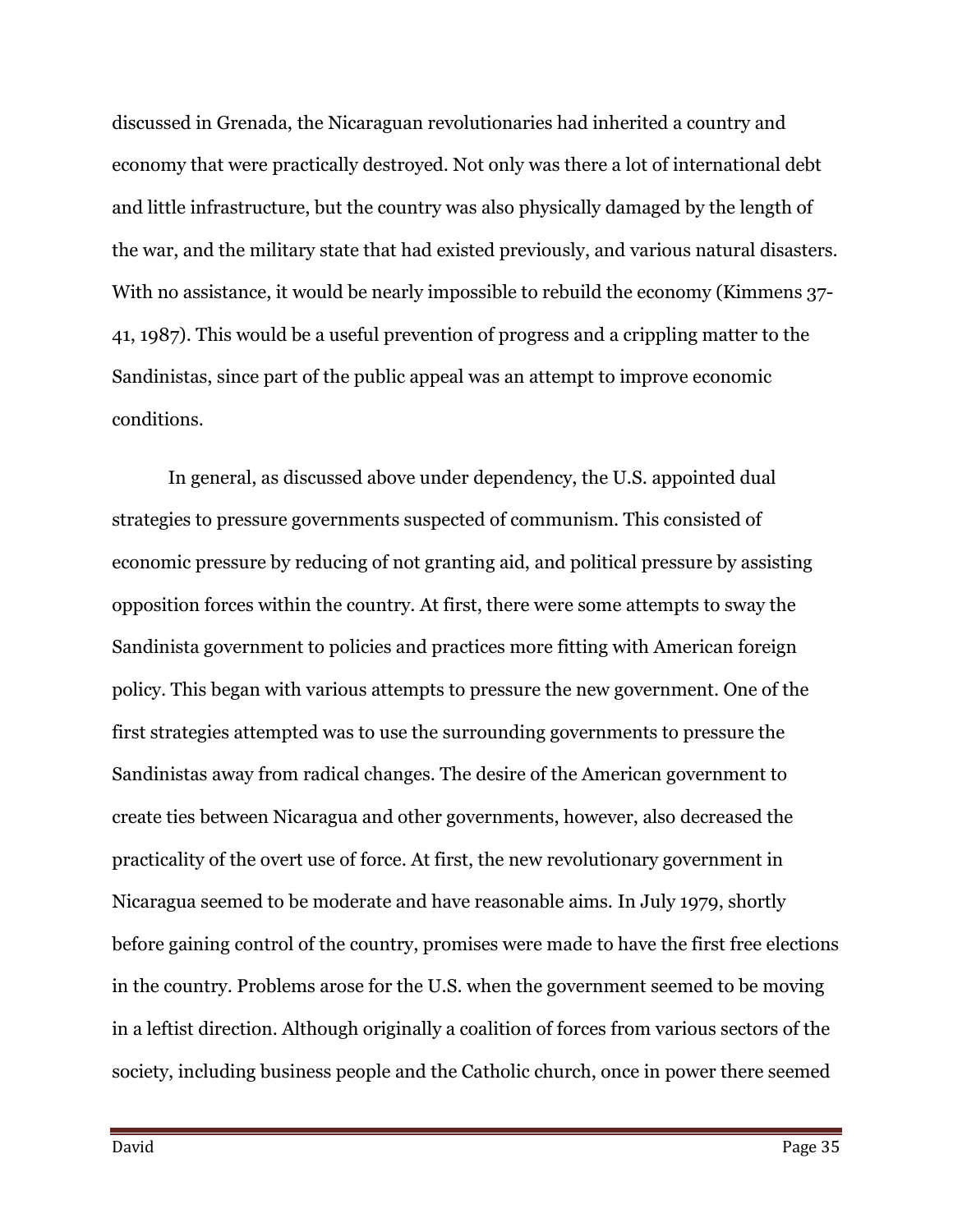to be a change. A main issue was the possibility of support for the overthrow of the government in El Salvador, which led to the removal of American aid.

Reagan agreed with this decision made by Carter, and confirmed it in April of 1981. About a year later, Nicaragua announced a multi-million dollar agreement for aid with the Soviet Union. This show of obvious links to the U.S.S.R. altered relations between the U.S. and the Sandinista government. Although President Reagan had decided to support the contras in December of 1981, this solidified a necessity of undermining the current regime in Nicaragua. Coupled with receipt of armaments from communist countries, in part to send to revolutionaries in El Salvador, the new Nicaraguan government seemed very dangerous. Reasons for maintaining secrecy, however, were numerous. When an admission to assistance of rebel forces in order to pressure the government was made, Congress immediately passed an amendment disallowing the CIA and Defense Departments from engaging in activities to overthrow the Nicaraguan government. Central America was an area where both the Congress and the public were paying attention to foreign policy, and for the most part, they were not in agreement with what took place. Some of this can be traced to the known human rights violations of several of the countries there (Shultz 1993:288-290; Morley 1994: 223).

Since priests in Nicaragua had spoken out that under Somoza, torture, rapes, and unnecessary killings were taking place, many were apt to view his deposal as a good thing for the populace. This made getting support for placing pressure on the new government of Nicaragua very difficult. Also, after the Vietnam War and Watergate, there was a decrease in trust for the executive, despite Reagan's efforts to recast both the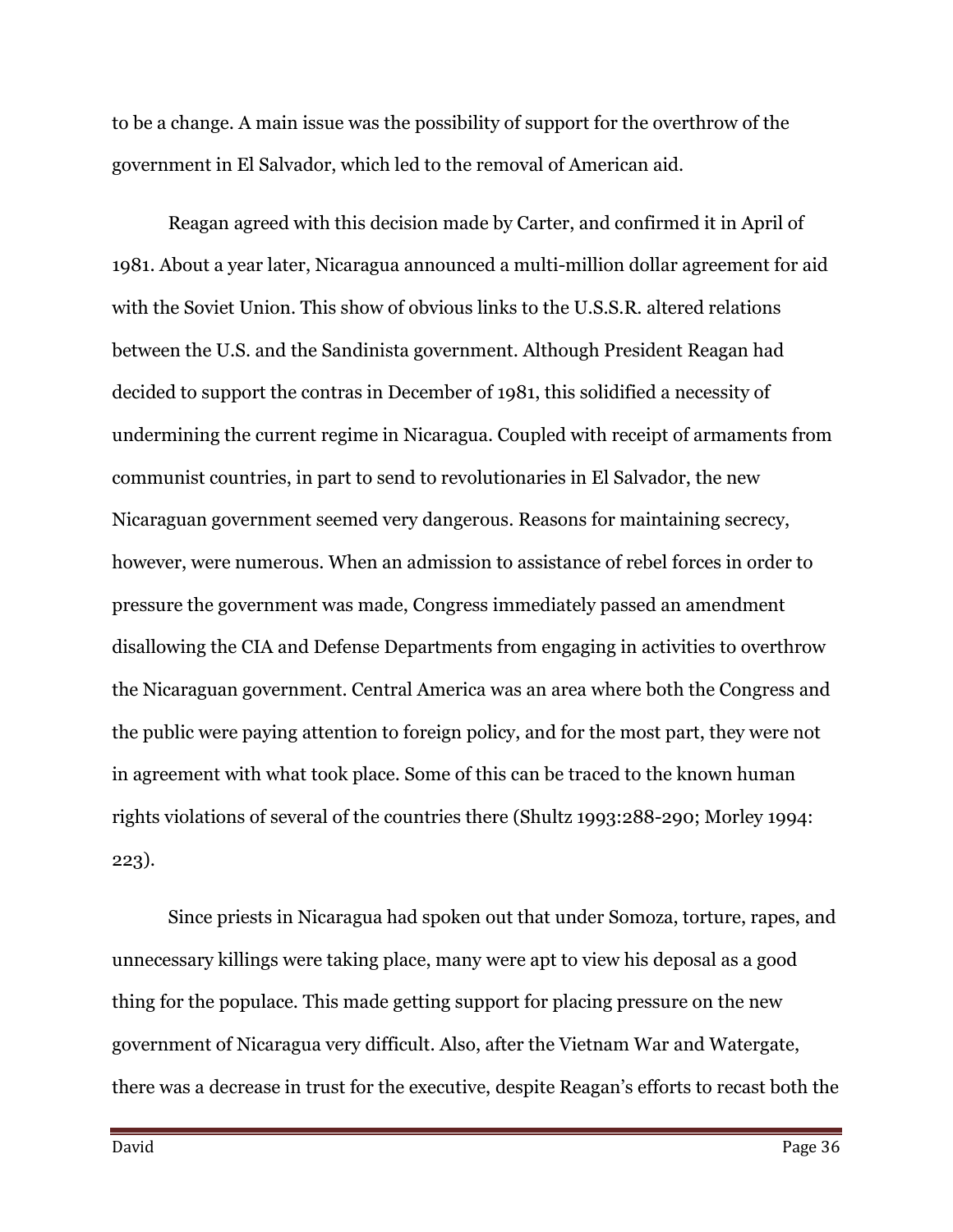presidency and Vietnam. Since the United States had officially recognized the government of Nicaragua, they were restricted to covert subversion, but it was less than successful. Near the end of 1984, both economic pressures and continued support of counter-revolutionary elements had not changed anything (Kimmens 1987:60). Added to this, the Nicaraguan government did not accept pressure easily from America. In early 1983, they accused the U.S. of attempting to damage their economy and of working against the government. In 1984, the Nicaraguan government sought the International Court of Justice, and the ruling was that all attempts to damage or overthrow the government needed to stop (Kimmens 1987: 154-175). These continued actions on the part of the Nicaraguan government pretty effectively prevented any overt actions by the American government, as did the fact that sufficient instability was never really attained. In Grenada, it would seem that there was always a lack of full stability, and internal destabilization allowed for immediate military action.

#### Grenada Case:

Similar to Somoza, Eric Gairy was involved in the politics of Grenada for decades. Although he had created a military state by the time he was ousted by the New Jewel Movement, his humble beginnings were populous, and in the name of labor reform. It seems ironic that his political beginnings were marked by the same riots and struggles for improvement that he put down two decades later.

In the 1950s, under colonial rule, Gairy was a labor organizer and led protests for workers' rights. In fact, in 1954, when he was elected governor of the island, the British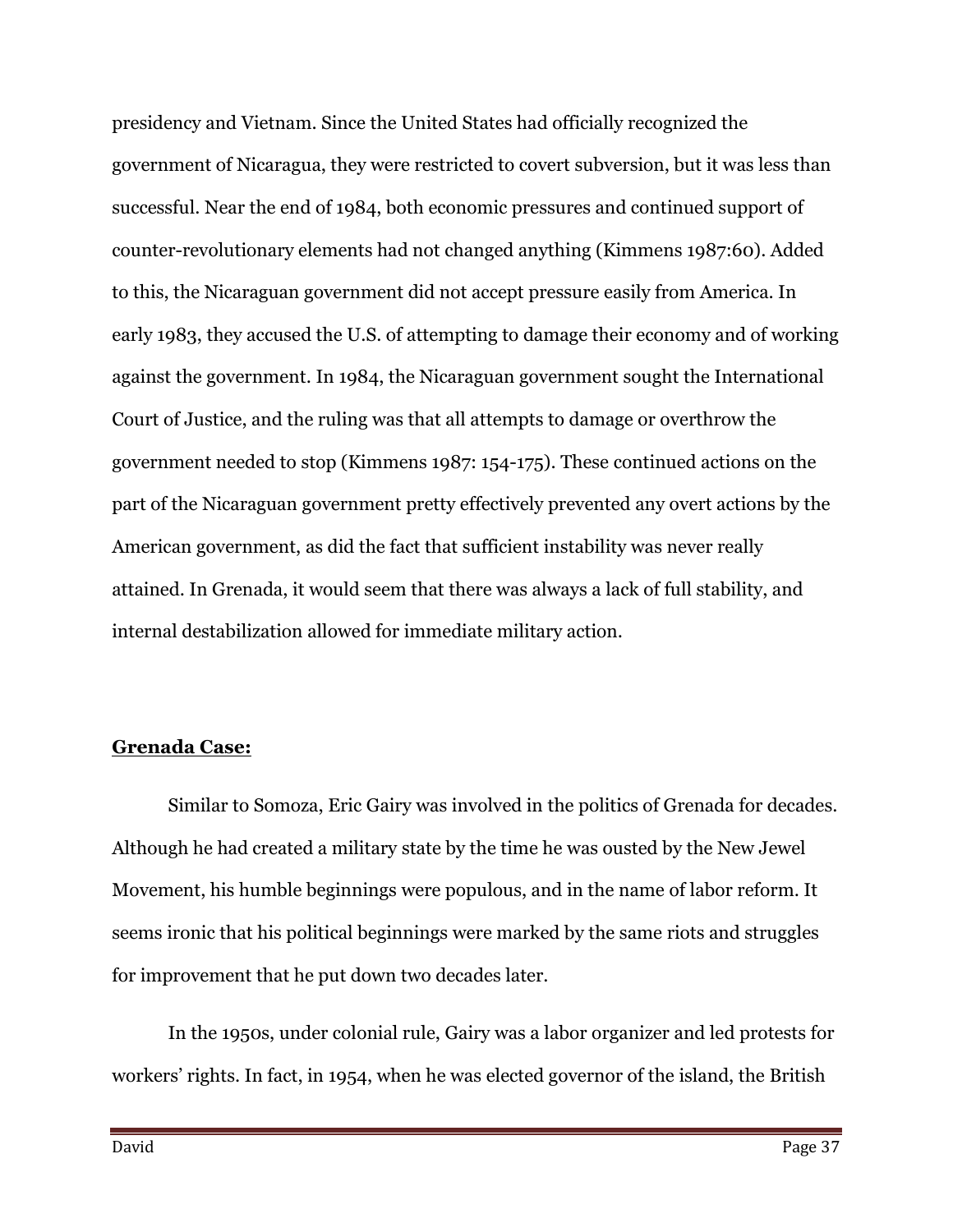were concerned about his rise to power due to his riotous past. Despite these original misgivings, and a turbulent period when the government of Grenada was dissolved in 1962 on allegations by the British of misuse of money, he remained active in Grenadian politics. The election later that year went to Herbert Blaize and the national party. In 1967, Gairy became the leader of the country once again, and remained in control until the coup in 1979.

| 1951                | Gairy begins to become a known figure and political         |
|---------------------|-------------------------------------------------------------|
|                     | leader – involved in a demonstration                        |
| March 1951          | Gairy leads a week - long demonstration and is arrested     |
| 9/24/1954           |                                                             |
| Gairy wins          |                                                             |
| election            |                                                             |
| $\frac{6}{18}$ 1962 | Grenadian Government is dissolved by the British; Gairy     |
|                     | suspected of squandering money                              |
| 9/13/1962           | Gairy loses election and Herbert Blaize is elected Chief    |
|                     | Minister                                                    |
| March 1966?         | Grenada gets home rule and statehood                        |
| 8/25/1967           | Gairy wins election - Labor party back in power             |
| 1/9/1971            | Unrest and demonstrations have been taking place for a      |
|                     | while in Grenada                                            |
| 1973                | Growth of NJM in opposition to Gairy                        |
|                     | NJM leaders assaulted                                       |
| 2/7/1974            | Grenadian independence with Gairy as PM                     |
| 3/13/1979           | <b>NJM</b> overthrows Gairy                                 |
| 4/16/1979           | Grenada and Cuba announce diplomatic relations              |
| 10/16/1979          | Coard signs treaty to allow the landing of Soviet planes at |
|                     | new airport                                                 |
| 6/21/1980           | Attempted assassination of Bishop                           |
| 1/1/1981            | Bishop gives at speech to fellow Caribbean leaders and      |
|                     | accuses the U.S. of attempted overthrow                     |
| 8/26/1981           | U.S. and NATO exercises seen as a practice for invasion     |
|                     | by Bishop                                                   |
| 2/6/1982            | Reagan states a belief that Grenada has joined with the     |
|                     | U.S.S.R., Cuba, and Nicaragua to plot Marxism in the        |
|                     | Western hemisphere                                          |
| $7/26-$             | Bishop goes to Moscow and creates both political and        |

Table 2 – Grenada chronology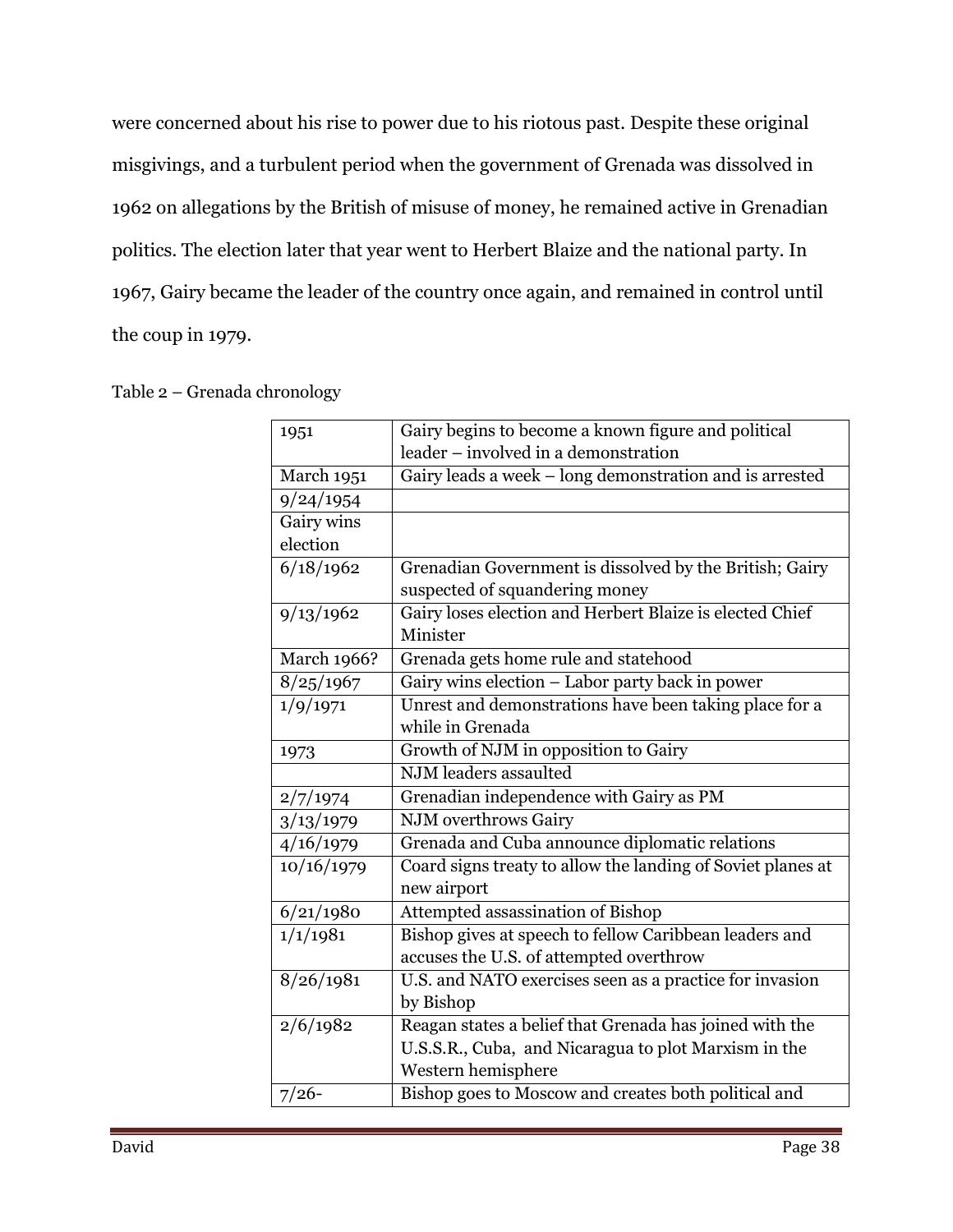| 28/1982    | economic agreements with the Soviet Union              |
|------------|--------------------------------------------------------|
| 10/1982    | Bishop's leadership criticized and called weak; Coard  |
|            | resigns from Cnetral Committee                         |
| 11/1982    | Other Caribbean Community members attempt to           |
|            | convince Grenada to hold free elections                |
| 3/13/1983  | Bishop gives a speech condemning American foreign      |
|            | policy and increasing the verbal hostility between the |
|            | countries                                              |
| 3/23/1983  | Reagan gives a speech speaking about the impending     |
|            | danger of spreading communism in the hemisphere        |
| 5/31       | Bishop travels to Washington to meet with National     |
| 6/9/1983   | Security Advisor and Dep. Secretary of State           |
| 8/26/1983  | IMF approves \$14.1 loan for PRG                       |
| 10/14/1983 | Deputy Prime Minister Coard and General Hudson Austin  |
|            | place Prime Minister Maurice Bishop under house arrest |
| 10/18/1983 | Whiteman states that he and 3 others resign and that   |
|            | Coard is in sole charge of the gov't                   |
| 10/19/1983 | Hudson Austin reports the death of Bishop and 3 others |
|            | in the cabinet; many supporters of Bishop are also     |
|            | murdered; implementation of "around-the-clock shoot-   |
|            | on-sight curfew"                                       |
| 10/21/1983 | U.S. announces that 10 ships intended for Lebanon have |
|            | been rerouted to Grenada                               |
| 10/23/1983 | OECS asks for U.S. help restoring order in Grenada     |
| 10/25/1983 | U.S. and other Caribbean troops land in Grenada        |
| 12/3/1984  | Herbert Blaize wins elections in Grenada as head of a  |
|            | coalition party                                        |

Starting in the early seventies, various sections and groups in Grenadian society began voicing complaints about the government and its use of power. Riots and turbulence began in 1971, and the country began to seem unsafe (Todd, 1971:23). Since these grievances were not dealt with in a satisfactory manner, the revolutionary ideas led ultimately, to a coup. The 1970s were a period of escalation of both revolutionary violence and of resistance and repression as the response from the government. This seems to follow the pattern in Central America described by Booth, wherein a lack of a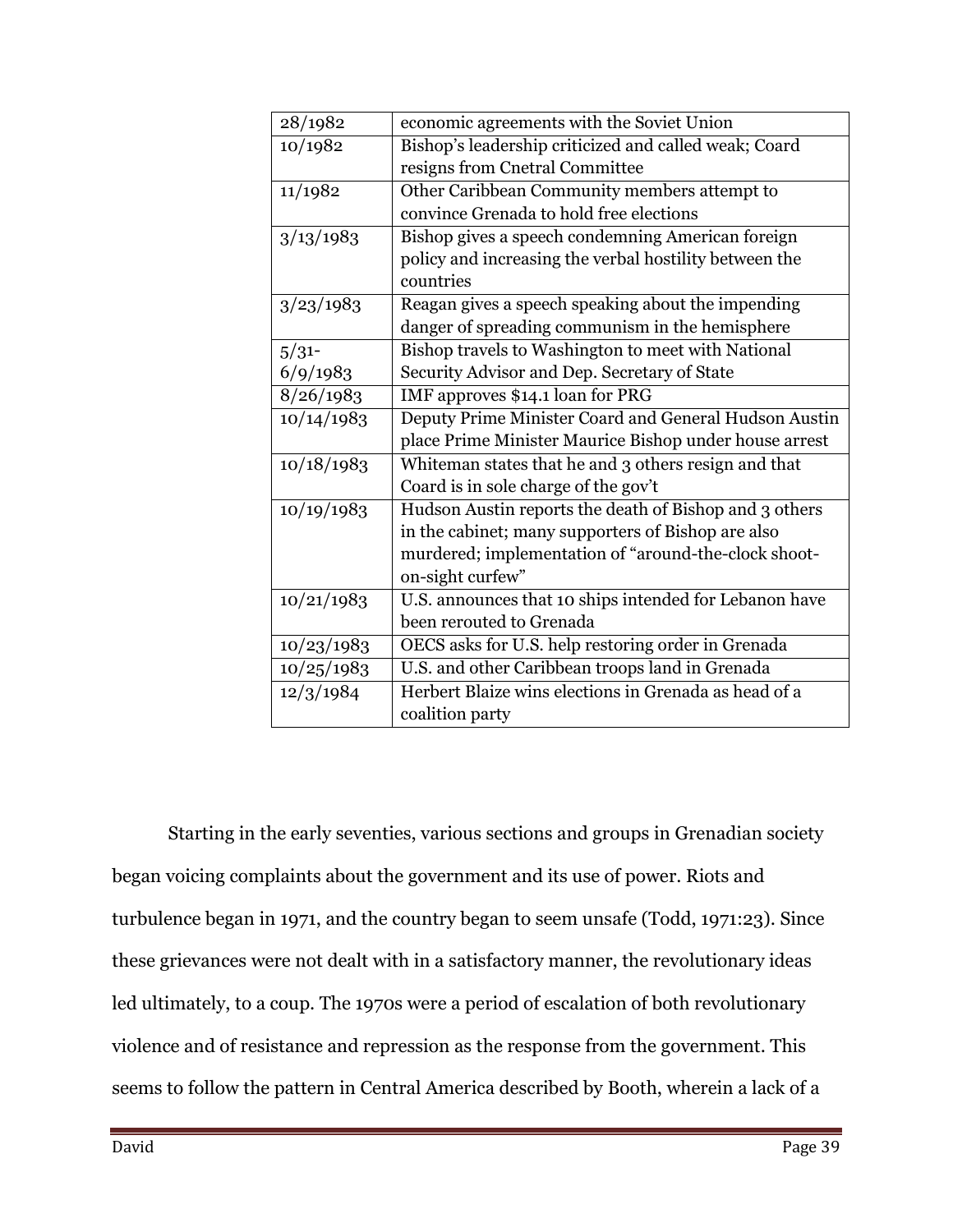desired response from the state encourages rather than putting down revolutionaries. They feel ignored and marginalized, and rather than becoming afraid to attack again, the rebellious factions gather more followers and eventually revolt.

There are again similarities to the Somoza government as the rebellion began to grow. Although any political dissonance was blamed on the opposition party, it seemed that various sectors of the society, including a growing class of college – educated youth, workers, and nursing students were dissatisfied with the increasingly repressive nature of the government. The claimed grievances against the government included that the island was a police state, with a secret police force, said to have been composed of criminals (Johnson, 1971:12). Despite this, some felt that he attempted good leadership, an example of which being his visit to Venezuela in October of 1972. This meeting addressed various methods of agricultural growth, and economic expansion, culminating by creating a program that would lead to cooperation between the two countries(New York Amsterdam News Oct 28, 1972: D15). The opposition to Gairy's rule was growing and becoming more organized, however. As Booth discusses, the commonality of having grievances against the state and the fact that the issues had not been addressed, led to a consolidation of Gairy's detractors. In 1973, the New Jewel Movement was formed. This year was marked by riots, and the leaders of the Movement were alleged to have been beaten by the secret police. One of the main grievances against Gairy at this time was the push for full independence from the British (Lewis,1987:18, Heine, 1990:14) .

Independence was obtained on February 7, 1974, and had been negotiated in large part by Prime Minister Gairy. Since home rule and partial statehood had been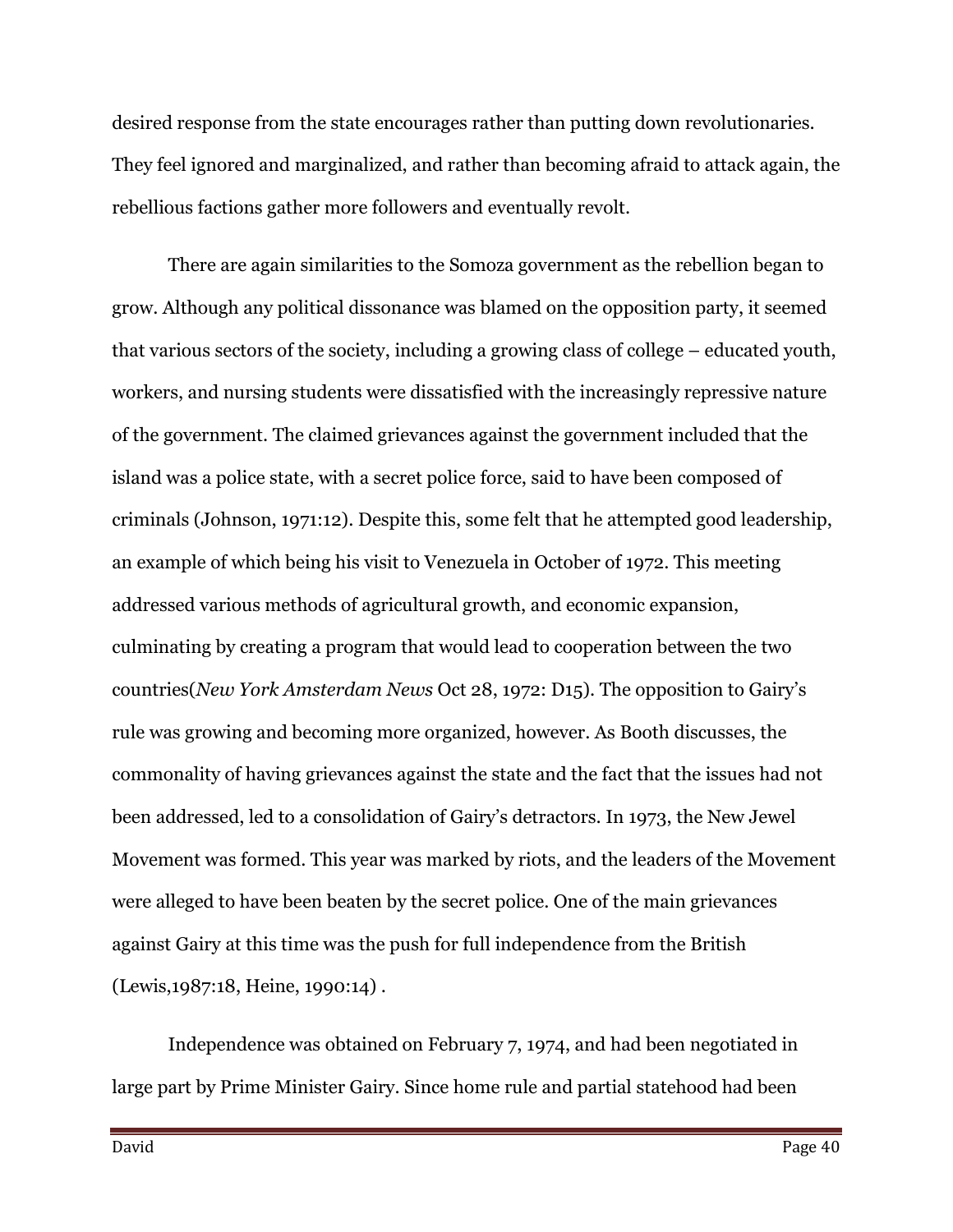granted by Britain to the island in 1966, total independence seemed not to be a pressing need. Many of those opposed to the idea acknowledged that little would change, in respect to trade relations with Britain, and the social and political hierarchy within the island. Therefore, full independence seemed like a formality only, and there were better ways of directing this energy. No longer having a final check on decisions made was of primary concern to those who felt that Gairy's abuses would only grow without London's oversight. His decision not to consult the citizens of Grenada on this important decision, and to nearly unilaterally decide that it would be a good thing for the country was to many another example of how little Gairy acknowledged the people of Grenada (Heine, 1990: 12). It appeared to some that part of the motivation for independence was power, especially since it appeared that Gairy had a history of misusing power – the government was disbanded by London in 1961 because he was accused of appropriating public funds. Although many felt that independence was not harmful in itself, the way in which it was implemented led to greater concerns about the fitness of Gairy to rule. Even the celebrations for independence included rioting, as dissidents expressed dissatisfaction with the way in which it had been attained (New York Amsterdam News (1962-1993). New York, N.Y.: Jan 26, 1974. p. A1). In fact, as independence celebrations were underway, Maurice bishop was arrested, it seems mostly for his role in leading the opposition to Gairy's rule.

Both riots and political actions by the NJM increased throughout the seventies. In 1976, several candidates ran in the election, and they formed the majority of the opposition in the Parliament constructed after this election. Eventually, however, they did not feel that they were making sufficient headway through these means. On March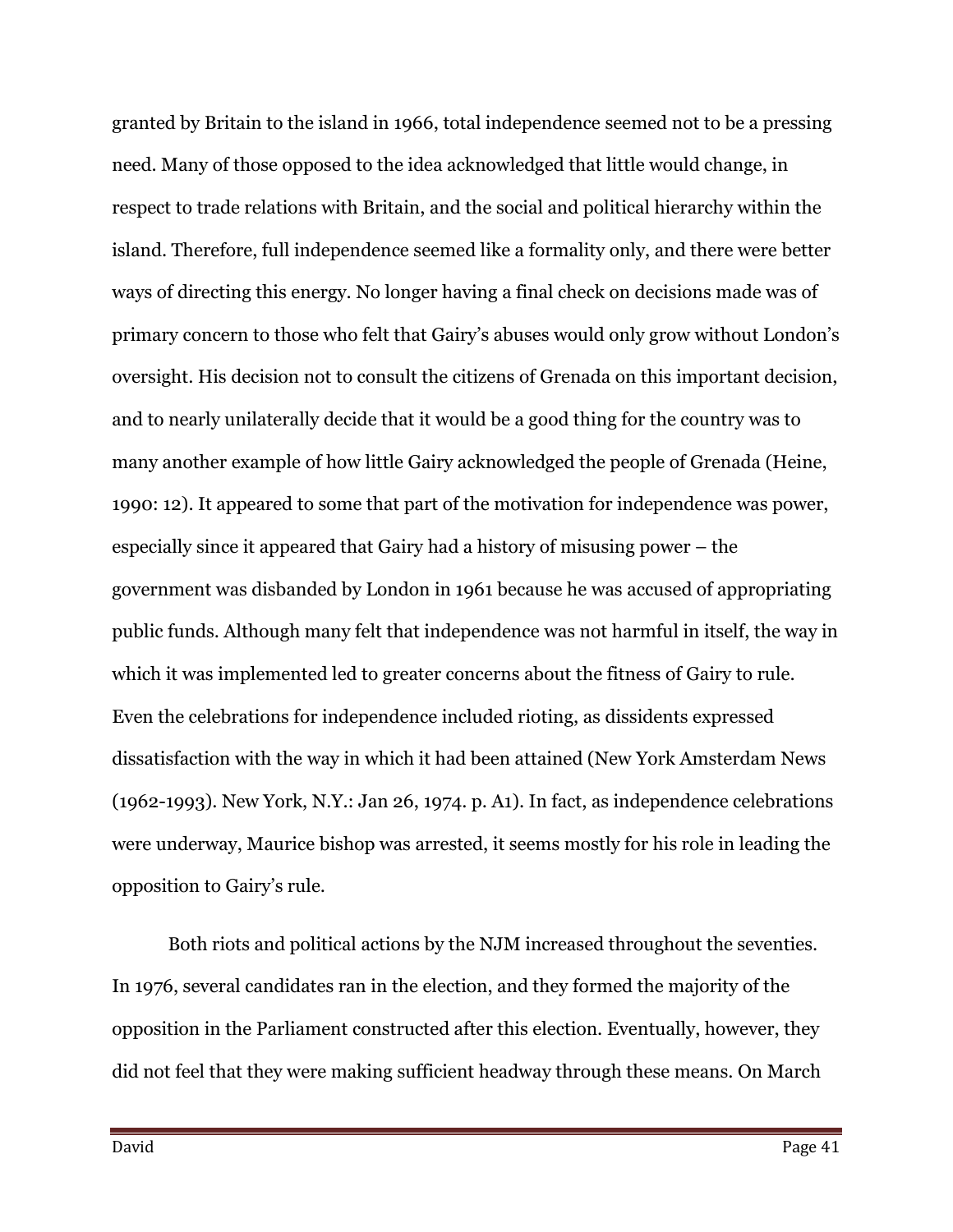13, 1979, while Gairy was attending a United Nations meeting in New York, the NJM surrounded the army barracks and took over the country in a coup that was marked by its lack of bloodshed (Heine 1991:14, Shultz 1993:324).

The foreign policy pursued by the People's Revolutionary Government (PRG – formerly the NJM) gave America ample reason to believe that it was a possible threat as a communist stronghold Not only did the PRG have a communist agenda and institution, it had ties to both the Soviet Union and Cuba (Morales 1994; Heine 1991). . Almost immediately after seizing power, diplomatic relations with Cuba were declared on April 16, 1979(Seabury & McDougall 1984:10). The New Jewel Movement (which became the PRG when it seized power) modeled itself on Marxist-Leninist views, and desired to improve Grenada's economic and social climate. The Gairy regime was both corrupt and oppressive, and Maurice Bishop sought to bring change to the island. A young intellectual who had studied in the United Kingdom, he was surrounded by likeminded fellow dissenters, who also wanted reform (Morales 1994; Heine 1991). They started off as protestors that Gairy did not want to listen to, and eventually decided that protesting alone was not enough. Since these protests and the desires of the public were not being taken seriously by the democratically-elected Gairy, they decided to take control of the island's government, and implement reforms intended to improve the country (Joefield Napier 1991:88-104).

The New Jewel Movement looked at the various problems of the society. It intended modifications in every sector, including health care, education, and decreasing unemployment. In the seventies, the Grenadian economy was very unstable, mostly due to structural failures. A lack of structures set up to improve tourism and agriculture, led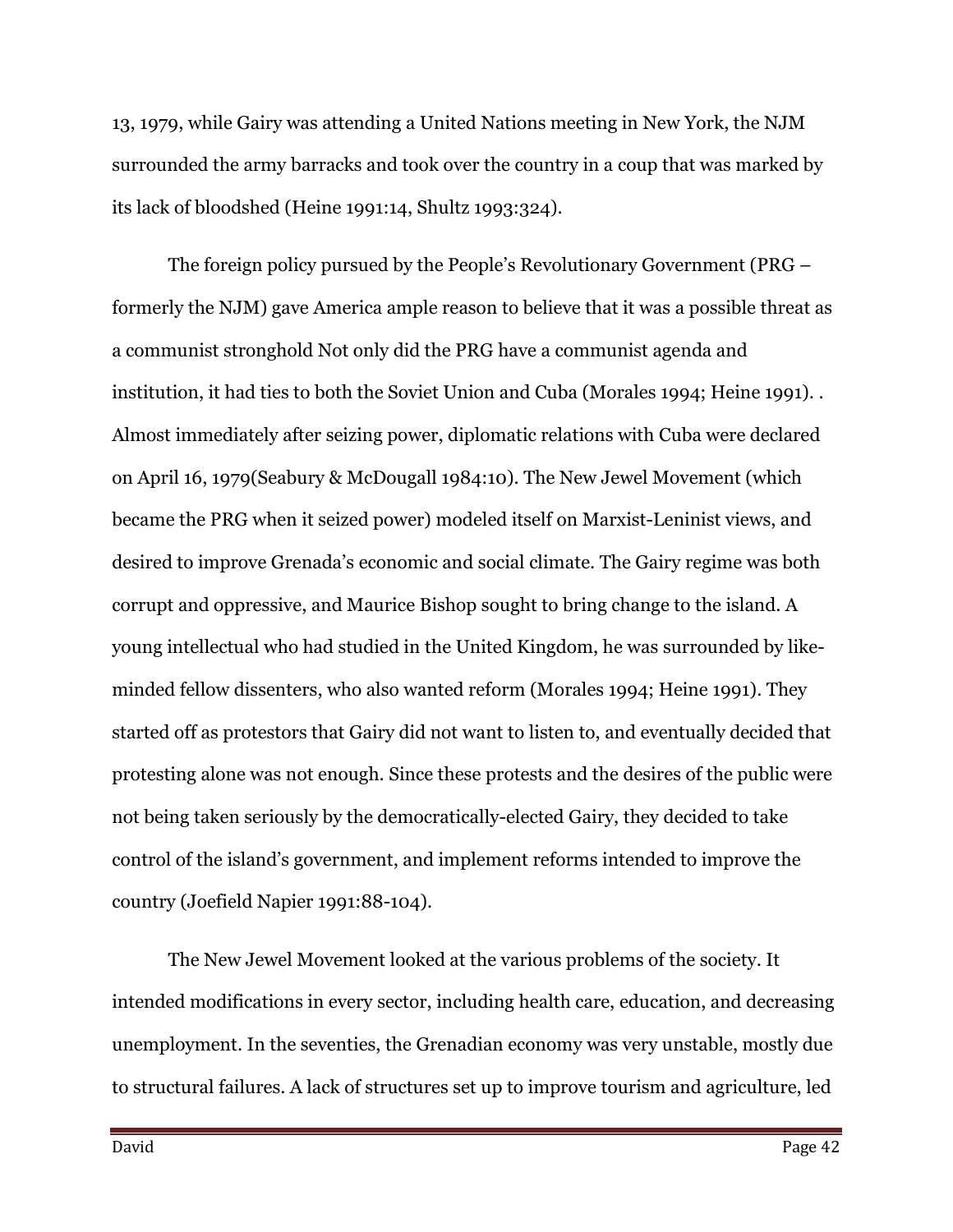to instability in these areas, especially since agriculture can be so easily affected by weather and external pricing. In Latin America, modernization and moving away from mostly agricultural products is difficult at best. Because there is a demand for the exports of these countries (sugar, fruit, spices), there is little incentive for the U.S. to have them reduce the agricultural sector of their economy. (Joefield Napier 89-102, 1991).

A lack of internal cohesion in the leadership of the New Jewel Movement led to its eventual demise, as there were two factions, espousing different ideologies. On one hand, some members did hold communist, Leninist views, mostly in the faction led by Coard, which staged an internal coup and assassinated nearly half of the government. The faction led by Bishop, seemed to be more concerned with the needs of the island and the people, than with implementing strongly socialist policies. Opinions differ as to whether the movement was intentionally socialist, or whether this seemed to be the only escape route from capitalism that was not highly beneficial to them. Certainly it had strongly socialist ties, which, given the time period, would be concerning at best to Washington. Whether or not the PRC began socialist, it eventually made ties with various known socialist countries, especially the Soviet Union.

In July of 1982, an agreement was signed between the U.S.S.R. Grenada, discussing the transfer of arms, the training of Grenadian military in the Soviet Union, and of sending officials to Grenada. Based on the factors described above, this definitely shows linkage to the Soviet Union, and therefore, in the bipolar Cold War world, makes Grenada a threat. The possibility of a Soviet post does not seem far-fetched, despite the paranoia of the times, as this shows that there was a multi-level agreement between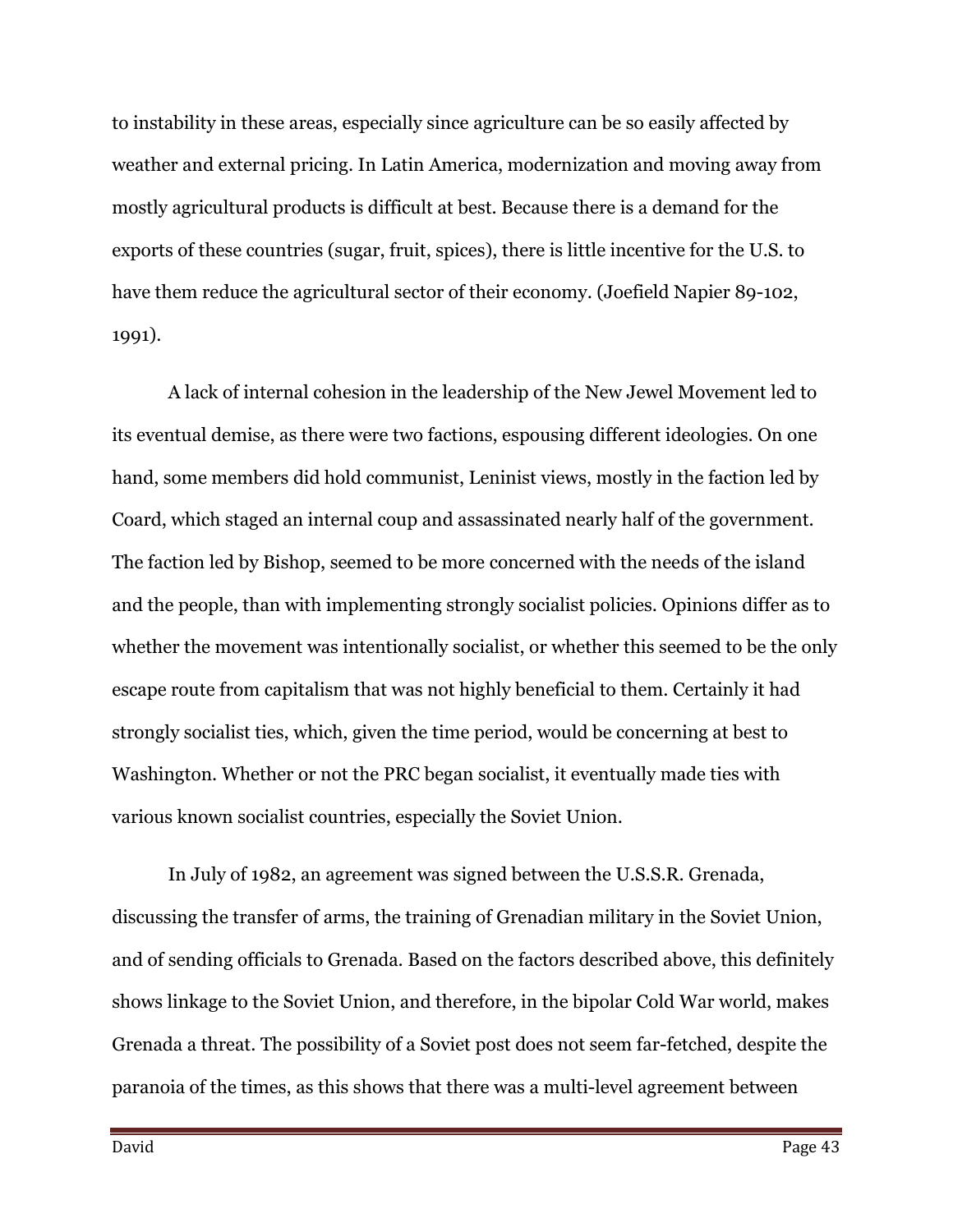Grenada and the U.S.S.R. This is furthered by the fact that the Soviet Union was willing to absorb a substantial amount of the costs incurred, including the travel, training, and living expenses for Grenadian military personnel in the U.S.S.R.

Grenada was also shown to be forming alliances with various other communist countries, including the Sandinistas in Nicaragua, and Castro in Cuba. These links, along with the presence of advisors and armed forces from other communist countries, help to justify American fears not only of revolutions, but that this case, specifically, was of a communist nature. Throughout the rule of the PRG, Grenada faced pressure and disapproval form other Caribbean nations. Many were shocked at what was the first coup in the English-speaking Caribbean, and also felt that free elections should be held. Even at the end, just prior to the invasion, other Caribbean states sought American assistance in restoring order. This is a marked difference from Nicaragua, which had stronger ties to other neighboring countries, and also a more stable government. Also, immediate ties to communism left no doubt about the future of the regime. Unlike the Sandinistas, who began with a desire for democracy and therefore were treated with hopeful skepticism, Grenada's immediate ties with Cuba left no room for such niceties. Instead the U.S. government intermittently ignored and accused the PRG of spreading communism in the region (Pastor 1991: 200). Beginning in 1982, however, the Reagan administration clearly denounced Grenada as a leftist and destructive influence in the region.

In the beginning of 1983, relations continued to be verbally hostile. Other regional governments disapproved of the methods, saying that the Reagan administration was too extreme. The lack of democracy in Grenada was a concern,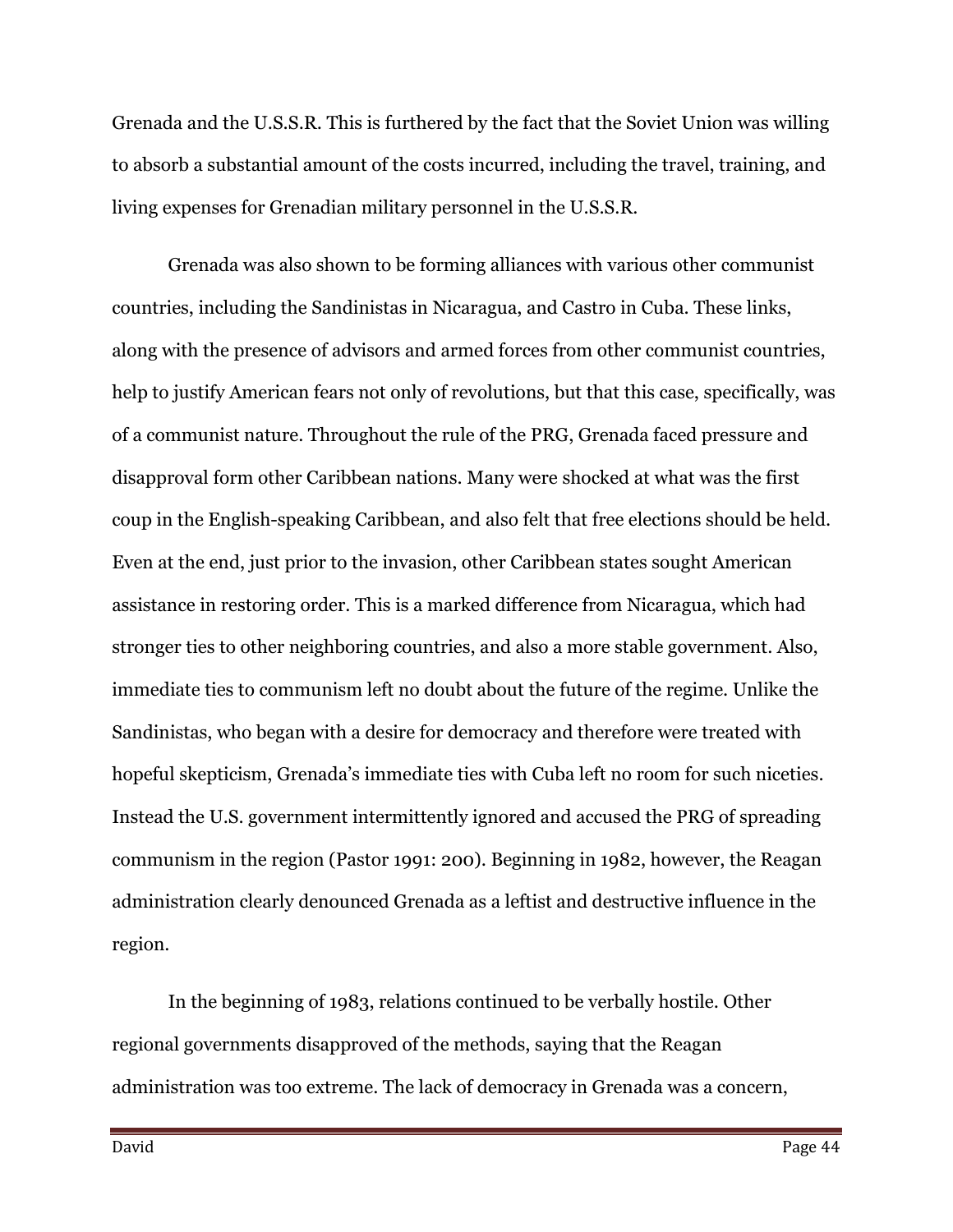however, especially since the PRG ignored suggestions from other regional governments to hold elections. The failure to do this, and the impounding of those deemed dangerous to the government, all served to distance Grenada from other nations of the Englishspeaking Caribbean. The internal struggles within the party – some felt Bishop was too soft, others were pressuring him to release political prisoners and normalize relations with the U.S., eventually gave the Reagan administration the chance it required. The trip made by Bishop to the U.S. in June did not seem to change relations much. Instead, they remained strained, and relations within Grenada seemed to worsen. By October of 1983, the PRG seemed to be splitting apart due to in-fighting, as Bishop was placed under house arrest, and then Coard, who had resigned only days earlier, was declared to be in sole charge of the government. The situation immediately worsened, and gave the U.S. a window of opportunity for military intervention.

The October 19, 1983 assassination of Bishop, other members of his cabinet, and various supporters among the people, left Grenada in a chaotic state. With the implementation of the "around-the-clock shoot-on-sight curfew (Shultz 1993:325)", concern for the medical students was justifiable. This presented an opportunity for the removal of a dangerous regime, which was becoming increasingly leftist and violent. At the same time, fellow Caribbean nations, feeling that the situation in Grenada was out of control, asked for American assistance in restoring order (Shultz 1993: 346; Seabury & McDougall 1984:11-12). On October 23, the Organization of Eastern Caribbean States petitioned Washington for this assistance, and on October 25, it was granted. The general unpopularity of Coard, contrasted with the high public opinion of Bishop, made the reaction of the island's citizens to the invasion more favorable. Since elections were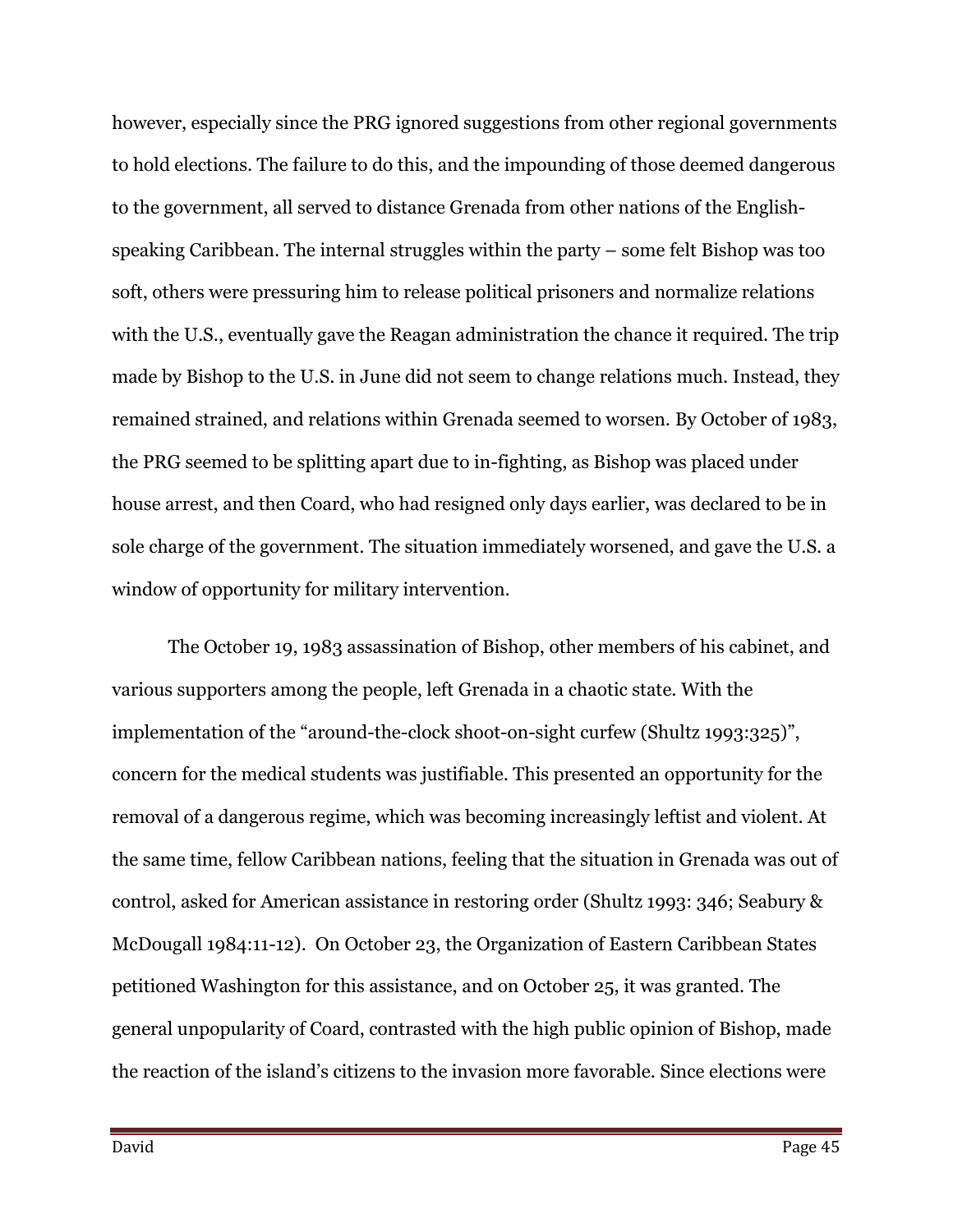restored and democracy renewed in 1984 victory of Herbert Blaize as a coalition candidate, it could be justified that the American military involvement actually did assist in returning it to the island (New York Times (1923-Current file). Dec 4, 1984. p. A14).

#### Conclusions:

 Given the Cold War mentality of paranoia and the fear that the Soviet Union was looking for a base in the Western Hemisphere, intervention of some sort from America was to be expected. Latin American revolutions were a cause of destabilization within a region a region that America had long felt a need to protect. Instability was seen as dangerous, since it could lead to a power vacuum. Also, especially during the Reagan administration, revolutions and upheavals within the region were believed to have Soviet and Cuban backing. In the cases studied here, the revolutionaries certainly did have ties to both countries, so this may not have been that much of a stretch. Allowing communism in Latin America was opposed to U.S. national security goals. Containment required both prevention of the spread of communism, and securing areas that were of geopolitical interest. Communist revolutions in Latin America were therefore on both counts an issue that needed to be resolved. Thus these governments had to either be dissuaded from their less than capitalistic paths, or else deposed. Communist revolutions were also seen as being dangerous for the countries involved, as mentioned above by Kirkpatrick. The changes brought about would still come with abuses of power, and will reduce the comfortable familiarities that stood under dictators that were part of the previous system.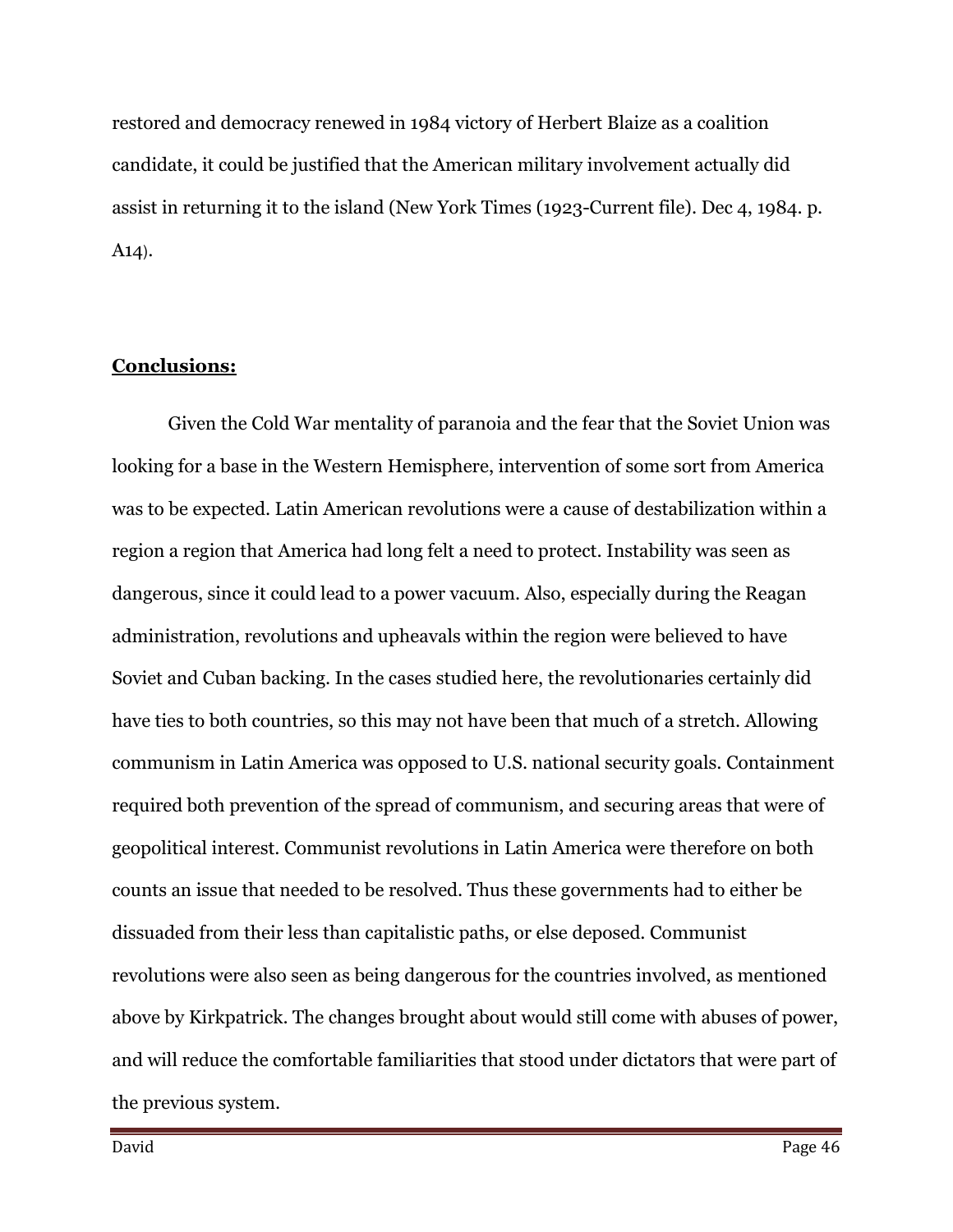The atmosphere after both Vietnam and Watergate was to both curb the executive branch and for Congress to take a more active role in foreign policy. During the eighties, covert intervention was very prevalent in Central America because of the heavy scrutiny, both on the executive and the region. It was generally a pattern in the region due to the close political and economic ties that America historically had with the area. In order for the other countries not to feel threatened or that the United States was taking too strong of a position, overt action had to be limited. Maintaining governments that were not hostile to American safety, however, was also important. As Kirkpatrick described above, dictators who were part of the culture were felt to be less harmful, even to those they governed. Seen as being less repressive and stringent than communists, they were also credited with being more stable. Since the majority of communist governments had come about due to revolutions, they often took some time to become stabilized. The fact that a revolution had taken place however, seems to show that the previous government had at least become destabilized.

 These factors led to a regional pattern of either supporting autocrats, like Somoza, or of using covert means to remove communist revolutionary governments. It would seem that a few key differences and opportunities led to the use of force in Grenada, although the regional pattern, which was displayed in Nicaragua, was covert action and subversion. Although both countries showed links to the Soviet Union and Cuba, Grenada had continually been more overt in anti-American rhetoric, whereas the Nicaraguan government mostly made accusations and not just inflammatory statements. In Grenada, it was more difficult to initiate covert operations, partly because of the small size of the island and partly because most possible oppositions to the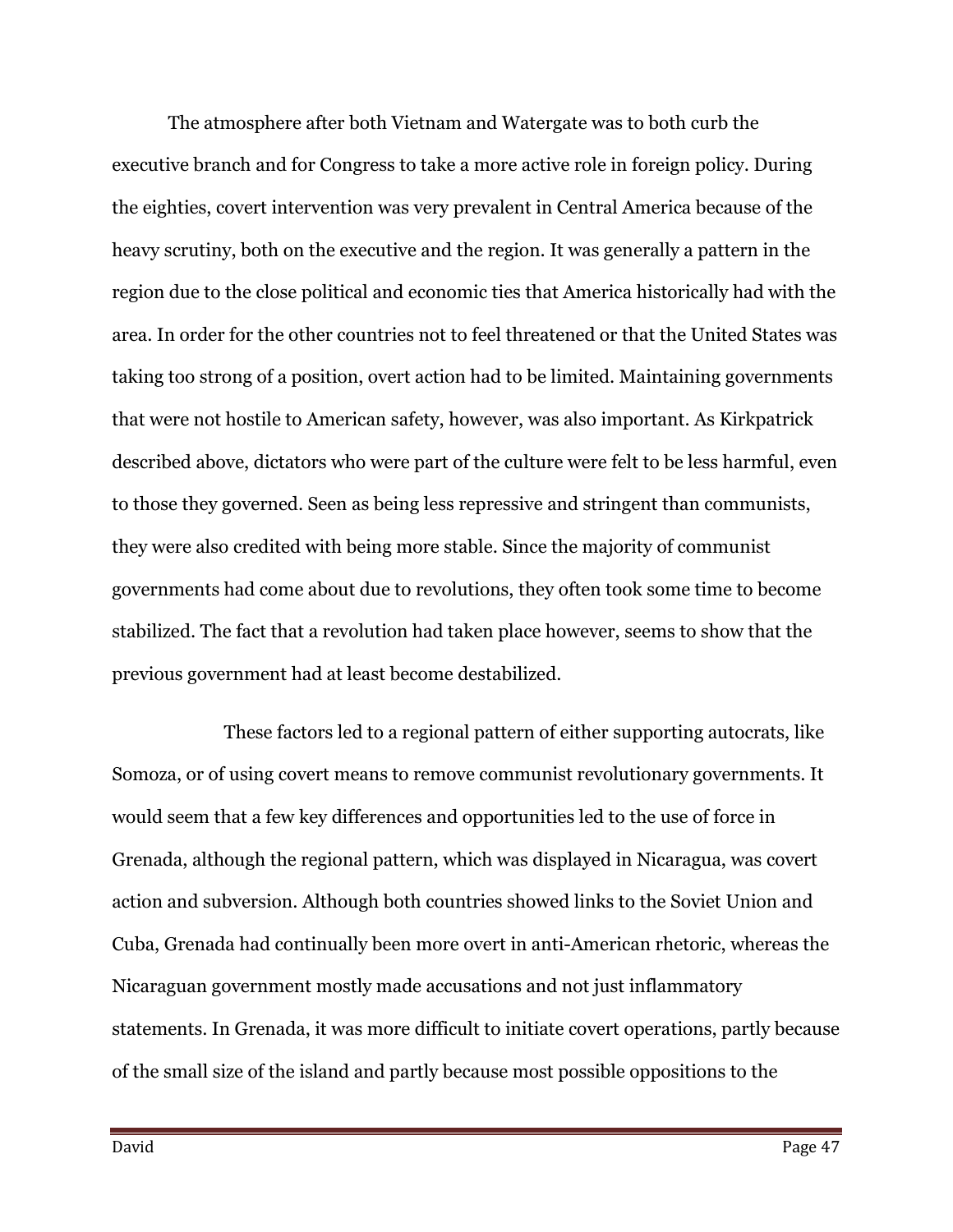government had previously been arrested (Pastor 1991:208). Therefore, America had limited methods of either affecting a change to a more central ideology, or of assisting pressures on the government without direct military action. Although this may have been the only viable solution, certainly various situations made it more likely, including the second coup. The mostly young, college-educated PRG seemed to be heavily influenced by Marxism-Leninism, and neglected any original show of maintaining relations with America. Instead, these relations were strained from the start, as relations with Cuba were declared only days after the government came to power. Also, Grenada had much weaker ties to its fellow Caribbean countries after the revolution. Many felt that elections needed to be held and did not approve of the revolution. Also, the PRG did not strengthen many of these ties during its reign, reaching out instead to other communist and revolutionary governments, to which it felt more connected. The lack of attempts at diplomatic relations with America gave the government less legitimacy.

This made Grenada seem more likely to become a Soviet base in the West. There were other signs of this possibility, including the building of and an international airport, and the strong ties to Cuba. Both Cuban military advisors and personnel were present in Grenada. The strength of Soviet influence increased drastically as Bishop was overthrown. The faction led by Coard was even more strongly influenced by the Soviet Union and Marxism-Leninism. This meant that covert pressure were even less likely to be successful in swaying the government, although Coard's lack of popularity could have provided the basis for yet another revolt. The paranoia that had caused political opponents of the PRG to be incarcerated, however, had increased, and the fact that the entire island was under lockdown seemed to show this.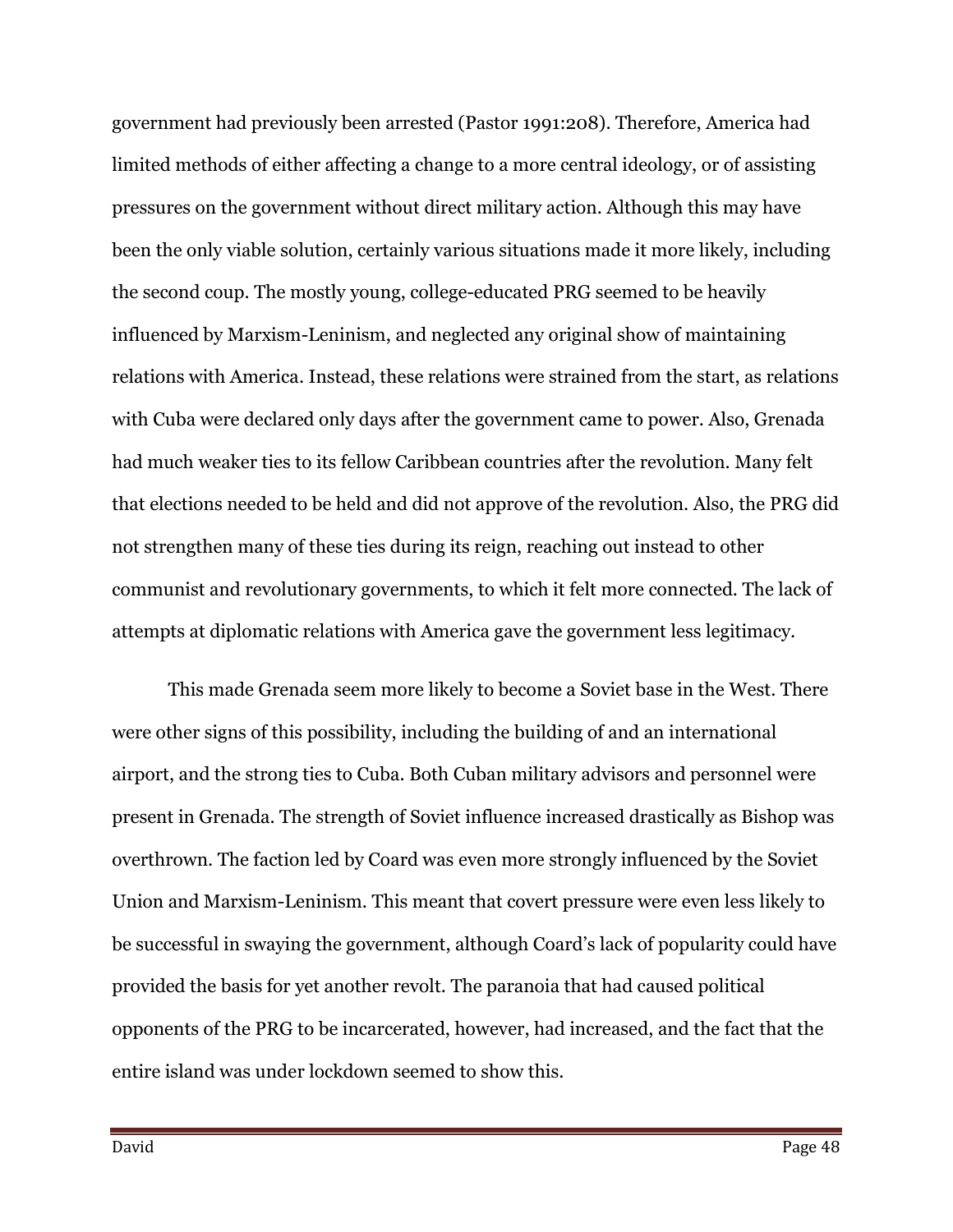In Nicaragua, there were several reasons why overt intervention would not have been viable. As a start, before gaining power, the Sandinistas promised elections, and the revolutionary forces included people from many different socio-economic backgrounds. The government was recognized by the U.S. and had close ties with many other countries in the region. Central America in particular was being closely scrutinized by Congress – the arms and money given to the Contras were done so without congressional approval and against Congressional order. Actual invasion would not only have been unconstitutional if ordered by Reagan, but would have damaged American relations with the rest of Latin America as well. Also, a conflict in Nicaragua was likely to be long and reminiscent of Vietnam – prior to the overthrow of Somoza, the Sadinistas had been a long – struggling guerrilla force. Along with this, the government and internal situation of Nicaragua were far more stable than in Grenada. Both had economic issues which led to the revolutions, but the second coup in Grenada created massive destabilization, and divorced the government from the people.

 Overall, the factors came together in such a fashion that October 1983 was a perfect time for military action in Grenada that would have very few repercussions. The island was heavily destabilized, had lost all support of its nearest neighbors, and did not have a very large fighting force. There were also plausible reasons for an American invasion (the students of the medical school). There was not a strong army, meaning that the action would be over quickly, and there was a real emergency. This would decrease internal repercussions from Congress and the public, and the dissatisfaction of the people of Grenada with the events leading up to the invasion, as well as the disapproval of the other islands of the PRG would decrease external consequences.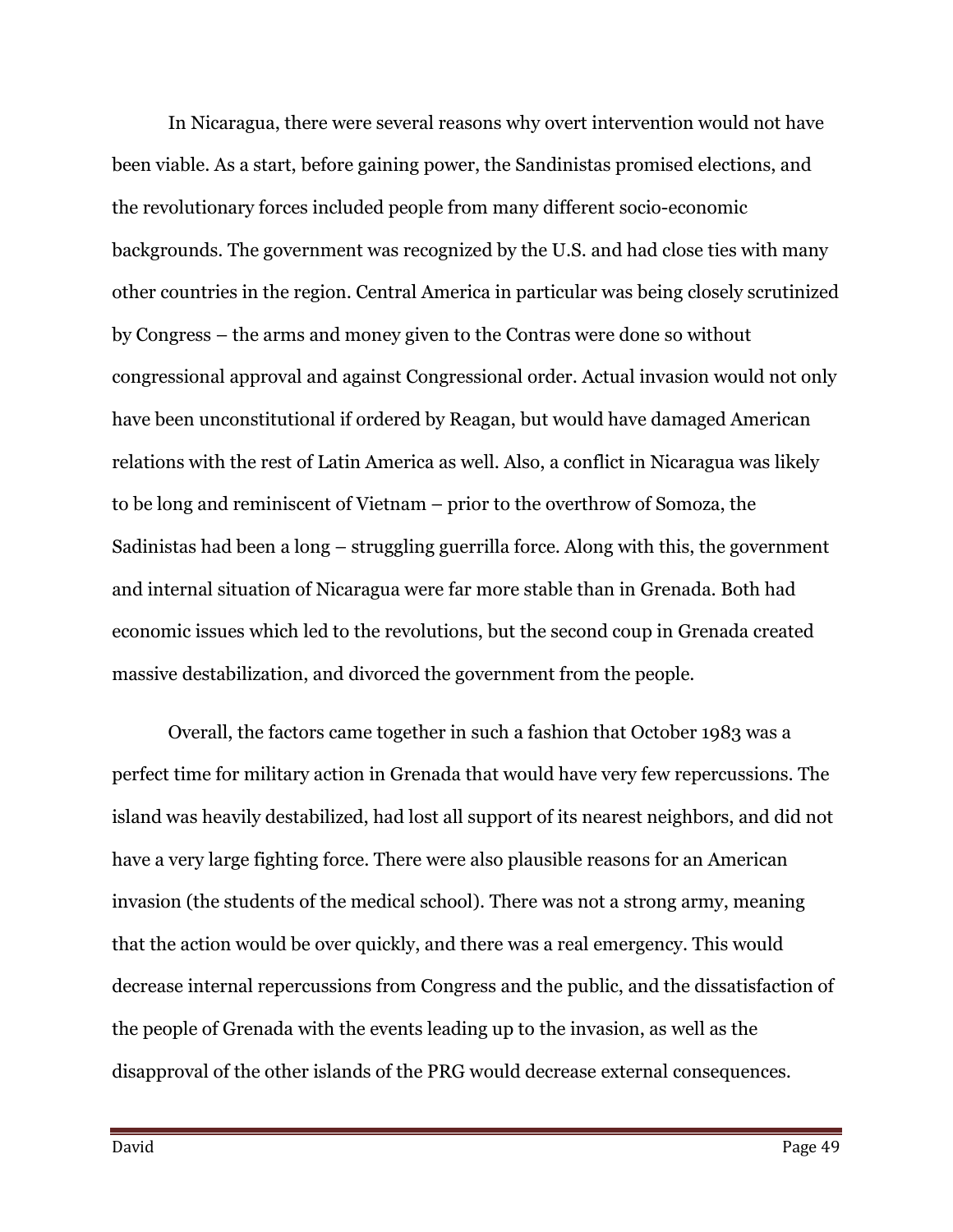In contrast, the government of Nicaragua was backed by a large fighting force, which had fought more than a year to simply overthrow the Somoza regime. This meant that both the public and the Congress would see involvement here as similar to Vietnam, and at best a civil war in which Americans had no place. Since the Congress did not approve of covert action against the Sandinista government, it is highly unlikely that they would have approved an over military presence. A large part of the foreign policy of the Reagan administration was reaction to Vietnam, a sure win in Grenada was infinitely preferable to an interminable struggle in Nicaragua. With the war lasting only a few days in Grenada, and the crisis situation that prevailed in the island, it could well be seen as assisting democracy and preventing communism from taking root. Since elections followed within months and there was a return to democratic governmental change, it would be difficult to argue that this was not at least an outcome, even if not the only goal. Not only did Nicaragua never become sufficiently destabilized, but it also managed to get a ruling against the U.S. to stop actions to destabilize it in the International Court of Justice. This government was not going to be easily overthrown, and if an attempt was made, American credibility would be damaged, when a large goal of the administration was to improve this and show that communism would not be allowed in the American sphere.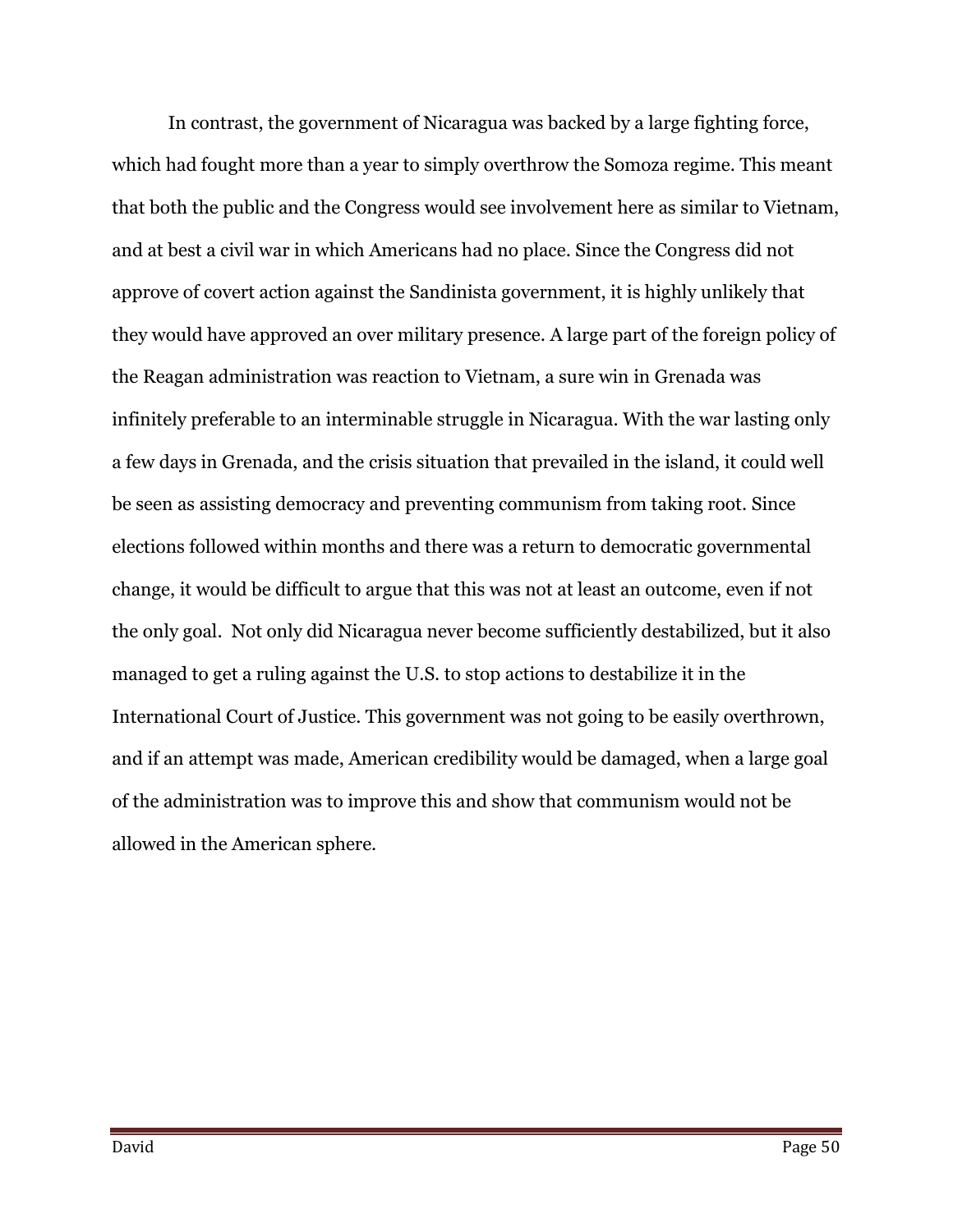## Sources Cited

- Again an Invasion in Central America. 1955. The Hartford Courant (1923-1984), Jan 12, 1955.
- An editor silenced. 1978. New York Times (1923-Current file), Jan 11, 1978
- Arnson, Cynthia. 1993. Crossroads: Congress, the President, and Central America, 1976-1993. 2nd ed. University Park, Pa: Pennsylvania State University Press.
- Booth, John A. 2000. Latin American Research Review 35, (1): 219-26.
- Cardoso, Fernando Henrique, Enzo Faletto, and Joint Author. 1979. Dependency and development in Latin America. Berkeley: University of California Press.
- Congress dissolves itself in Nicaragua. 1971. Chicago Tribune (1963-Current file), Sep 1, 1971.
- Dispatch of the Times, London. 1954. West Indian island is worried by workers' victory at polls. New York Times (1923-Current file), Sep 25, 1954.
- Dunn, Peter M., and Bruce W. Watson. 1985. American intervention in Grenada: The implications of operation "urgent fury". Westview special studies in military affairs. Boulder: Westview Press.
- Gaddis, John Lewis. 1982. Strategies of containment: A critical appraisal of postwar American national security policy. New York: Oxford University Press.
- Gaddis, John Lewis. 2005. The Cold War; a New History. New York: Penguin Books
- George, T. O. D. D. 1971. Official deplores Grenada politics. New York Amsterdam News (1962-1993), Jan 9, 1971
- Gilmore, William C. 1984. The Grenada intervention: Analysis and documentation. London; New York: Mansell Pub., Projected Date: 1111.
- Grenada begins a week of independence events. 1974. New York Times (1923-Current file), Feb 4, 1974.
- Grenada cut off from world. 1974. New York Amsterdam News (1962-1993), Jan 26, 1974.
- Grenada -- Venezuela. 1972. New York Amsterdam News (1962-1993), Oct 28, 1972.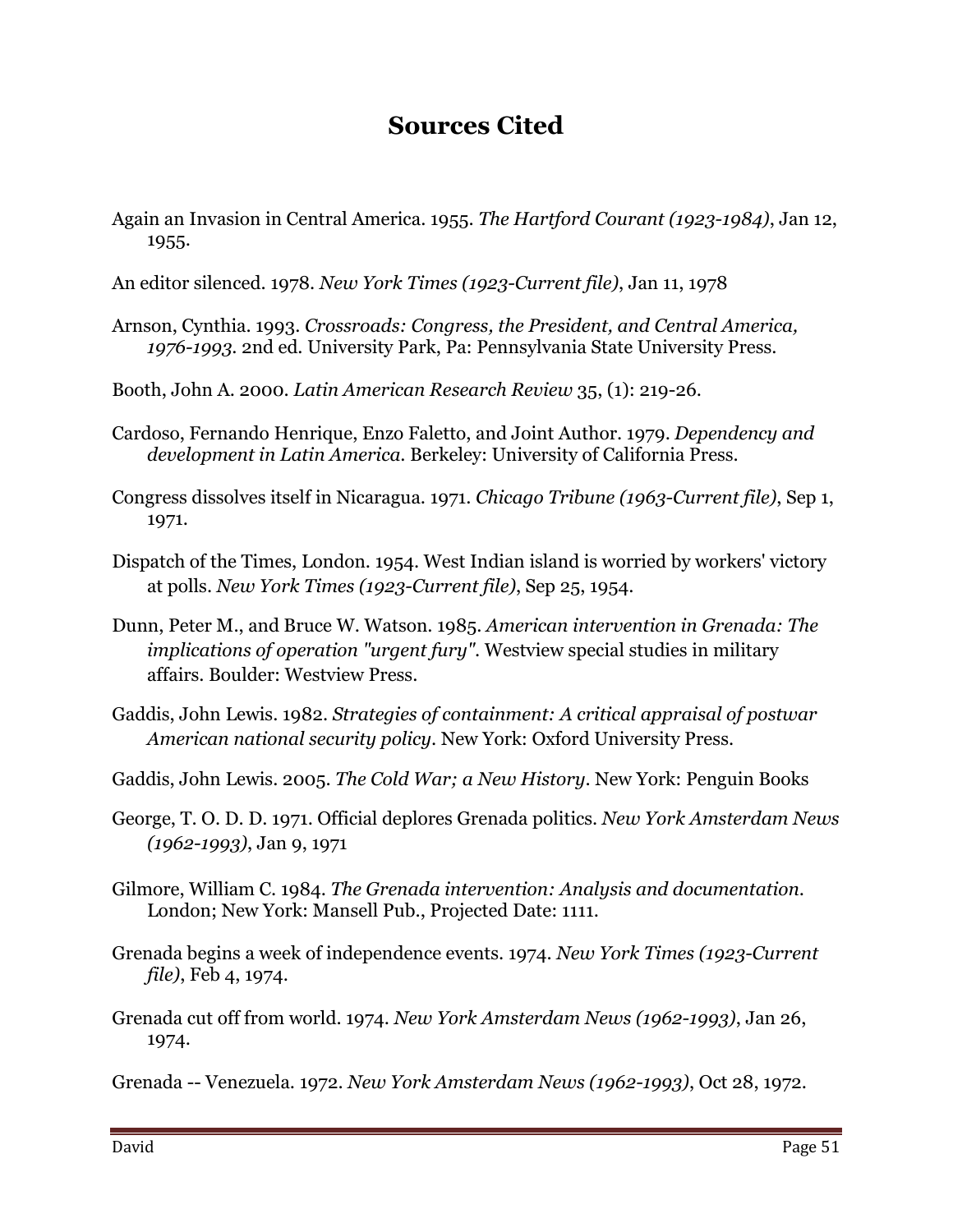- Grenada's voters pick new regime. 1962. New York Times (1923-Current file), Sep 14, 1962.
- Grow, Michael. 2008. U.S. presidents and Latin American Interventions: Pursuing Regime Change in the Cold War. Lawrence, Kan: University Press of Kansas.
- Guatemala claims U. S. aiding plot. 1954. The Hartford Courant (1923-1984), Jan 30, 1954.
- Holsti, K.J. 1995. International Politics: A Framework for Analysis. Englewood Cliffs: Prentice Hall.
- Heine, Jorge. 1990. A Revolution Aborted; The Hero and the Apparatchik: Charismatic Leadership, Political management, and Crisis in Revolutionary Grenada in A Revolution Aborted: The Lessons of Grenada. Pitt Latin American series; variation: Pitt Latin American series. Pittsburgh, PA: University of Pittsburgh Press (pgs 3-29 and 217-257).
- International, By United Press. 1972. Thousands dead as quakes strike Nicaraguan city. New York Times (1923-Current file), Dec 24, 1972.
- Joefield-Napier, Wallace.1990.Macroeconomic Growth Under the People's Revolutionary Government: An Assessment in Heine, Jorge.(ed) 1990. A Revolution Aborted: The Lessons of Grenada. Pitt Latin American series; variation: Pitt Latin American series. Pittsburgh, PA: University of Pittsburgh Press (pgs 83- 122)
- Junta selected. 1972. The Hartford Courant (1923-1984), Apr 8, 1972.
- Kimmens, Andrew C. 1987. Nicaragua and the United States. The reference shelf; v. 59, no. 2. New York: H.W. Wilson.
- Kirkpatrick, Jeane J., and American Enterprise Institute for Public Policy Research. 1982. Dictatorships and Double Standards: Rationalism and Reason in politics. New York: Simon and Schuster.
- KAUFMAN, MICHAEL T. 1974. Opposition leader arrested as Grenada becomes independent. New York Times (1923-Current file), Feb 8, 1974.

Labor party wins in Grenada. 1967. New York Times (1923-Current file), Aug 26, 1967.

- LaFeber, Walter. 1993. Inevitable revolutions: The United States in Central America. 2nd Ed. New York: W.W. Norton.
- Lewis, Gordon K. 1987. Grenada: The jewel despoiled. Baltimore: Johns Hopkins University Press.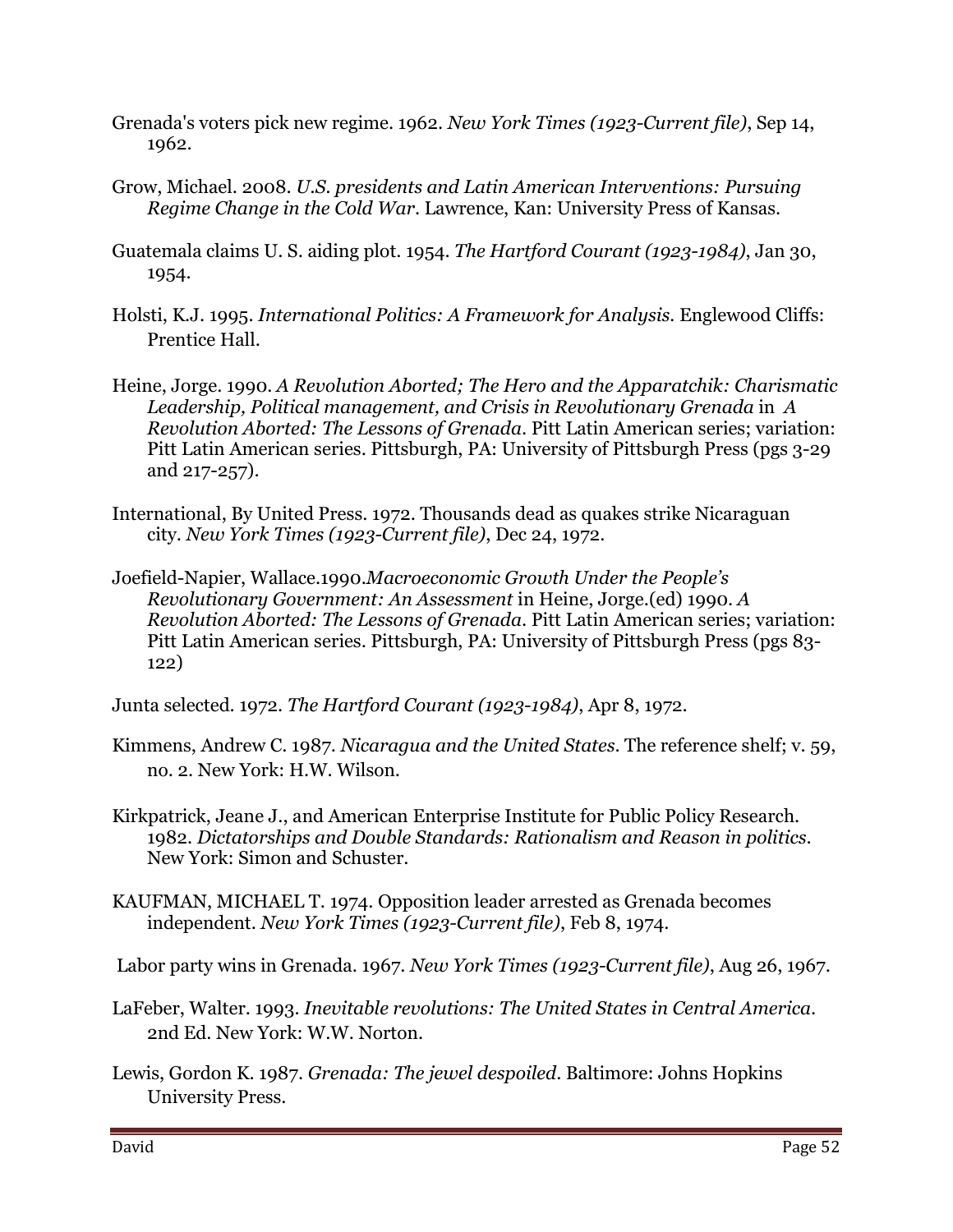- Morales, Waltraud Queise. 1994. US intervention and the new world order: Lessons from cold war and post-cold war cases. Third World Quarterly 15, (1) (03): 77-101.
- Morley, Morris H. 1994. Washington, Somoza, and the Sandinistas; State and Regime in U.S. Policy Toward Nicaragua, 1969-1981. New York: Cambridge University Press.
- Nicaraguan capital shattered by quakes. 1972. The Hartford Courant (1923-1984), Dec 24, 1972.

Nicaraguan fighting grows. 1979. Chicago Tribune (1963-Current file), Jan 6, 1979.

Nicaragua foils assassins' plot. 1954. New York Times (1923-Current file), Apr 6, 1954.

- Nicaragua re-elects president. 1974. The Hartford Courant (1923-1984), Sep 3, 1974
- Nicaraguans strike over slaying probe. 1978. The Hartford Courant (1923-1984), Jan 25, 1978.
- Nicaragua vote is won by Schick. 1963. New York Times (1923-Current file), Feb 5, 1963.
- Pastor, Robert.1990. The United States and the Grenada Revolution: Who Pushed First and Why? in Heine, Jorge. 1990.(ed) A Revolution Aborted: The Lessons of Grenada. Pitt Latin American series; variation: Pitt Latin American series. Pittsburgh, PA: University of Pittsburgh Press (Pgs 181-216).
- Riding, by Alan. 1977. They have ruled for 41 years, but now the regime is under concentrated political attack. New York Times (1923-Current file), Oct 30, 1977.
- RIDING, By ALAN. 1974. Nicaraguan rebels free hostages and fly to Cuba. New York Times (1923-Current file), Dec 31, 1974.
- Schoenhals, Kai P., and Richard A. Melanson. 1985. Revolution and intervention in Grenada: The new jewel movement, the United States, and the Caribbean. Westview special studies on Latin America and the Caribbean. Boulder: Westview Press.
- Schraeder, Peter J. 1989. Intervention in the 1980s: U.S. foreign policy in the third world. Boulder, Colo: L. Rienner.
- Shultz, George Pratt. 1993. Turmoil and triumph: My years as secretary of state. New York: Scribner's; Toronto; New York: Maxwell Macmillan Canada; Maxwell Macmillan International.

Somoza foes unite. 1959. New York Times (1923-Current file), Feb 26, 1959.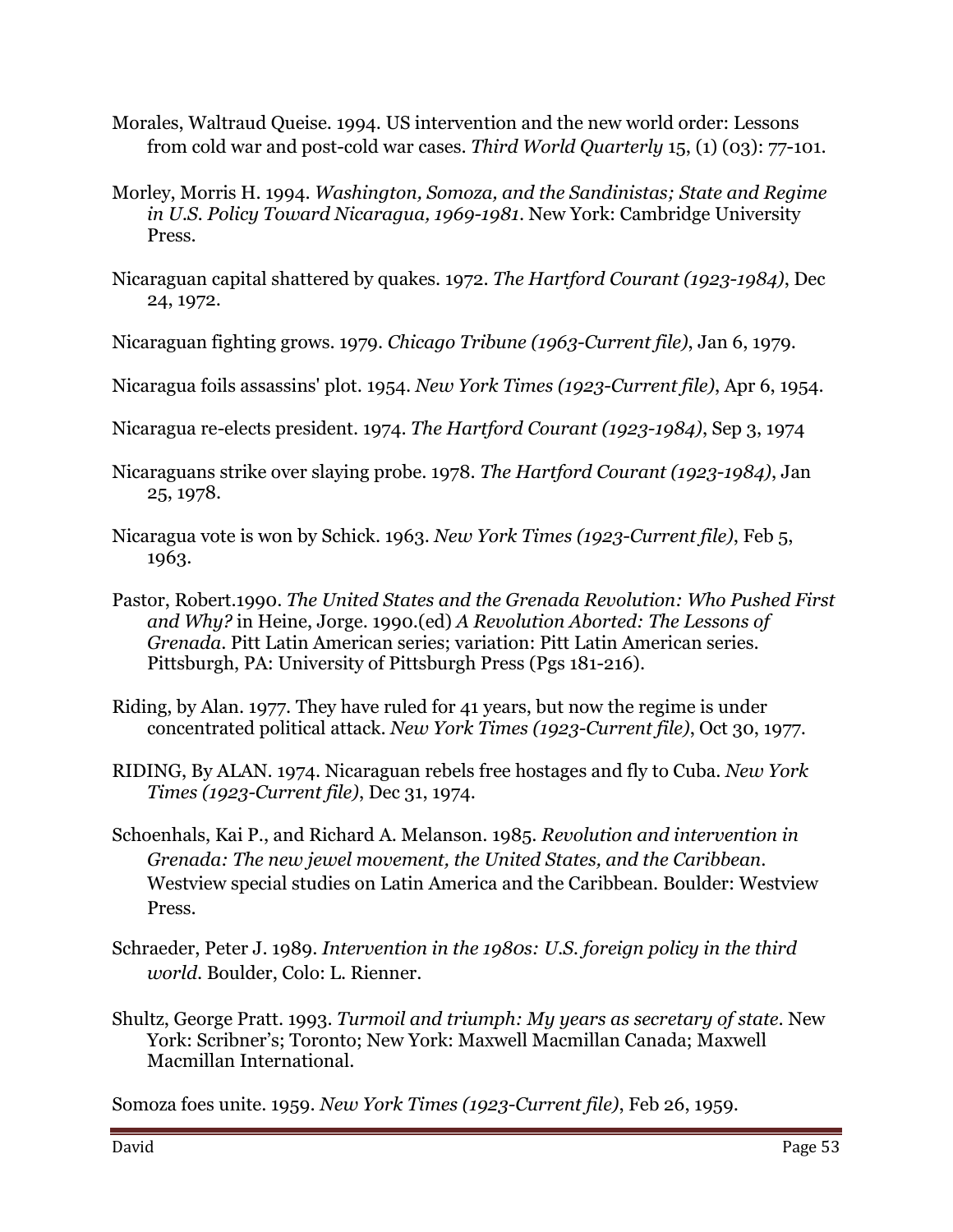- Somoza: Martial law in Nicaragua. 1978. Chicago Tribune (1963-Current file), Sep 14, 1978.
- Somoza says Castro aids red spread. 1975. The Hartford Courant (1923-1984), Jan 24, 1975.
- Somoza is named as president of Nicaragua; Congress picks General upon Roman's death. 1950. New York Times (1923-Current file), May 8, 1950.
- Somoza's son becomes head of Nicaragua. 1956. Chicago Daily Tribune (1923-1963), Sep 30, 1956.
- Somoza to run again. 1950. New York Times (1923-Current file), Feb 13, 1950.
- Somoza wins 2 to 1 victory in Nicaragua. 1967. Chicago Tribune (1963-Current file), Feb 7, 1967.
- ———. 1991. Socioeconomic and political roots of national revolts in Central America. Latin American Research Review 26, (1): 33-73.

———. 1982. Celebrating the demise of somocismo: Fifty recent Spanish sources on the Nicaraguan revolution. Latin American Research Review 17, (1): 173-89.

- News, Special to Amsterdam. 1951. St. George rioters go wild; marines arrive. New York Amsterdam News (1943-1961), Mar 10, 1951.
- Ray, James Lee, and Thomas Webster. 1978. Dependency and economic growth in Latin America. International Studies Quarterly 22, (3) (Sep.): 409-34.
- Resignation of Somoza demanded by opposition. 1978. New York Times (1923-Current file), Jan 27, 1978.
- Times, By ALAN RIDING Special to the New York. 1983. Sandinistas say U.S. tries to oust them. New York Times (1923-Current file), Mar 27, 1983.
- ———. 1983. Sandinistas say U.S. tries to oust them. *New York Times (1923-Current*) file), Mar 27, 1983.
- Times, By BERNARD D.NOSSITER Special to the New York. 1983. U.S. finds itself virtually isolated in U.N. over the Nicaraguan crisis. New York Times (1923-Current file), Mar 29, 1983.
- ———. 1983. U.S. finds itself virtually isolated in U.N. over the Nicaraguan crisis. New York Times (1923-Current file), Mar 29, 1983.

.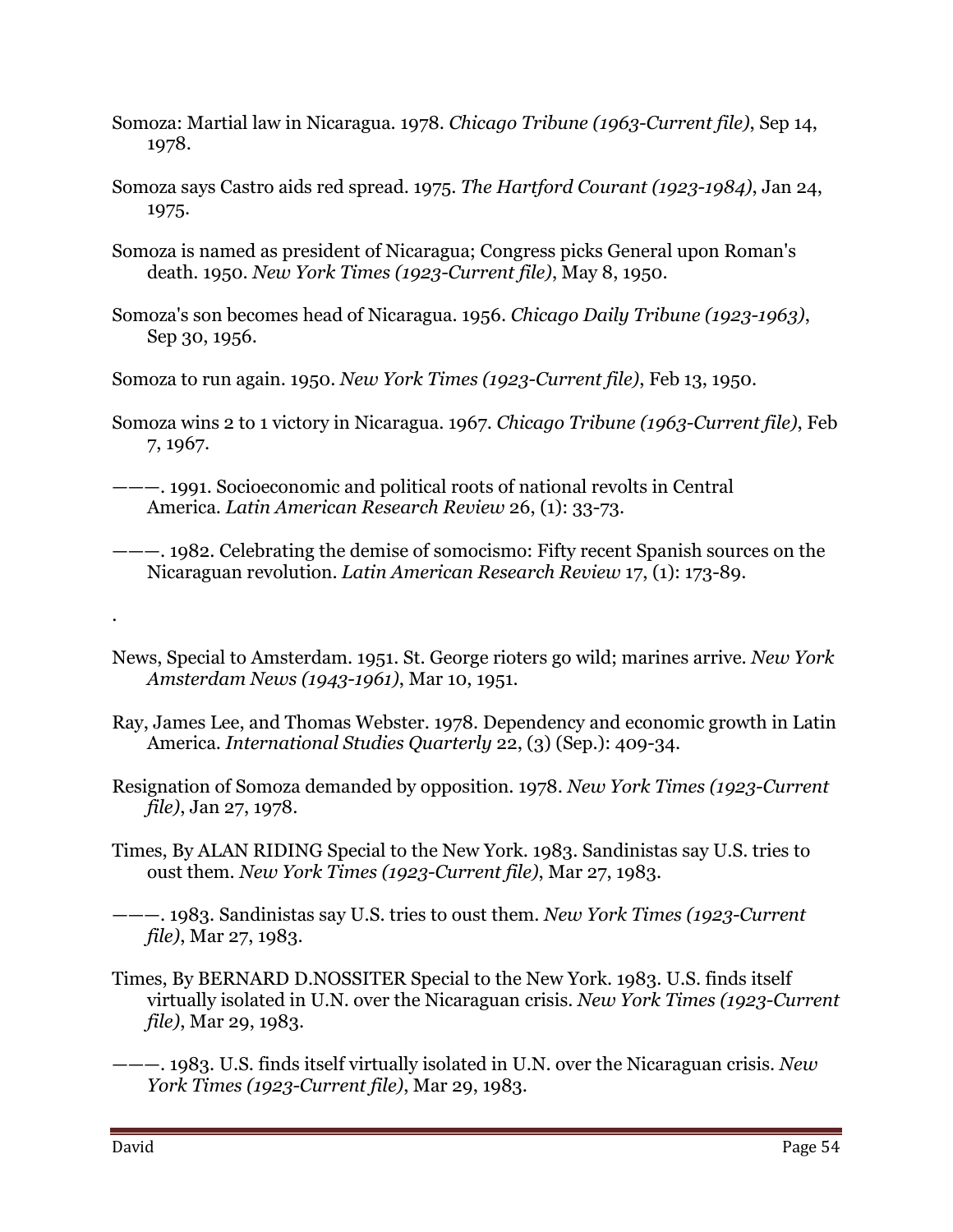- Times, By THOMAS A.JOHNSONSpecial to The New York. 1971. Tropical Grenada is torn by rising political and social conflict. New York Times (1923-Current file), May 16, 1971.
- Times., By PAUL P.KENNEDY Special to the New York. 1962. Grenada to elect new regime today. New York Times (1923-Current file), Sep 13, 1962.
- Times., By PAUL P.KENNEDYSpecial to the New York. 1955. Action by Somoza mars Nixon visit. New York Times (1923-Current file), Feb 20, 1955.
- ———. 1955. Nicaragua found in nervous state. New York Times (1923-Current file), Aug 11, 1955.
- TIMES.,By SYDNEY GRUSON Special to THE NEW YORK. 1953. Power of Somoza based on machine. New York Times (1923-Current file), Nov 17, 1953.
- ———. 1952. Nicaragua ruled by one-man regime. New York Times (1923-Current file), May 26, 1952.
- Times. Special to The New York. 1962. Grenada's government dissolved by the British. New York Times (1923-Current file), Jun 19, 1962.
- ———. 1954. 6 slain in Nicaragua. New York Times (1923-Current file), Apr 8, 1954.
- $---$ . 1954. Managua to spur trade. *New York Times (1923-Current file)*, Nov 20, 1954.
- TIMES.,Special to THE NEW YORK. 1950. Nicaraguan election set may 21. New York Times (1923-Current file), Apr 4, 1950.
- ———. 1950. President roman of Nicaragua dies. New York Times (1923-Current file), May 7, 1950
- Times, By ALAN RIDING Special to The New York. 1978. New rioting erupts in Nicaragua capital. New York Times (1923-Current file), Jan 13, 1978.
- ———. 1977. Bishops in Nicaragua say troops kill civilians in fighting leftists. New York Times (1923-Current file), Mar 2, 1977.
- ———. 1977. Nicaraguan rebels deny Marxist aim. New York Times (1923-Current file), Oct 26, 1977.
- ———. 1977. Nicaraguans accused of profiteering on help the U.S. sent after quake. New York Times (1923-Current file), Mar 23, 1977.
- --- 1975. Ranks of Nicaraguan guerrillas appear to grow. New York Times (1923-Current file), Aug 6, 1975.